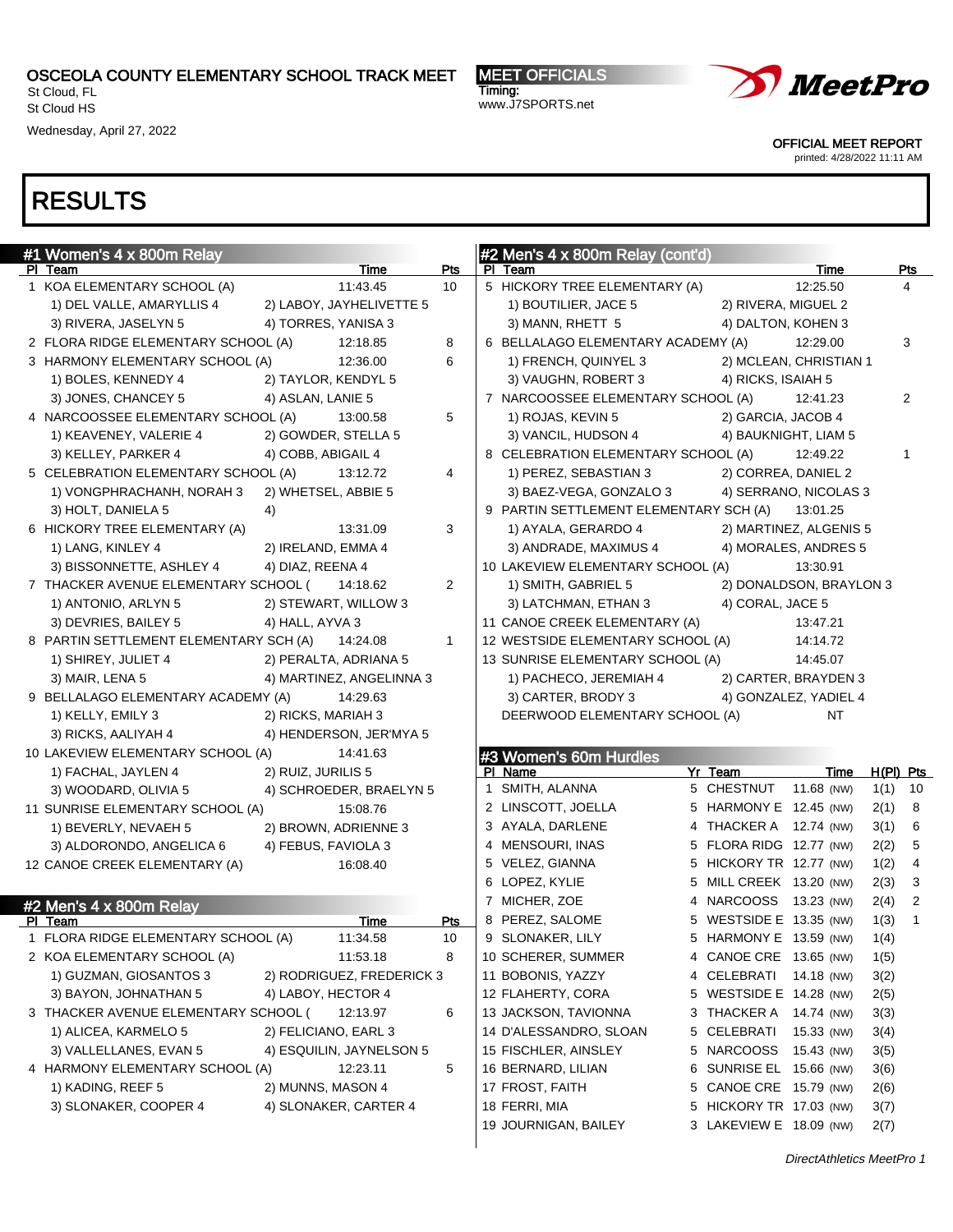St Cloud, FL St Cloud HS

Wednesday, April 27, 2022

MEET OFFICIALS Timing: www.J7SPORTS.net



OFFICIAL MEET REPORT

printed: 4/28/2022 11:11 AM

## RESULTS

| #3 Women's 60m Hurdles (cont'd) |   |                                                  |            |            |             |              | #4 Men's 60m Hurdles (cont'd) |                                   |             |             |      |
|---------------------------------|---|--------------------------------------------------|------------|------------|-------------|--------------|-------------------------------|-----------------------------------|-------------|-------------|------|
| PI Name                         |   | Yr Team                                          | Time       |            | $H(PI)$ Pts |              | PI Name                       | Yr Team                           | Time        | $H(PI)$ Pts |      |
| 20 ALMANZAR, STACEY             |   | 4 FLORA RIDG 19.28 (NW)                          |            | 3(8)       |             |              | 16 BOGENRIEF, RILEY           | 5 HICKORY TR 14.31 (NW)           |             | 3(6)        |      |
| ALEXANDRE, JAZLINA              |   | 4 SUNRISE EL                                     | DQ (NW)    | 2          |             |              | 17 CARRERO, ARIEL             | 5 MILL CREEK 14.35 (NW)           |             | 3(7)        |      |
|                                 |   |                                                  |            |            |             |              | 18 LOPEZ, THIAGO              | 4 MILL CREEK 14.45 (NW)           |             | 2(6)        |      |
| <b>SECTION RESULTS</b>          |   |                                                  |            |            |             |              | 19 RODRIGUEZ, ALAN            | 4 CANOE CRE 14.49 (NW)            |             | 1(6)        |      |
| PI Name                         |   | Yr Team                                          | Time       |            |             |              | 20 FAJARDO, ADRIAN            | 5 NARCOOSS                        | 14.56 (NW)  | 3(8)        |      |
| Section 1 of 3                  |   |                                                  |            | Wind: (NW) |             |              | FIELDS, JOHNSON               | 5 WESTSIDE E                      | $NT$ (NW)   | 2           |      |
| 1 SMITH, ALANNA                 |   | 5 CHESTNUT                                       | 11.68      |            |             |              | ALVARADO, MALAKAI             | 2 LAKEVIEW E                      | NT (NW)     | 2           |      |
| 2 VELEZ, GIANNA                 |   | 5 HICKORY TR                                     | 12.77      |            |             |              |                               |                                   |             |             |      |
| 3 PEREZ, SALOME                 | 5 | <b>WESTSIDE E</b>                                | 13.35      |            |             |              | <b>SECTION RESULTS</b>        |                                   |             |             |      |
| 4 SLONAKER, LILY                |   | 5 HARMONY E                                      | 13.59      |            |             |              | PI Name                       | Yr Team                           | Time        |             |      |
| 5 SCHERER, SUMMER               | 4 | <b>CANOE CRE</b>                                 | 13.65      |            |             |              | Section 1 of 3                |                                   |             | Wind:       | (NW) |
| Section 2 of 3                  |   |                                                  |            | Wind: (NW) |             |              | 1 RENE, WOODNEL               | 4 SUNRISE EL                      | 11.65       |             |      |
| 1 LINSCOTT, JOELLA              |   | 5 HARMONY E                                      | 12.45      |            |             |              | 2 VAZQUEZ, MANUEL             | 5 CELEBRATI                       | 11.75       |             |      |
| 2 MENSOURI, INAS                |   | 5 FLORA RIDG                                     | 12.77      |            |             |              | 3 WILLIAMS, QUMARI            | 4 THACKER A                       | 12.23       |             |      |
| 3 LOPEZ, KYLIE                  | 5 | <b>MILL CREEK</b>                                | 13.20      |            |             |              | 4 OLESEN, CHRISTIAN           | 5 HARMONY E                       | 12.30       |             |      |
| 4 MICHER, ZOE                   | 4 | <b>NARCOOSS</b>                                  | 13.23      |            |             |              | 5 RODRIGUEZ, JULIAN           | 5 HICKORY TR                      | 12.98       |             |      |
| 5 FLAHERTY, CORA                | 5 | <b>WESTSIDE E</b>                                | 14.28      |            |             |              | 6 RODRIGUEZ, ALAN             | 4 CANOE CRE                       | 14.49       |             |      |
| 6 FROST, FAITH                  | 5 | <b>CANOE CRE</b>                                 | 15.79      |            |             |              | Section 2 of 3                |                                   |             | Wind:       | (NW) |
| 7 JOURNIGAN, BAILEY             |   | 3 LAKEVIEW E                                     | 18.09      |            |             |              | 1 MOULTON, JAMESON            | 5 HARMONY E                       | 11.82       |             |      |
| ALEXANDRE, JAZLINA              |   | 4 SUNRISE EL                                     | DQ         |            |             |              | 2 GONZALEZ, MIGUEL            | 4 FLORA RIDG                      | 11.93       |             |      |
| Section 3 of 3                  |   |                                                  |            | Wind: (NW) |             |              | 3 GALINDEZ, DANIEL            | 5 FLORA RIDG                      | 11.95       |             |      |
| 1 AYALA, DARLENE                |   | 4 THACKER A                                      | 12.74      |            |             |              | 4 MATTHEWS, NAYSEAN           | 4 THACKER A                       | 12.34       |             |      |
| 2 BOBONIS, YAZZY                |   | 4 CELEBRATI                                      | 14.18      |            |             |              | 5 BOOTH, THOMAS               | 5 HARMONY E                       | 13.49       |             |      |
| 3 JACKSON, TAVIONNA             |   | 3 THACKER A                                      | 14.74      |            |             |              | 6 LOPEZ, THIAGO               | 4 MILL CREEK                      | 14.45       |             |      |
| 4 D'ALESSANDRO, SLOAN           |   | 5 CELEBRATI                                      | 15.33      |            |             |              | FIELDS, JOHNSON               | 5 WESTSIDE E                      | <b>NT</b>   |             |      |
| 5 FISCHLER, AINSLEY             |   | 5 NARCOOSS                                       | 15.43      |            |             |              | ALVARADO, MALAKAI             | 2 LAKEVIEW E                      | ΝT          |             |      |
| 6 BERNARD, LILIAN               | 6 | SUNRISE EL                                       | 15.66      |            |             |              | Section 3 of 3                |                                   |             | Wind: (NW)  |      |
| 7 FERRI, MIA                    | 5 | <b>HICKORY TR</b>                                | 17.03      |            |             |              | 1 CORDERO, KENNETH            | 6 SUNRISE EL                      | 11.59       |             |      |
| 8 ALMANZAR, STACEY              |   | 4 FLORA RIDG                                     | 19.28      |            |             |              | 2 LINDER, JUSTIN              | 4 VENTURA E                       | 11.96       |             |      |
|                                 |   |                                                  |            |            |             |              | 3 LATCHMAN, SYDELL            | 5 LAKEVIEW E                      | 13.43       |             |      |
| #4 Men's 60m Hurdles<br>PI Name |   | Yr Team                                          | Time       |            | $H(PI)$ Pts |              | 4 AMBROSI, FABIAN             | 4 NARCOOSS                        | 13.68       |             |      |
| 1 CORDERO, KENNETH              |   | 6 SUNRISE EL 11.59 (NW)                          |            | 3(1)       | 10          |              | 5 BIANCO, AYDEN               | 3 CELEBRATI                       | 14.06       |             |      |
| 2 RENE, WOODNEL                 |   | 4 SUNRISE EL 11.65 (NW)                          |            | 1(1)       | 8           |              | 6 BOGENRIEF, RILEY            | 5 HICKORY TR                      | 14.31       |             |      |
| 3 VAZQUEZ, MANUEL               |   | 5 CELEBRATI                                      | 11.75 (NW) | 1(2)       | 6           |              | 7 CARRERO, ARIEL              | 5 MILL CREEK                      | 14.35       |             |      |
| 4 MOULTON, JAMESON              |   | 5 HARMONY E 11.82 (NW)                           |            | 2(1)       | 5           |              | 8 FAJARDO, ADRIAN             | 5 NARCOOSS                        | 14.56       |             |      |
| 5 GONZALEZ, MIGUEL              |   | 4 FLORA RIDG 11.93 (NW)                          |            | 2(2)       | 4           |              |                               |                                   |             |             |      |
| 6 GALINDEZ, DANIEL              |   | 5 FLORA RIDG 11.95 (NW)                          |            | 2(3)       | 3           |              | #5 Women's 100 Meters         |                                   |             |             |      |
| 7 LINDER, JUSTIN                |   | 4 VENTURA E 11.96 (NW)                           |            |            | 2           |              | PI Name<br>GOODEN, ZIANNAH    | Yr Team<br>5 THACKER A 14.00 (NW) | <b>Time</b> | H(PI) Pts   |      |
| 8 WILLIAMS, QUMARI              | 4 | THACKER A 12.23 (NW)                             |            | 3(2)       | 1           | $\mathbf{1}$ | 2 HALL, AMYIAH                | 5 HICKORY TR 14.53 (NW)           |             | 4(1)        | 10   |
|                                 |   |                                                  |            | 1(3)       |             |              | 3 LABOY, JAYHELIVETTE         |                                   |             | 4(2)        | 8    |
| 9 OLESEN, CHRISTIAN             |   | 5 HARMONY E 12.30 (NW)<br>4 THACKER A 12.34 (NW) |            | 1(4)       |             |              |                               | 5 KOA ELEME 15.00 (NW)            |             | 3(1)        | 6    |
| 10 MATTHEWS, NAYSEAN            |   |                                                  |            | 2(4)       |             | 4            | BISSONNETTE, ALEXIS           | 5 HICKORY TR 15.35 (NW)           |             | 2(1)        | 5    |
| 11 RODRIGUEZ, JULIAN            |   | 5 HICKORY TR 12.98 (NW)                          |            | 1(5)       |             |              | 5 SANTIAGO, BRIANA            | 5 KOA ELEME 15.65 (NW)            |             | 1(1)        | 4    |
| 12 LATCHMAN, SYDELL             |   | 5 LAKEVIEW E 13.43 (NW)                          |            | 3(3)       |             |              | 6 ALEXANDRE, JAZLINA          | 4 SUNRISE EL 15.68 (NW)           |             | 5(1)        | З    |
| 13 BOOTH, THOMAS                |   | 5 HARMONY E 13.49 (NW)                           |            | 2(5)       |             |              | 7 BAYRON, JADE                | 5 MILL CREEK 15.75 (NW)           |             | 5(2)        | 2    |
| 14 AMBROSI, FABIAN              |   | 4 NARCOOSS                                       | 13.68 (NW) | 3(4)       |             |              | 8 NGUYEN, LEAH                | 5 NARCOOSS 15.85 (NW)             |             | 3(2)        | 1    |
| 15 BIANCO, AYDEN                |   | 3 CELEBRATI                                      | 14.06 (NW) | 3(5)       |             | 9            | AYALA, DARLENE                | 4 THACKER A 15.90 (NW)            |             | 5(3)        |      |
|                                 |   |                                                  |            |            |             |              |                               |                                   |             |             |      |

DirectAthletics MeetPro 2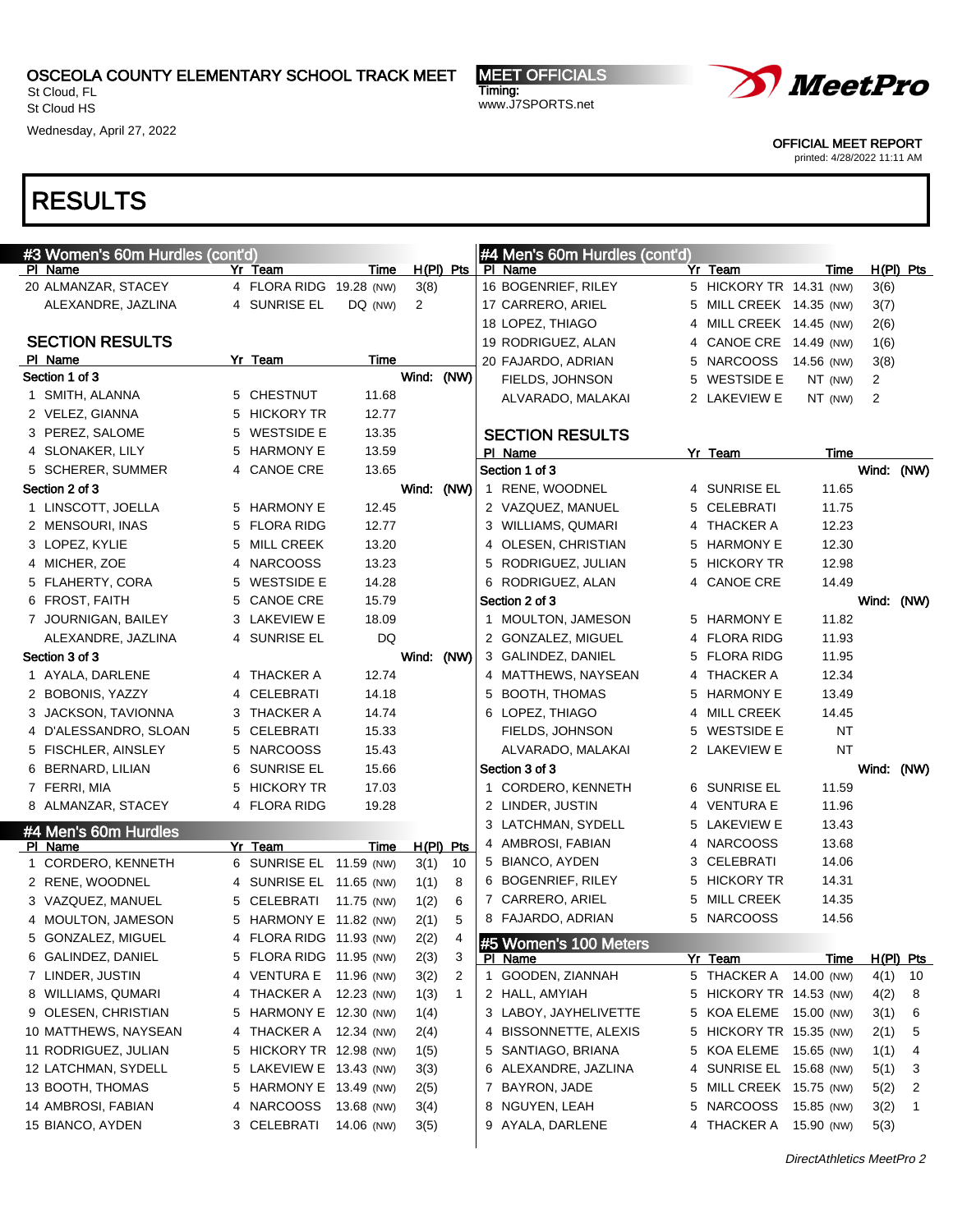St Cloud, FL St Cloud HS

Wednesday, April 27, 2022

MEET OFFICIALS Timing: www.J7SPORTS.net



OFFICIAL MEET REPORT

printed: 4/28/2022 11:11 AM

| #5 Women's 100 Meters (cont'd) |   |                       |            |             |      |   | #5 Women's 100 Meters (cont'd) |   |                         |            |              |              |
|--------------------------------|---|-----------------------|------------|-------------|------|---|--------------------------------|---|-------------------------|------------|--------------|--------------|
| PI Name                        |   | Yr Team               | Time       | $H(PI)$ Pts |      |   | PI Name                        |   | Yr Team                 | Time       |              |              |
| 10 ROLDAN, ANALUCIA            |   | 5 BELLALAGO           | 15.93 (NW) | 2(2)        |      |   | 2 NGUYEN, LEAH                 |   | 5 NARCOOSS              | 15.85      |              |              |
| 11 GLAH, ALISON                | 5 | CELEBRATI             | 15.95 (NW) | 4(3)        |      |   | 3 MAENDER, SOPHIA              |   | 5 HARMONY E             | 16.00      |              |              |
| 12 MAENDER, SOPHIA             | 5 | HARMONY E 16.00 (NW)  |            | 3(3)        |      |   | 4 MALIYAH, PETERS              |   | 4 REEDY CRE             | 16.30      |              |              |
| 13 JAVIER, ESTEFANIA           | 4 | SUNRISE EL 16.06 (NW) |            | 4(4)        |      |   | 5 NAZAIRE, SHAREE              |   | 5 PARTIN SET            | 16.68      |              |              |
| 14 ASLAN, LANIE                | 5 | HARMONY E 16.10 (NW)  |            | 5(4)        |      |   | 6 MELENDEZ, NEVEAH             | 5 | <b>WESTSIDE E</b>       | 17.15      |              |              |
| 15 DIAZ, E'MARIE               | 5 | MILL CREEK 16.11 (NW) |            | 5(5)        |      |   | 7 ALEXANDER, NEVAEH            |   | 2 LAKEVIEW E            | 18.40      |              |              |
| 16 ORTIZ, GIANNA               | 5 | <b>EAST LAKE</b>      | 16.16 (NW) | 2(3)        |      |   | JONES, THAILER                 |   | 4 DEERWOOD              | NT         |              |              |
| 17 LUCIANO, ALEXANDRA          | 5 | <b>FLORA RIDG</b>     | 16.20 (NW) | 5(6)        |      |   | Section 4 of 5                 |   |                         |            | Wind: (NW)   |              |
| 18 WILLIAMS, PARIS             | 5 | <b>NARCOOSS</b>       | 16.20 (NW) | 1(2)        |      |   | 1 GOODEN, ZIANNAH              |   | 5 THACKER A             | 14.00      |              |              |
| 19 ORTIZ, JASANDRA             | 5 | <b>EAST LAKE</b>      | 16.21 (NW) | 2(4)        |      |   | 2 HALL, AMYIAH                 |   | 5 HICKORY TR            | 14.53      |              |              |
| 20 MALIYAH, PETERS             | 4 | REEDY CRE             | 16.30 (NW) | 3(4)        |      |   | 3 GLAH, ALISON                 |   | 5 CELEBRATI             | 15.95      |              |              |
| 21 FLOVARCIK, AVA              | 5 | <b>CELEBRATI</b>      | 16.48 (NW) | 4(5)        |      |   | 4 JAVIER, ESTEFANIA            |   | 4 SUNRISE EL            | 16.06      |              |              |
| 22 NAZAIRE, SHAREE             | 5 | PARTIN SET 16.68 (NW) |            | 3(5)        |      |   | 5 FLOVARCIK, AVA               |   | 5 CELEBRATI             | 16.48      |              |              |
| 23 RIVERA, JAZALYN             | 5 | FLORA RIDG 16.82 (NW) |            | 2(5)        |      |   | 6 GUERRERO, CAMILIA            |   | 3 WESTSIDE E            | 16.93      |              |              |
| 24 GUERRERO, CAMILIA           | 3 | WESTSIDE E 16.93 (NW) |            | 4(6)        |      |   | 7 HAIMER, SALMA                |   | 4 VENTURA E             | 18.70      |              |              |
| 25 ROSARIO, RUDIELYS           | 5 | PARTIN SET 17.03 (NW) |            | 2(6)        |      |   | 8 HOLLAND, AALIYAH             |   | 3 CHESTNUT              | 19.05      |              |              |
| 26 MELENDEZ, NEVEAH            | 5 | WESTSIDE E 17.15 (NW) |            | 3(6)        |      |   | Section 5 of 5                 |   |                         |            | Wind: (NW)   |              |
| 27 SOFIA, DIAZ                 | 3 | REEDY CRE 17.37 (NW)  |            | 1(3)        |      |   | 1 ALEXANDRE, JAZLINA           |   | 4 SUNRISE EL            | 15.68      |              |              |
| 28 WILLIAMS, NATALIE           | 4 | CANOE CRE 17.42 (NW)  |            | 1(4)        |      |   | 2 BAYRON, JADE                 |   | 5 MILL CREEK            | 15.75      |              |              |
| 29 RICKS, AALIYAH              | 4 | BELLALAGO 17.43 (NW)  |            | 2(7)        |      |   | 3 AYALA, DARLENE               |   | 4 THACKER A             | 15.90      |              |              |
| 30 CHAZON, AUBREY              | 4 | CANOE CRE 17.63 (NW)  |            | 5(7)        |      |   | 4 ASLAN, LANIE                 |   | 5 HARMONY E             | 16.10      |              |              |
| 31 DELVA, VERLINCIA            | 4 | <b>VENTURA E</b>      | 18.40 (NW) | 5(8)        |      | 5 | DIAZ, E'MARIE                  |   | 5 MILL CREEK            | 16.11      |              |              |
| 32 ALEXANDER, NEVAEH           | 2 | LAKEVIEW E 18.40 (NW) |            | 3(7)        |      |   | 6 LUCIANO, ALEXANDRA           |   | 5 FLORA RIDG            | 16.20      |              |              |
| 33 HAIMER, SALMA               |   | 4 VENTURA E           | 18.70 (NW) | 4(7)        |      |   | 7 CHAZON, AUBREY               |   | 4 CANOE CRE             | 17.63      |              |              |
| 34 ODOM, MARYAH                | 2 | LAKEVIEW E 18.93 (NW) |            | 2(8)        |      |   | 8 DELVA, VERLINCIA             |   | 4 VENTURA E             | 18.40      |              |              |
| 35 HOLLAND, AALIYAH            | 3 | <b>CHESTNUT</b>       | 19.05 (NW) | 4(8)        |      |   |                                |   |                         |            |              |              |
| <b>JONES, THAILER</b>          |   | 4 DEERWOOD            | NT (NW)    | 3           |      |   | #6 Men's 100 Meters<br>PI Name |   | Yr Team                 | Time       | $H(PI)$ Pts  |              |
|                                |   |                       |            |             |      |   | COLMENAREZ, DIEGO              |   | 5 FLORA RIDG 14.03 (NW) |            | 5(1)         | 10           |
| <b>SECTION RESULTS</b>         |   |                       |            |             |      |   | 2 RICKS, ISAIAH                |   | 5 BELLALAGO 14.17 (NW)  |            | 2(1)         | 8            |
| PI Name                        |   | Yr Team               | Time       |             |      |   | 3 DEL VALLE, XAVIER            |   | 5 KOA ELEME 14.20 (NW)  |            | 5(2)         | 6            |
| Section 1 of 5                 |   |                       |            | Wind: (NW)  |      |   | 4 CORDERO, KENNETH             |   | 6 SUNRISE EL 14.53 (NW) |            | 5(3)         | 5            |
| 1 SANTIAGO, BRIANA             |   | 5 KOA ELEME           | 15.65      |             |      |   | 5 LOPEZ, JONUEL                | 5 | THACKER A 14.65 (NW)    |            | 3(1)         | 4            |
| 2 WILLIAMS, PARIS              |   | 5 NARCOOSS            | 16.20      |             |      | 6 | MOULTON, JAMESON               |   | 5 HARMONY E 14.86 (NW)  |            | 3(2)         | 3            |
| 3 SOFIA, DIAZ                  |   | 3 REEDY CRE           | 17.37      |             |      | 7 | LOPEZ, JACOB                   |   | 5 FLORA RIDG 14.90 (NW) |            | 5(4)         | 2            |
| 4 WILLIAMS, NATALIE            |   | 4 CANOE CRE           | 17.42      |             |      |   | 8 BELL, JAVORIS                |   | 3 HICKORY TR 15.01 (NW) |            | 4(1)         | $\mathbf{1}$ |
| Section 2 of 5                 |   |                       |            | Wind:       | (NW) |   | 9 ROBERTS, JESSE               |   | 5 SUNRISE EL 15.04 (NW) |            | 2(2)         |              |
| 1 BISSONNETTE, ALEXIS          |   | 5 HICKORY TR          | 15.35      |             |      |   | 10 SEWARD, ASAIAH              |   | 5 PARTIN SET 15.09 (NW) |            | 1(1)         |              |
| 2 ROLDAN, ANALUCIA             |   | 5 BELLALAGO           | 15.93      |             |      |   | 11 GINCERI, CHARLIE            |   | 5 CELEBRATI             | 15.15 (NW) | 4(2)         |              |
| 3 ORTIZ, GIANNA                |   | 5 EAST LAKE           | 16.16      |             |      |   | 12 DIAZ, JADIEN                |   | 5 CHESTNUT              | 15.40 (NW) | 5(5)         |              |
| 4 ORTIZ, JASANDRA              |   | 5 EAST LAKE           | 16.21      |             |      |   | 13 SANTOS RODRIGUEZ, DILLA     |   | 5 HICKORY TR 15.40 (NW) |            |              |              |
| 5 RIVERA, JAZALYN              |   | 5 FLORA RIDG          | 16.82      |             |      |   | 14 RODRIGUEZ, FREDERICK        |   | 3 KOA ELEME 15.46 (NW)  |            | 1(2)<br>2(3) |              |
| 6 ROSARIO, RUDIELYS            |   | 5 PARTIN SET          | 17.03      |             |      |   | 15 HEMPHILL, LOGAN             |   | 4 HARMONY E 15.51 (NW)  |            |              |              |
| 7 RICKS, AALIYAH               |   | 4 BELLALAGO           | 17.43      |             |      |   | 16 IRVINE, JACKSON             |   | 4 CELEBRATI             |            | 4(3)         |              |
| 8 ODOM, MARYAH                 |   | 2 LAKEVIEW E          | 18.93      |             |      |   | 17 MATTHEWS, NAYSEAN           |   | 4 THACKER A 15.58 (NW)  | 15.53 (NW) | 4(4)         |              |
| Section 3 of 5                 |   |                       |            | Wind: (NW)  |      |   | 18 ADAMS, DEWAYNE              |   | 3 PARTIN SET 15.65 (NW) |            | 3(3)         |              |
| 1 LABOY, JAYHELIVETTE          |   | 5 KOA ELEME           | 15.00      |             |      |   |                                |   |                         |            | 3(4)         |              |
|                                |   |                       |            |             |      |   | 19 BUSCHMAN, DYLAN             |   | 3 MILL CREEK 15.92 (NW) |            | 5(6)         |              |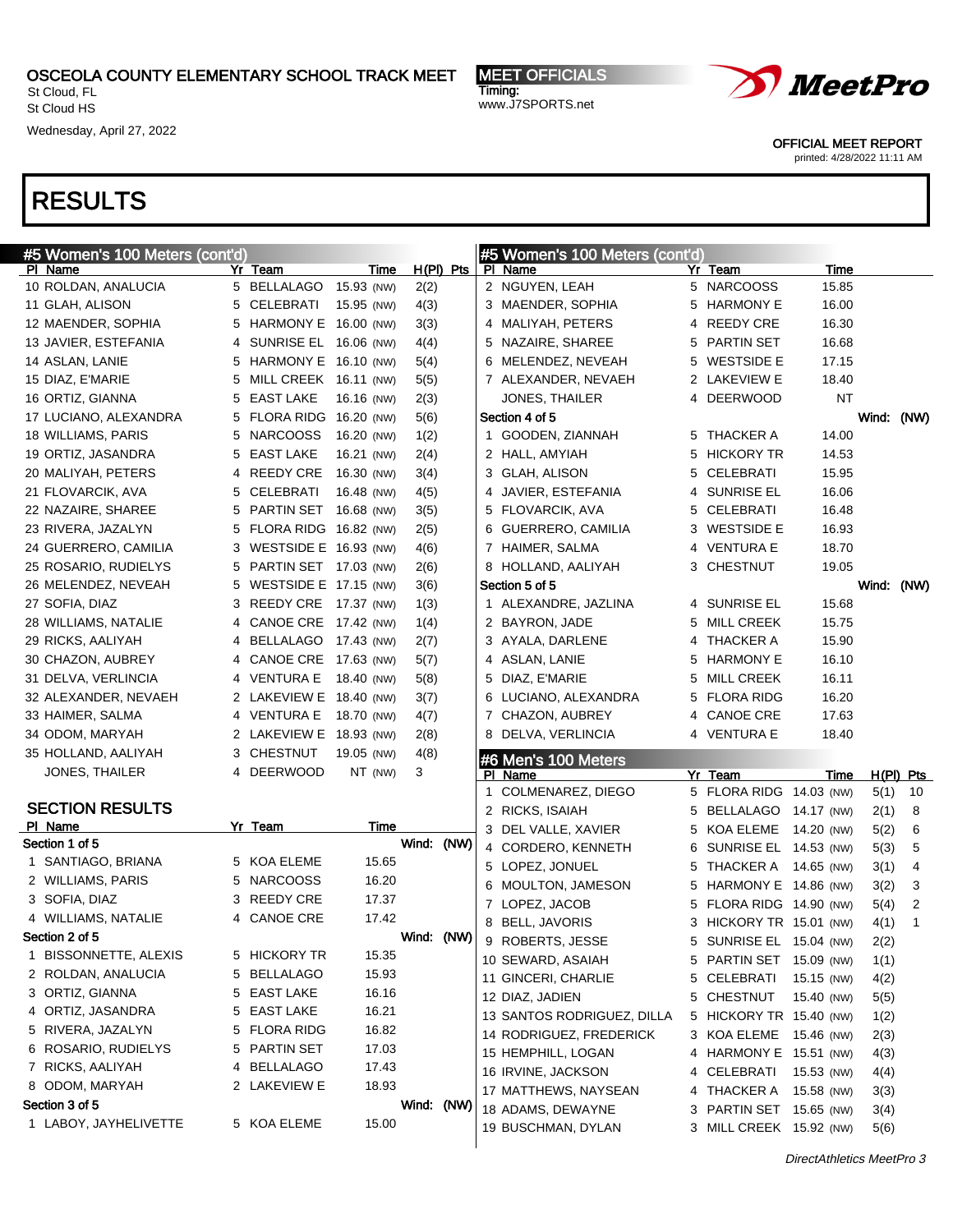St Cloud, FL St Cloud HS

Wednesday, April 27, 2022

MEET OFFICIALS Timing: www.J7SPORTS.net



OFFICIAL MEET REPORT

printed: 4/28/2022 11:11 AM

| #6 Men's 100 Meters (cont'd) |   |                         |            |    |              |  | #6 Men's 100 Meters (cont'd) |              |         |       |                |
|------------------------------|---|-------------------------|------------|----|--------------|--|------------------------------|--------------|---------|-------|----------------|
| PI Name                      |   | Yr Team                 | Time       |    | $H(PI)$ Pts  |  | PI Name                      | Yr Team      | Time    |       |                |
| 20 QUEEN, JAX                |   | 4 NARCOOSS 16.33 (NW)   |            |    | 2(4)         |  | 1 BELL, JAVORIS              | 3 HICKORY TR | 15.01   |       |                |
| 21 LATCHMAN, SYDELL          |   | 5 LAKEVIEW E 16.37 (NW) |            |    | 3(5)         |  | 2 GINCERI, CHARLIE           | 5 CELEBRATI  | 15.15   |       |                |
| 22 FRENCH, QUINYEL           |   | 3 BELLALAGO 16.53 (NW)  |            |    | 4(5)         |  | 3 HEMPHILL, LOGAN            | 4 HARMONY E  | 15.51   |       |                |
| 23 DUNDAS, MYLES             |   | 3 LAKEVIEW E 16.56 (NW) |            |    | 4(6)         |  | 4 IRVINE, JACKSON            | 4 CELEBRATI  | 15.53   |       |                |
| 24 JEANLOUIS, DEMAURI        |   | 5 WESTSIDE E 16.68 (NW) |            |    | 4(7)         |  | 5 FRENCH, QUINYEL            | 3 BELLALAGO  | 16.53   |       |                |
| 25 VARGAS, ADRIAN            |   | 5 VENTURA E 16.76 (NW)  |            |    | 1(3)         |  | 6 DUNDAS, MYLES              | 3 LAKEVIEW E | 16.56   |       |                |
| 26 PIENOVI, RYAN             | 4 | DEERWOOD 16.89 (NW)     |            |    | 2(5)         |  | 7 JEANLOUIS, DEMAURI         | 5 WESTSIDE E | 16.68   |       |                |
| 27 CASSIDY, TYLER            |   | 4 NARCOOSS              | 17.04 (NW) |    | 5(7)         |  | 8 GARCIA, VICTOR             | 4 VENTURA E  | 17.15   |       |                |
| 28 GARCIA, VICTOR            |   | 4 VENTURA E             | 17.15 (NW) |    | 4(8)         |  | Section 5 of 5               |              |         | Wind: | (NW)           |
| 29 NAVARAS, AVERY            |   | 3 DEERWOOD 17.43 (NW)   |            |    | 3(6)         |  | 1 COLMENAREZ, DIEGO          | 5 FLORA RIDG | 14.03   |       |                |
| 30 AUSTIN, MATHIS            | 4 | REEDY CRE 17.49 (NW)    |            |    | 5(8)         |  | 2 DEL VALLE, XAVIER          | 5 KOA ELEME  | 14.20   |       |                |
| 31 JUAN PAOLO, HINCAPIE      |   | 4 REEDY CRE 17.85 (NW)  |            |    | 3(7)         |  | 3 CORDERO, KENNETH           | 6 SUNRISE EL | 14.53   |       |                |
| 32 RUDOWITZ, CARSON          |   | 2 CANOE CRE 18.89 (NW)  |            |    | 1(4)         |  | 4 LOPEZ, JACOB               | 5 FLORA RIDG | 14.90   |       |                |
| 33 PADILLA, CLAUDIO          |   | 4 WESTSIDE E 20.30 (NW) |            |    | 3(8)         |  | 5 DIAZ, JADIEN               | 5 CHESTNUT   | 15.40   |       |                |
| VARGAS, KAMARI               |   | 5 CHESTNUT              | NT (NW)    |    | $\mathbf{1}$ |  | 6 BUSCHMAN, DYLAN            | 3 MILL CREEK | 15.92   |       |                |
| PRUDE, LAVARR                |   | 3 MILL CREEK            | NT (NW)    |    | 2            |  | 7 CASSIDY, TYLER             | 4 NARCOOSS   | 17.04   |       |                |
| RAMIREZ, ELIJAH              |   | 5 CANOE CRE             | NT (NW)    |    | 2            |  | 8 AUSTIN, MATHIS             | 4 REEDY CRE  | 17.49   |       |                |
| ROBERTS, PRINCE              |   | 6 EAST LAKE             | NT (NW)    |    | 2            |  | #7 Women's 1600 Meters       |              |         |       |                |
|                              |   |                         |            |    |              |  | PI Name                      | Yr Team      | Time    |       | $H(PI)$ Pts    |
| <b>SECTION RESULTS</b>       |   |                         |            |    |              |  | 1 DEL VALLE, AMARYLLIS       | 4 KOA ELEME  | 6:14.63 | 2(1)  | 10             |
| PI Name                      |   | Yr Team                 | Time       |    |              |  | 2 TORRES, YANISA             | 3 KOA ELEME  | 6:15.19 | 1(1)  | 8              |
| Section 1 of 5               |   |                         |            |    | Wind: (NW)   |  | 3 JONES, CHANCEY             | 5 HARMONY E  | 6:41.79 | 2(2)  | 6              |
| 1 SEWARD, ASAIAH             |   | 5 PARTIN SET            | 15.09      |    |              |  | 4 CANALES, SCARLETT          | 4 FLORA RIDG | 6.45.53 | 2(3)  | 5              |
| 2 SANTOS RODRIGUEZ, DILLA    |   | 5 HICKORY TR            | 15.40      |    |              |  | 5 CANALES, CHARLOTTE         | 4 FLORA RIDG | 6:52.10 | 2(4)  | 4              |
| 3 VARGAS, ADRIAN             |   | 5 VENTURA E             | 16.76      |    |              |  | 6 DISSLER, MICHELLE          | 5 WESTSIDE E | 6:52.12 | 2(5)  | 3              |
| 4 RUDOWITZ, CARSON           | 2 | <b>CANOE CRE</b>        | 18.89      |    |              |  | 7 MEASSICK, SANTIANA         | 5 BELLALAGO  | 7:01.79 | 1(2)  | $\overline{2}$ |
| <b>VARGAS, KAMARI</b>        | 5 | <b>CHESTNUT</b>         | <b>NT</b>  |    |              |  | 8 HOLT, DANIELA              | 5 CELEBRATI  | 7:02.95 | 2(6)  | $\mathbf{1}$   |
| Section 2 of 5               |   |                         |            |    | Wind: (NW)   |  | 9 SCHERER, SUMMER            | 4 CANOE CRE  | 7:03.41 | 1(3)  |                |
| 1 RICKS, ISAIAH              | 5 | BELLALAGO               | 14.17      |    |              |  | 10 SCHROEDER, BRAELYN        | 5 LAKEVIEW E | 7:10.10 | 1(4)  |                |
| 2 ROBERTS, JESSE             | 5 | SUNRISE EL              | 15.04      |    |              |  | 11 GUENTHER, NATALIE         | 5 NARCOOSS   | 7:15.03 | 2(7)  |                |
| 3 RODRIGUEZ, FREDERICK       |   | 3 KOA ELEME             | 15.46      |    |              |  | 12 DIAZ, KATIE               | 4 CELEBRATI  | 7:17.18 | 2(8)  |                |
| 4 QUEEN, JAX                 | 4 | <b>NARCOOSS</b>         | 16.33      |    |              |  | 13 KELLEY, PARKER            | 4 NARCOOSS   | 7:20.94 | 1(5)  |                |
| 5 PIENOVI, RYAN              | 4 | <b>DEERWOOD</b>         | 16.89      |    |              |  | 14 RUDAKOVA, VERONIKA        | 3 SUNRISE EL | 7:22.34 | 1(6)  |                |
| PRUDE, LAVARR                | 3 | <b>MILL CREEK</b>       | <b>NT</b>  |    |              |  | 15 ACREE, KAYDENCE           | 4 PARTIN SET | 7:31.35 | 1(7)  |                |
| RAMIREZ, ELIJAH              | 5 | <b>CANOE CRE</b>        | NT         |    |              |  | 16 KUTNER, ISABELLA          | 1 SUNRISE EL | 7:47.72 | 1(8)  |                |
| ROBERTS, PRINCE              |   | 6 EAST LAKE             |            | NT |              |  | 17 WOODARD, OLIVIA           | 5 LAKEVIEW E | 7:48.77 | 1(9)  |                |
| Section 3 of 5               |   |                         |            |    | Wind: (NW)   |  | 18 MATOS, VANYA              | 2 HICKORY TR | 7:49.22 | 1(10) |                |
| 1 LOPEZ, JONUEL              |   | 5 THACKER A             | 14.65      |    |              |  | 19 VALENZUELA, KATY          | 3 WESTSIDE E | 7:53.41 | 1(11) |                |
| 2 MOULTON, JAMESON           | 5 | HARMONY E               | 14.86      |    |              |  | 20 JADA, RICHARDS            | 5 REEDY CRE  | 7:55.05 | 2(9)  |                |
| 3 MATTHEWS, NAYSEAN          |   | 4 THACKER A             | 15.58      |    |              |  |                              |              |         |       |                |
| 4 ADAMS, DEWAYNE             |   | 3 PARTIN SET            | 15.65      |    |              |  | 21 ACREE, KINZLEE            | 6 HICKORY TR | 8:00.76 | 2(10) |                |
| 5 LATCHMAN, SYDELL           |   | 5 LAKEVIEW E            | 16.37      |    |              |  | 22 BAKER, AVERY              | 4 CANOE CRE  | 8:16.84 | 2(11) |                |
| 6 NAVARAS, AVERY             |   | 3 DEERWOOD              | 17.43      |    |              |  | 23 ALESAVETTE, WILLIAMS      | 4 REEDY CRE  | 8:49.30 | 2(12) |                |
| 7 JUAN PAOLO, HINCAPIE       |   | 4 REEDY CRE             | 17.85      |    |              |  | LINSCOTT, JOELLA             | 5 HARMONY E  | NT      | 1     |                |
| 8 PADILLA, CLAUDIO           |   | 4 WESTSIDE E            | 20.30      |    |              |  | RAMOS, NAHYELI               | 5 VENTURA E  | NT      | 1     |                |
| Section 4 of 5               |   |                         |            |    | Wind: (NW)   |  | DELVA, VERLINCIA             | 4 VENTURA E  | NT      | 2     |                |
|                              |   |                         |            |    |              |  |                              |              |         |       |                |
|                              |   |                         |            |    |              |  |                              |              |         |       |                |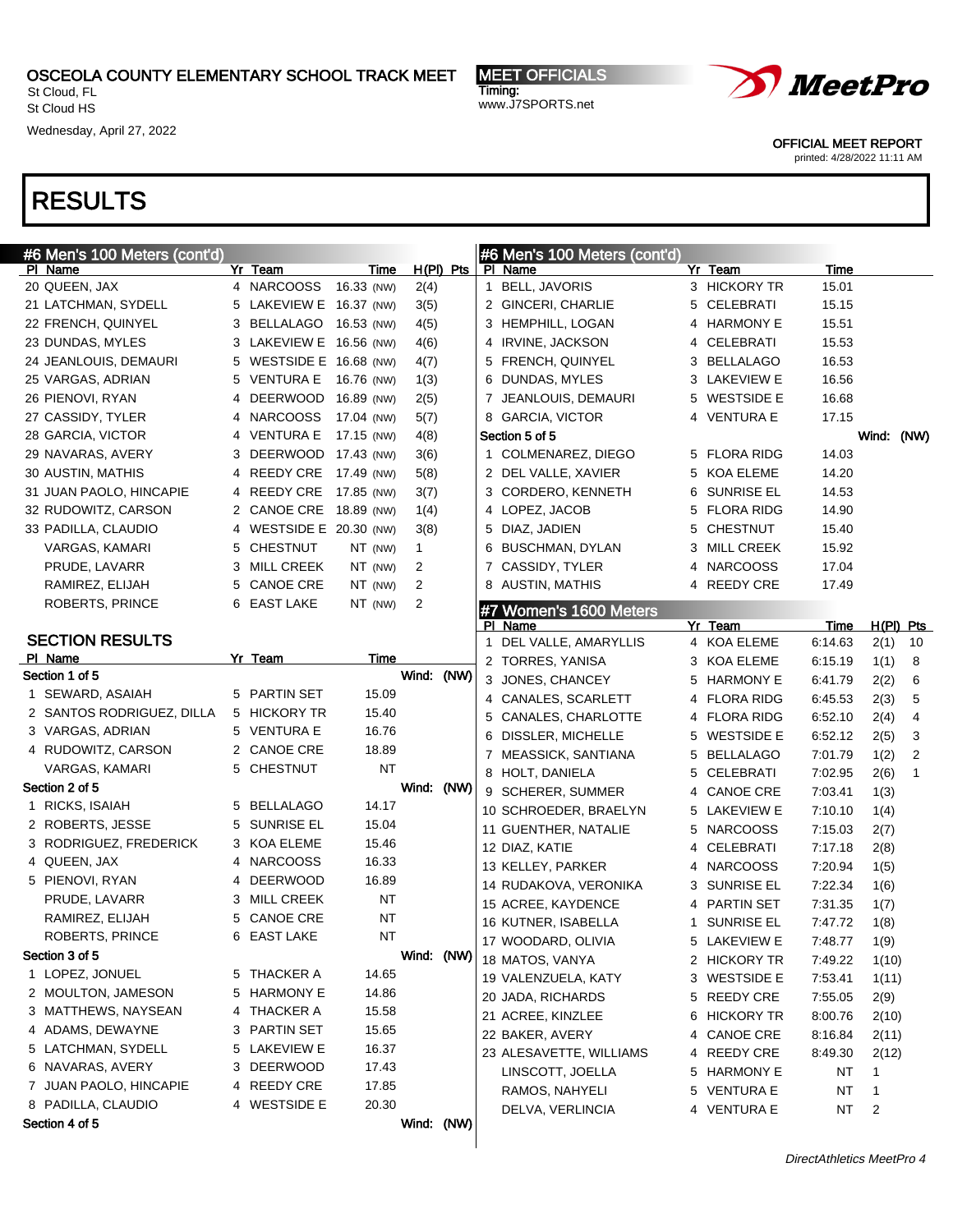15 VARGAS, ADRIAN 5 VENTURA E 6:47.61 1(5)

St Cloud, FL St Cloud HS

Wednesday, April 27, 2022

# RESULTS

| #7 Women's 1600 Meters (cont'd) |              |           |                        | #8 Men's 1600 Meters (cont'd) |   |                   |             |             |
|---------------------------------|--------------|-----------|------------------------|-------------------------------|---|-------------------|-------------|-------------|
| <b>SECTION RESULTS</b>          |              |           |                        | PI Name                       |   | Yr Team           | <b>Time</b> | $H(PI)$ Pts |
| PI Name                         | Yr Team      | Time      |                        | 16 MCLEAN, DERRICK            |   | 4 BELLALAGO       | 6:50.29     | 1(6)        |
| Section 1 of 2                  |              |           |                        | 17 KUTNER, SAMUEL             | 3 | SUNRISE EL        | 6:54.00     | 2(11)       |
| 1 TORRES, YANISA                | 3 KOA ELEME  | 6:15.19   |                        | 18 GUZMAN, GIOSANTOS          | 3 | KOA ELEME         | 6:54.65     | 2(12)       |
| 2 MEASSICK, SANTIANA            | 5 BELLALAGO  | 7:01.79   |                        | 19 NINCHE, ALEXANDER          | 4 | <b>CANOE CRE</b>  | 6:55.13     | 1(7)        |
| 3 SCHERER, SUMMER               | 4 CANOE CRE  | 7:03.41   |                        | 20 MARTINEZ, ALGENIS          | 5 | PARTIN SET        | 6:57.58     | 1(8)        |
| 4 SCHROEDER, BRAELYN            | 5 LAKEVIEW E | 7:10.10   |                        | 21 ROSALES, DYLAN             | 5 | SUNRISE EL        | 7:03.01     | 1(9)        |
| 5 KELLEY, PARKER                | 4 NARCOOSS   | 7:20.94   |                        | 22 DRIGO, DOMINIC             | 5 | CELEBRATI         | 7:03.09     | 2(13)       |
| 6 RUDAKOVA, VERONIKA            | 3 SUNRISE EL | 7:22.34   |                        | 23 GATWARD, CHAD              | 5 | <b>WESTSIDE E</b> | 7:12.85     | 2(14)       |
| 7 ACREE, KAYDENCE               | 4 PARTIN SET | 7:31.35   |                        | 24 LATCHMAN, ETHAN            |   | 3 LAKEVIEW E      | 7:24.98     | 1(10)       |
| 8 KUTNER, ISABELLA              | 1 SUNRISE EL | 7:47.72   |                        | 25 WADE, DEXTER               |   | 3 WESTSIDE E      | 7:30.35     | 1(11)       |
| 9 WOODARD, OLIVIA               | 5 LAKEVIEW E | 7:48.77   |                        | NAGLE, ANTWONE                | 5 | <b>DEERWOOD</b>   | <b>NT</b>   | 1           |
| 10 MATOS, VANYA                 | 2 HICKORY TR | 7:49.22   |                        | RAMOS, BRYANT                 |   | 4 CHESTNUT        | <b>NT</b>   | 1           |
| 11 VALENZUELA, KATY             | 3 WESTSIDE E | 7:53.41   |                        |                               |   |                   |             |             |
| LINSCOTT, JOELLA                | 5 HARMONY E  | <b>NT</b> |                        | <b>SECTION RESULTS</b>        |   |                   |             |             |
| RAMOS, NAHYELI                  | 5 VENTURA E  | <b>NT</b> |                        | PI Name                       |   | Yr Team           | Time        |             |
| Section 2 of 2                  |              |           |                        | Section 1 of 2                |   |                   |             |             |
| 1 DEL VALLE, AMARYLLIS          | 4 KOA ELEME  | 6:14.63   |                        | 1 NEGRON, RYAN                |   | 5 FLORA RIDG      | 5:53.50     |             |
| 2 JONES, CHANCEY                | 5 HARMONY E  | 6:41.79   |                        | 2 SANCHEZ, NEHEMIAH           | 5 | <b>FLORA RIDG</b> | 6:11.69     |             |
| 3 CANALES, SCARLETT             | 4 FLORA RIDG | 6:45.53   |                        | 3 VAUGHN, ROBERT              | 3 | <b>BELLALAGO</b>  | 6:17.28     |             |
| 4 CANALES, CHARLOTTE            | 4 FLORA RIDG | 6:52.10   |                        | 4 ZISA, BLAKE                 | 4 | <b>NARCOOSS</b>   | 6:19.16     |             |
| 5 DISSLER, MICHELLE             | 5 WESTSIDE E | 6:52.12   |                        | 5 VARGAS, ADRIAN              | 5 | VENTURA E         | 6:47.61     |             |
| 6 HOLT, DANIELA                 | 5 CELEBRATI  | 7:02.95   |                        | 6 MCLEAN, DERRICK             | 4 | <b>BELLALAGO</b>  | 6:50.29     |             |
| 7 GUENTHER, NATALIE             | 5 NARCOOSS   | 7:15.03   |                        | 7 NINCHE, ALEXANDER           | 4 | <b>CANOE CRE</b>  | 6:55.13     |             |
| 8 DIAZ, KATIE                   | 4 CELEBRATI  | 7:17.18   |                        | 8 MARTINEZ, ALGENIS           | 5 | PARTIN SET        | 6:57.58     |             |
| 9 JADA, RICHARDS                | 5 REEDY CRE  | 7:55.05   |                        | 9 ROSALES, DYLAN              | 5 | <b>SUNRISE EL</b> | 7:03.01     |             |
| 10 ACREE, KINZLEE               | 6 HICKORY TR | 8:00.76   |                        | 10 LATCHMAN, ETHAN            | 3 | LAKEVIEW E        | 7:24.98     |             |
| 11 BAKER, AVERY                 | 4 CANOE CRE  | 8:16.84   |                        | 11 WADE, DEXTER               | 3 | <b>WESTSIDE E</b> | 7:30.35     |             |
| 12 ALESAVETTE, WILLIAMS         | 4 REEDY CRE  | 8:49.30   |                        | NAGLE, ANTWONE                | 5 | <b>DEERWOOD</b>   | <b>NT</b>   |             |
| DELVA, VERLINCIA                | 4 VENTURA E  | <b>NT</b> |                        | RAMOS, BRYANT                 |   | 4 CHESTNUT        | <b>NT</b>   |             |
| #8 Men's 1600 Meters            |              |           |                        | Section 2 of 2                |   |                   |             |             |
| PI Name                         | Yr Team      | Time      | H(PI) Pts              | 1 LAHAYNE, ANDREW             |   | 3 HARMONY E       | 6:17.71     |             |
| 1 NEGRON, RYAN                  | 5 FLORA RIDG | 5:53.50   | 10<br>1(1)             | 2 BERRYHILL, JAXTON           | 5 | <b>HARMONY E</b>  | 6:22.90     |             |
| 2 SANCHEZ, NEHEMIAH             | 5 FLORA RIDG | 6:11.69   | 8<br>1(2)              | 3 DUMOND, MICAH               | 3 | <b>HICKORY TR</b> | 6:26.60     |             |
| 3 VAUGHN, ROBERT                | 3 BELLALAGO  | 6:17.28   | 6<br>1(3)              | 4 CORNEJO, SEBASTIAN          | 5 | <b>NARCOOSS</b>   | 6:28.29     |             |
| 4 LAHAYNE, ANDREW               | 3 HARMONY E  | 6:17.71   | 5<br>2(1)              | 5 BOGENRIEF, RILEY            |   | 5 HICKORY TR      | 6:30.79     |             |
| 5 ZISA, BLAKE                   | 4 NARCOOSS   | 6:19.16   | 1(4)<br>4              | 6 CARDOSO, JOAO               | 3 | PARTIN SET        | 6:31.79     |             |
| 6 BERRYHILL, JAXTON             | 5 HARMONY E  | 6:22.90   | 3<br>2(2)              | 7<br>BAYON, JOHNATHAN         | 5 | KOA ELEME         | 6:38.90     |             |
| 7 DUMOND, MICAH                 | 3 HICKORY TR | 6:26.60   | $\overline{c}$<br>2(3) | 8 CORREA, DANIEL              | 2 | CELEBRATI         | 6:41.34     |             |
| 8 CORNEJO, SEBASTIAN            | 5 NARCOOSS   | 6:28.29   | $\mathbf{1}$<br>2(4)   | 9 CORAL, JACE                 | 5 | LAKEVIEW E        | 6:41.49     |             |
| 9 BOGENRIEF, RILEY              | 5 HICKORY TR | 6:30.79   | 2(5)                   | 10 HERVEY, LUKE               | 2 | <b>CANOE CRE</b>  | 6:47.08     |             |
| 10 CARDOSO, JOAO                | 3 PARTIN SET | 6:31.79   | 2(6)                   | 11 KUTNER, SAMUEL             | 3 | <b>SUNRISE EL</b> | 6:54.00     |             |
| 11 BAYON, JOHNATHAN             | 5 KOA ELEME  | 6:38.90   | 2(7)                   | 12 GUZMAN, GIOSANTOS          | 3 | KOA ELEME         | 6:54.65     |             |
| 12 CORREA, DANIEL               | 2 CELEBRATI  | 6:41.34   | 2(8)                   | 13 DRIGO, DOMINIC             | 5 | CELEBRATI         | 7:03.09     |             |
| 13 CORAL, JACE                  | 5 LAKEVIEW E | 6:41.49   | 2(9)                   | 14 GATWARD, CHAD              | 5 | <b>WESTSIDE E</b> | 7:12.85     |             |
| 14 HERVEY, LUKE                 | 2 CANOE CRE  | 6:47.08   | 2(10)                  |                               |   |                   |             |             |

MEET OFFICIALS

www.J7SPORTS.net

Timing:



OFFICIAL MEET REPORT

printed: 4/28/2022 11:11 AM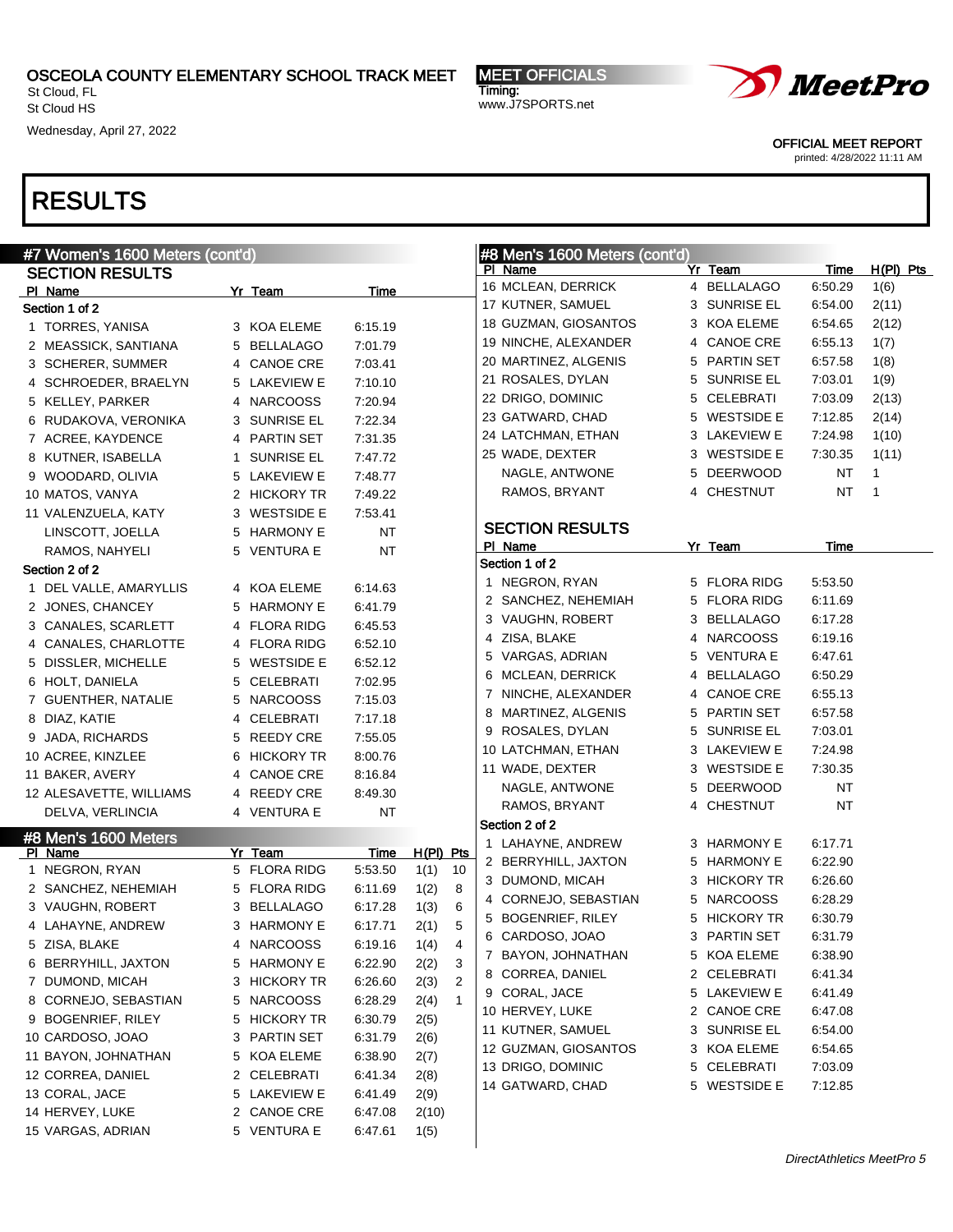St Cloud, FL St Cloud HS

Wednesday, April 27, 2022

MEET OFFICIALS Timing: www.J7SPORTS.net



OFFICIAL MEET REPORT

printed: 4/28/2022 11:11 AM

| #9 Women's 4 x 100m Relay                  |                                            |                        | #9 Women's 4 x 100m Relay (cont'd)                                  |
|--------------------------------------------|--------------------------------------------|------------------------|---------------------------------------------------------------------|
| PI Team                                    |                                            | Time H(PI) Pts         | Time<br>PI Team                                                     |
| 1 THACKER AVENUE ELEMENTARY SCHOOL (       | 1:00.74                                    | $2(1)$ 10              | 1 BELLALAGO ELEMENTARY ACADEMY (A)<br>1:03.80                       |
| 1) AYALA, DARLENE 4<br>3) TAYLOR, ERCIYA 5 | 2) PORTER, JANAY 4<br>4) GOODEN, ZIANNAH 5 |                        | 1) MEASSICK, SANTIANA 5<br>2) KELLY, EMILY 3<br>4) HARDY, KALIYAH 5 |
|                                            |                                            |                        | 3) ROLDAN, ANALUCIA 5                                               |
| 2 KOA ELEMENTARY SCHOOL (A)                | 1:03.46                                    | 8<br>2(2)              | 2 SUNRISE ELEMENTARY SCHOOL (A)<br>1:05.74                          |
| 1) PEREZ, GENEALIZ 5                       | 2) FERRER, JAELYNN 5                       |                        | 2) SUAREZ, MYA 4<br>1) SAMUEL, AKIRA 1                              |
| 3) PARRALES, LEANNA 5                      | 4) RIVERA, JASELYN 5                       |                        | 3) JAVIER, ESTEFANIA 4<br>4) ALEXANDRE, JAZLINA 4                   |
| 3 BELLALAGO ELEMENTARY ACADEMY (A)         | 1:03.80                                    | 1(1)<br>-6             | 3 REEDY CREEK ELEMENTARY (A)<br>1:08.17                             |
| 1) MEASSICK, SANTIANA 5                    | 2) KELLY, EMILY 3                          |                        | 1) SOFIA, DIAZ 3<br>2) LILIANNA, DIAZ 4                             |
| 3) ROLDAN, ANALUCIA 5                      | 4) HARDY, KALIYAH 5                        |                        | 3) AVILES, ANIYAH 5<br>4) ALESAVETTE, WILLIAMS 4                    |
| 4 FLORA RIDGE ELEMENTARY SCHOOL (A)        | 1:04.08                                    | 2(3)<br>5              | 4 WESTSIDE ELEMENTARY SCHOOL (A)<br>1:09.71                         |
| 5 NARCOOSSEE ELEMENTARY SCHOOL (A)         | 1:04.23                                    | 2(4)<br>$\overline{4}$ | 5 CANOE CREEK ELEMENTARY (A)<br>1:09.81                             |
| 1) MICHER, ZOE 4                           | 2) NGUYEN, LEAH 5                          |                        | 6 PARTIN SETTLEMENT ELEMENTARY SCH (A)<br>1:11.95                   |
| 3) WILLIAMS, SOLANA 5                      | 4) WILLIAMS, PARIS 5                       |                        | 1) ROSARIO, RUDIELYS 5<br>2) MEDINAS, ALEXIA 3                      |
| 6 MILL CREEK ELEMENTARY SCHOOL (A)         | 1:04.61                                    | $2(5)$ 3               | 3) MARTINEZ, ANGELINNA 3<br>4) NAZAIRE, SHAREE 5                    |
| 1) BAYRON, JADE 5                          | 2) CHRISTOPHER, JAENIECE 4                 |                        | 7 LAKEVIEW ELEMENTARY SCHOOL (A)<br>1:15.25                         |
| 3) MCQUILLAR, LEILA 3                      | 4) DIAZ, E'MARIE 5                         |                        | 1) FACHAL, JAYLEN 4<br>2) ODOM, MARYAH 2                            |
| 7 HARMONY ELEMENTARY SCHOOL (A)            | 1:04.73                                    | $2(6)$ 2               | 3) ALEXANDER, NEVAEH 2<br>4) JOURNIGAN, BAILEY 3                    |
| 1) MAENDER, SOPHIA 5                       | 2) NANCE, ADDIE 5                          |                        | 8 VENTURA ELEMENTARY SCHOOL (A)<br>1:23.59                          |
| 3) BAUKNIGHT, TAYLOR 4                     | 4) HAASE, ADDYSON 4                        |                        | 1) GARCIA, ISABELLA 4<br>2) RAMOS, AMAYAH 2                         |
| 8 HICKORY TREE ELEMENTARY (A)              | 1:04.75                                    | $2(7)$ 1               | 3) HIDALGO, SYLVANA 2<br>4) RODRIGUEZ, JERIKA 2                     |
| 1) FERRI, MIA 5                            | 2) BISSONNETTE, ASHLEY 4                   |                        | Section 2 of 2                                                      |
| 3) BISSONNETTE, ALEXIS 5                   | 4) DIAZ, REENA 4                           |                        | 1 THACKER AVENUE ELEMENTARY SCHOOL (<br>1:00.74                     |
| 9 CELEBRATION ELEMENTARY SCHOOL (A)        | 1:05.63                                    | 2(8)                   | 1) AYALA, DARLENE 4<br>2) PORTER, JANAY 4                           |
| 1) KOSTUCH, MARYJANE 5                     | 2) LELLA, MAIZY 5                          |                        | 3) TAYLOR, ERCIYA 5<br>4) GOODEN, ZIANNAH 5                         |
| 3) GOEBEL, PIPER 5                         | 4) FLOVARCIK, AVA 5                        |                        | 2 KOA ELEMENTARY SCHOOL (A)<br>1:03.46                              |
| 10 SUNRISE ELEMENTARY SCHOOL (A)           | 1:05.74                                    | 1(2)                   | 1) PEREZ, GENEALIZ 5<br>2) FERRER, JAELYNN 5                        |
| 1) SAMUEL, AKIRA 1                         | 2) SUAREZ, MYA 4                           |                        | 3) PARRALES, LEANNA 5<br>4) RIVERA, JASELYN 5                       |
| 3) JAVIER, ESTEFANIA 4                     | 4) ALEXANDRE, JAZLINA 4                    |                        | 3 FLORA RIDGE ELEMENTARY SCHOOL (A)<br>1:04.08                      |
| 11 REEDY CREEK ELEMENTARY (A)              | 1:08.17                                    | 1(3)                   | 4 NARCOOSSEE ELEMENTARY SCHOOL (A)<br>1:04.23                       |
| 1) SOFIA, DIAZ 3                           | 2) LILIANNA, DIAZ 4                        |                        | 1) MICHER, ZOE 4<br>2) NGUYEN, LEAH 5                               |
| 3) AVILES, ANIYAH 5                        | 4) ALESAVETTE, WILLIAMS 4                  |                        | 3) WILLIAMS, SOLANA 5<br>4) WILLIAMS, PARIS 5                       |
| 12 WESTSIDE ELEMENTARY SCHOOL (A)          | 1:09.71                                    | 1(4)                   | 5 MILL CREEK ELEMENTARY SCHOOL (A)<br>1:04.61                       |
| 13 CANOE CREEK ELEMENTARY (A)              | 1:09.81                                    | 1(5)                   | 1) BAYRON, JADE 5<br>2) CHRISTOPHER, JAENIECE 4                     |
| 14 PARTIN SETTLEMENT ELEMENTARY SCH (A)    | 1:11.95                                    | 1(6)                   | 3) MCQUILLAR, LEILA 3<br>4) DIAZ, E'MARIE 5                         |
| 1) ROSARIO, RUDIELYS 5                     | 2) MEDINAS, ALEXIA 3                       |                        | 6 HARMONY ELEMENTARY SCHOOL (A)<br>1:04.73                          |
| 3) MARTINEZ, ANGELINNA 3                   | 4) NAZAIRE, SHAREE 5                       |                        | 1) MAENDER, SOPHIA 5<br>2) NANCE, ADDIE 5                           |
| 15 LAKEVIEW ELEMENTARY SCHOOL (A)          | 1:15.25                                    | 1(7)                   | 3) BAUKNIGHT, TAYLOR 4<br>4) HAASE, ADDYSON 4                       |
| 1) FACHAL, JAYLEN 4                        | 2) ODOM, MARYAH 2                          |                        | 7 HICKORY TREE ELEMENTARY (A)<br>1:04.75                            |
| 3) ALEXANDER, NEVAEH 2                     | 4) JOURNIGAN, BAILEY 3                     |                        | 1) FERRI, MIA 5<br>2) BISSONNETTE, ASHLEY 4                         |
| 16 VENTURA ELEMENTARY SCHOOL (A)           | 1:23.59                                    | 1(8)                   | 3) BISSONNETTE, ALEXIS 5<br>4) DIAZ, REENA 4                        |
| 1) GARCIA, ISABELLA 4                      | 2) RAMOS, AMAYAH 2                         |                        | 8 CELEBRATION ELEMENTARY SCHOOL (A)<br>1:05.63                      |
| 3) HIDALGO, SYLVANA 2                      | 4) RODRIGUEZ, JERIKA 2                     |                        | 1) KOSTUCH, MARYJANE 5<br>2) LELLA, MAIZY 5                         |
|                                            |                                            |                        | 4) FLOVARCIK, AVA 5<br>3) GOEBEL, PIPER 5                           |
| <b>SECTION RESULTS</b>                     |                                            |                        |                                                                     |
| PI Team                                    | Time                                       |                        |                                                                     |
| Section 1 of 2                             |                                            |                        |                                                                     |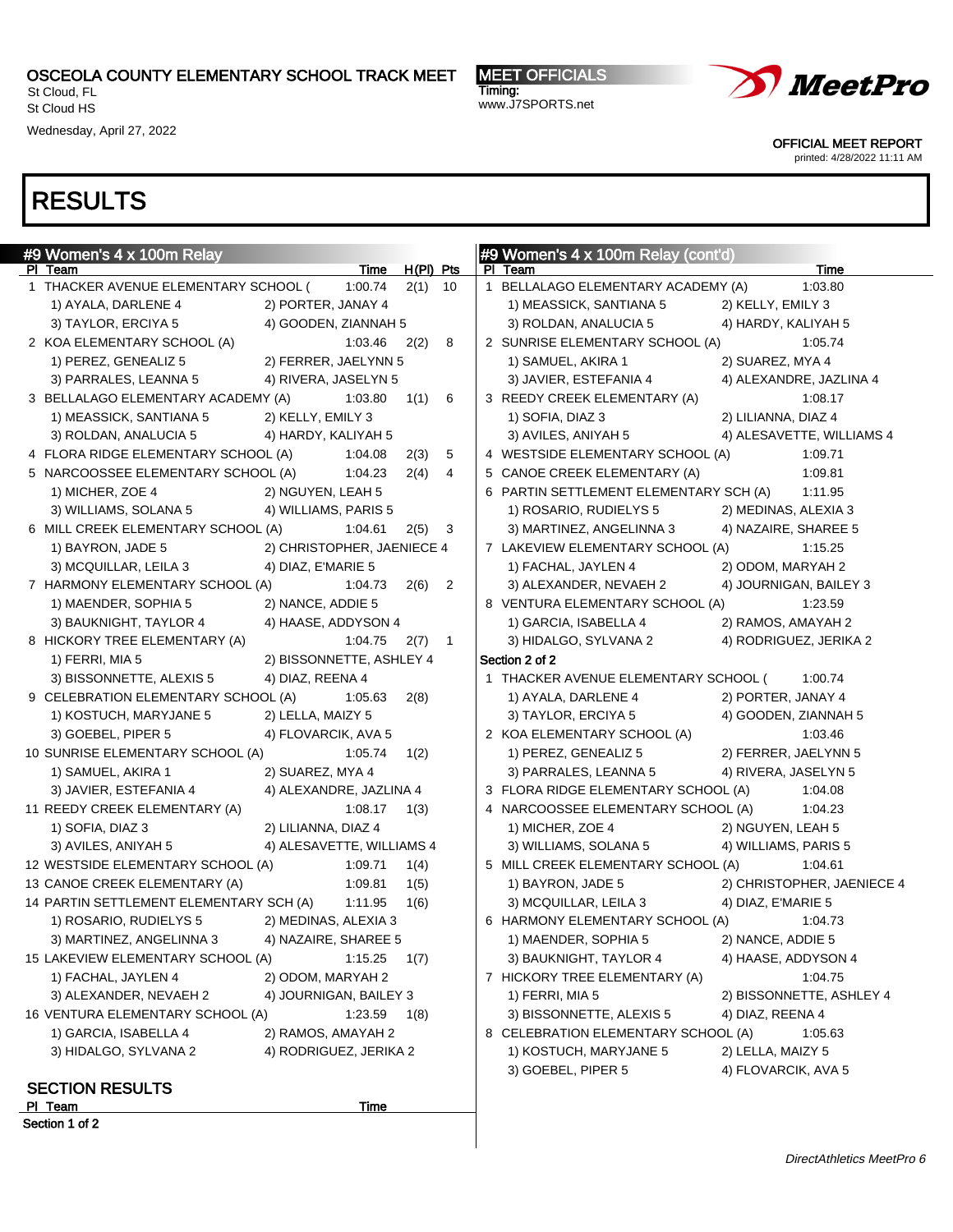St Cloud, FL St Cloud HS

Wednesday, April 27, 2022

MEET OFFICIALS Timing: www.J7SPORTS.net



OFFICIAL MEET REPORT

printed: 4/28/2022 11:11 AM

| #10 Men's $4 \times 100$ m Relay                                                            |                                |             | #10 Men's $4 \times 100$ m Relay (cont'd)                                       |
|---------------------------------------------------------------------------------------------|--------------------------------|-------------|---------------------------------------------------------------------------------|
| PI Team                                                                                     | Time H(PI) Pts                 |             | PI Team<br>Time                                                                 |
| 1 THACKER AVENUE ELEMENTARY SCHOOL (                                                        | 58.68                          | $2(1)$ 10   | 1) IRVIN, BRAYDEN 5<br>2) MCLEAN, CHRISTIAN 1                                   |
| 1) MATTHEWS, NAYSEAN 4 2) BOSTIC, JA'MARCUS 4<br>3) WILLIAMS, QUAMARI 4 4) LOPEZ, JONUEL 5  |                                |             | 3) MCLEAN, DERRICK 4<br>4) RICKS, ISAIAH 5                                      |
|                                                                                             |                                |             | 3 DEERWOOD ELEMENTARY SCHOOL (A)<br>1:05.16                                     |
| 2 SUNRISE ELEMENTARY SCHOOL (A)                                                             | 58.93                          | 2(2)<br>- 8 | 4 CANOE CREEK ELEMENTARY (A)<br>1:08.03                                         |
| 1) CORDERO, KENNETH 6<br>2) DANIELS, JORDAN 5                                               |                                |             | 5 LAKEVIEW ELEMENTARY SCHOOL (A)<br>1:08.15                                     |
| 4) ROBERTS, JESSE 5<br>3) RENE, WOODNEL 4                                                   |                                |             | 1) SMITH, GABRIEL 5<br>2) LATCHMAN, ETHAN 3                                     |
| 3 FLORA RIDGE ELEMENTARY SCHOOL (A)                                                         | 59.11                          | 2(3) 6      | 3) DUNDAS, MYLES 3<br>4) CORAL, JACE 5                                          |
| 4 CELEBRATION ELEMENTARY SCHOOL (A) 1:02.30                                                 |                                | 2(4)<br>5   | 6 REEDY CREEK ELEMENTARY (A)<br>1:10.18                                         |
| 2) TORRES AGUILAR, DEREK 5<br>1) TRACEY, TY 5                                               |                                |             | 1) PENA, ELYAS 4<br>2) JUAN PAOLO, HINCAPIE 4                                   |
| 3) GINCERI, CHARLIE 5<br>4) ORR, JETT 5                                                     |                                |             | 3) AUSTIN, MATHIS 4<br>4) DESMOND, WOMACK 4                                     |
| 5 HARMONY ELEMENTARY SCHOOL (A)                                                             | 1:02.88                        | 2(5)<br>4   | VENTURA ELEMENTARY SCHOOL (A)<br>NT                                             |
| 2) PRATHER, COLE 5<br>1) STEVENS, BRODIE 5                                                  |                                |             | 1) VARGAS, ADRIAN 5<br>2) JIMINEZ, ETHAN 5                                      |
| 3) WILSON, BURKE 4<br>4) HEMPHILL, LOGAN 4                                                  |                                |             | 3) HIDALGO, ETHAN 2<br>4) DAY, ANTHONY 2<br>NT                                  |
| 6 BELLALAGO ELEMENTARY ACADEMY (A)                                                          | 1:02.96                        | 1(1)<br>3   | WESTSIDE ELEMENTARY SCHOOL (A)<br>Section 2 of 2                                |
| 1) IRVIN, BRAYDEN 5<br>2) MCLEAN, CHRISTIAN 1<br>3) MCLEAN, DERRICK 4<br>4) RICKS, ISAIAH 5 |                                |             | 1 THACKER AVENUE ELEMENTARY SCHOOL (<br>58.68                                   |
| 7 PARTIN SETTLEMENT ELEMENTARY SCH (A)                                                      | 1:02.98                        | $1(2)$ 2    | 1) MATTHEWS, NAYSEAN 4 2) BOSTIC, JA'MARCUS 4                                   |
| 1) ADAMS, DEWAYNE 3<br>2) HARRIS, EZEKIEL 5                                                 |                                |             | 3) WILLIAMS, QUAMARI 4<br>4) LOPEZ, JONUEL 5                                    |
| 3) VAZQUEZ, JAYEN 5<br>4) SEWARD, ASAIAH 5                                                  |                                |             | 2 SUNRISE ELEMENTARY SCHOOL (A)<br>58.93                                        |
| 8 NARCOOSSEE ELEMENTARY SCHOOL (A)                                                          | 1:03.68                        | $2(6)$ 1    | 2) DANIELS, JORDAN 5<br>1) CORDERO, KENNETH 6                                   |
| 1) ZISA, BLAKE 4<br>2) QUEEN, JAX 4                                                         |                                |             | 3) RENE, WOODNEL 4<br>4) ROBERTS, JESSE 5                                       |
| 3) BAUKNIGHT, LIAM 5<br>4) CORNEJO, SEBASTIAN 5                                             |                                |             | 3 FLORA RIDGE ELEMENTARY SCHOOL (A)<br>59.11                                    |
| 9 DEERWOOD ELEMENTARY SCHOOL (A)                                                            | 1:05.16                        | 1(3)        | 4 CELEBRATION ELEMENTARY SCHOOL (A)<br>1:02.30                                  |
| 10 HICKORY TREE ELEMENTARY (A)                                                              | 1:05.37                        | 2(7)        | 2) TORRES AGUILAR, DEREK 5<br>1) TRACEY, TY 5                                   |
| 1) JURADO, DAVIAN 5<br>2) DALTON, KOHEN 3                                                   |                                |             | 3) GINCERI, CHARLIE 5<br>4) ORR, JETT 5                                         |
| 4) SANTOS RODRIGUEZ, DILLAN 5<br>3) JOHNSON, ZANE 5                                         |                                |             | 5 HARMONY ELEMENTARY SCHOOL (A)<br>1:02.88                                      |
| 11 MILL CREEK ELEMENTARY SCHOOL (A)                                                         | 1:06.12                        | 2(8)        | 1) STEVENS, BRODIE 5<br>2) PRATHER, COLE 5                                      |
| 1) CARRERO, ARIEL 5<br>2) PRUDE, LAVARR 3                                                   |                                |             | 3) WILSON, BURKE 4<br>4) HEMPHILL, LOGAN 4                                      |
| 3) MARTIN, BRANDON 5<br>4) BUSCHMAN, DYLAN 3                                                |                                |             | 6 NARCOOSSEE ELEMENTARY SCHOOL (A)<br>1:03.68                                   |
| 12 CANOE CREEK ELEMENTARY (A)                                                               | 1:08.03                        | 1(4)        | 1) ZISA, BLAKE 4<br>2) QUEEN, JAX 4                                             |
| 13 LAKEVIEW ELEMENTARY SCHOOL (A)                                                           | 1:08.15                        | 1(5)        | 3) BAUKNIGHT, LIAM 5<br>4) CORNEJO, SEBASTIAN 5                                 |
| 1) SMITH, GABRIEL 5<br>2) LATCHMAN, ETHAN 3                                                 |                                |             | 7 HICKORY TREE ELEMENTARY (A)<br>1:05.37                                        |
| 3) DUNDAS, MYLES 3<br>4) CORAL, JACE 5                                                      |                                |             | 2) DALTON, KOHEN 3<br>1) JURADO, DAVIAN 5                                       |
| 14 REEDY CREEK ELEMENTARY (A)                                                               | $1:10.18$ $1(6)$               |             | 3) JOHNSON, ZANE 5<br>4) SANTOS RODRIGUEZ, DILLAN 5                             |
| 2) JUAN PAOLO, HINCAPIE 4<br>1) PENA, ELYAS 4                                               |                                |             | 8 MILL CREEK ELEMENTARY SCHOOL (A)<br>1:06.12                                   |
| 3) AUSTIN, MATHIS 4<br>4) DESMOND, WOMACK 4                                                 |                                |             | 2) PRUDE, LAVARR 3<br>1) CARRERO, ARIEL 5                                       |
| VENTURA ELEMENTARY SCHOOL (A)                                                               | NT 1                           |             | 3) MARTIN, BRANDON 5<br>4) BUSCHMAN, DYLAN 3                                    |
| 2) JIMINEZ, ETHAN 5<br>1) VARGAS, ADRIAN 5                                                  |                                |             | #11 Women's 400 Meters                                                          |
| 3) HIDALGO, ETHAN 2<br>4) DAY, ANTHONY 2                                                    |                                |             | Yr Team<br>PI Name<br>Time<br>$H(PI)$ Pts                                       |
| WESTSIDE ELEMENTARY SCHOOL (A)                                                              | NT<br>$\overline{\phantom{1}}$ |             | 1 HALL, AMYIAH<br>5 HICKORY TR<br>1:06.23<br>$4(1)$ 10                          |
|                                                                                             |                                |             | 2 HARDY, KALIYAH<br>5 BELLALAGO<br>1:11.60<br>4(2)<br>8                         |
| <b>SECTION RESULTS</b>                                                                      |                                |             | 3 LABOY, JAYHELIVETTE<br>5 KOA ELEME<br>1:13.02<br>5(1)<br>6                    |
| PI Team                                                                                     | Time                           |             | 4 BARRERA CRUZ, MARIA<br>5 HICKORY TR<br>1:13.06<br>2(1)<br>5                   |
| Section 1 of 2                                                                              |                                |             | 5 TAYLOR, ERCIYA<br>5 THACKER A<br>1:14.45<br>2(2)<br>4                         |
| 1 BELLALAGO ELEMENTARY ACADEMY (A)                                                          | 1:02.96                        |             | 6 REID, SOPHIA<br>5 HARMONY E<br>1:15.04<br>3(1)<br>3                           |
|                                                                                             |                                |             | 7 ALARCON, DYANA<br>3 FLORA RIDG<br>1:15.11<br>5(2)<br>$\overline{\phantom{a}}$ |
|                                                                                             |                                |             |                                                                                 |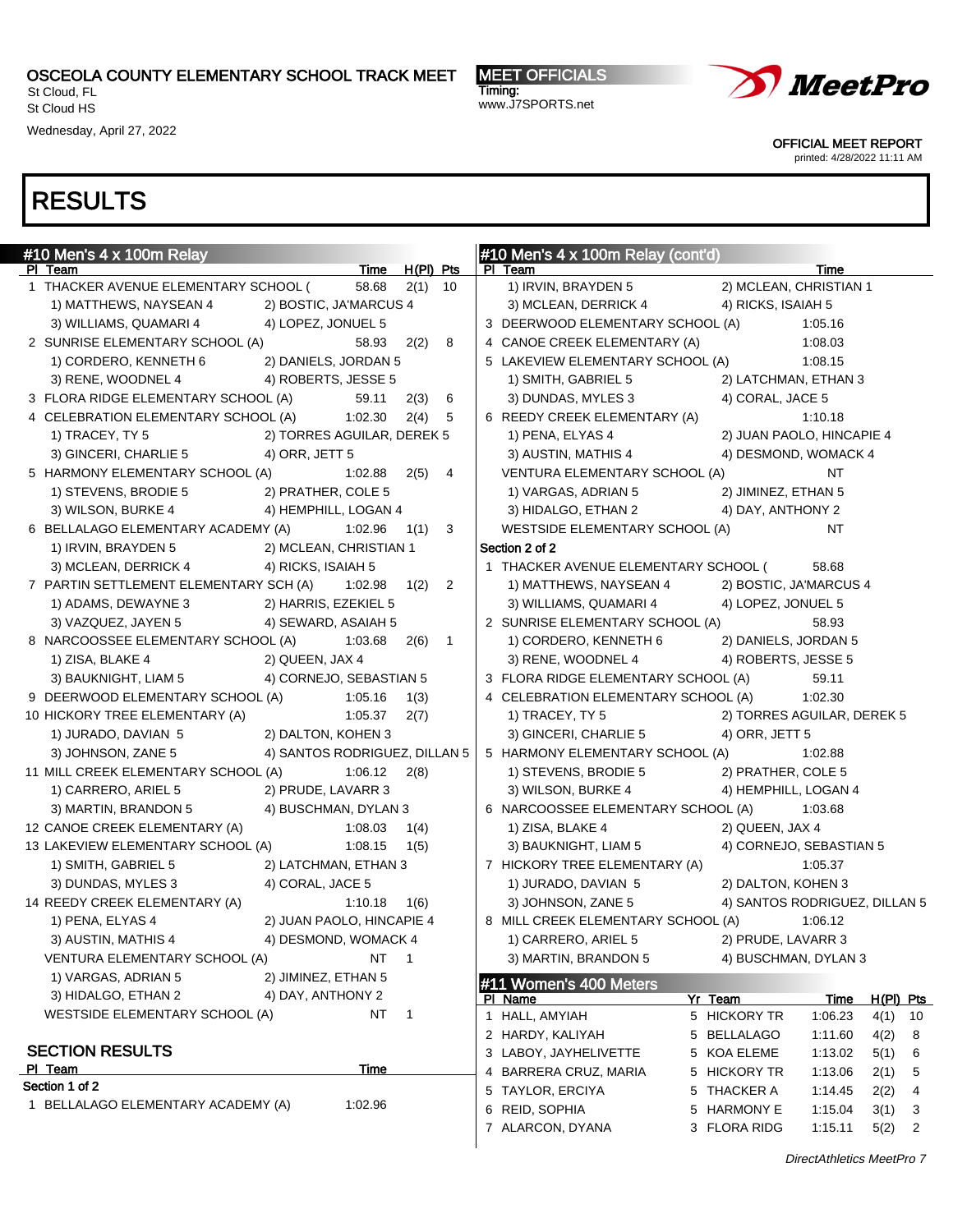St Cloud, FL St Cloud HS

Wednesday, April 27, 2022

MEET OFFICIALS Timing: www.J7SPORTS.net



OFFICIAL MEET REPORT

printed: 4/28/2022 11:11 AM

| #11 Women's 400 Meters (cont'd) |   |                            |             |                | #11 Women's 400 Meters (cont'd) |    |                              |                        |                 |                     |                          |
|---------------------------------|---|----------------------------|-------------|----------------|---------------------------------|----|------------------------------|------------------------|-----------------|---------------------|--------------------------|
| PI Name                         |   | Yr Team                    | <b>Time</b> | $H(PI)$ Pts    |                                 |    | PI Name                      | Yr Team                | Time            |                     |                          |
| 8 GARCIA, KYARA                 |   | 4 MILL CREEK               | 1:15.74     | 4(3)           | $\mathbf{1}$                    |    | Section 3 of 5               |                        |                 |                     |                          |
| 9 SANCHEZ, CHENOA               |   | 4 FLORA RIDG               | 1:16.11     | 2(3)           |                                 |    | 1 REID, SOPHIA               | 5 HARMONY E            | 1:15.04         |                     |                          |
| 10 DIAZ, E'MARIE                |   | 5 MILL CREEK               | 1:17.76     | 4(4)           |                                 |    | 2 RAMOS, NAHYELI             | 5 VENTURA E            | 1:23.60         |                     |                          |
| 11 SANTIAGO, BRIANA             |   | 5 KOA ELEME                | 1:17.87     | 2(4)           |                                 |    | 3 ACREE, KAYDENCE            | 4 PARTIN SET           | 1:28.10         |                     |                          |
| 12 DEMEGLIO, HANNAH             | 4 | <b>CANOE CRE</b>           | 1:19.79     | 4(5)           |                                 | 4  | JADA, RICHARDS               | 5 REEDY CRE            | 1:28.48         |                     |                          |
| 13 ANTONIO, ARLYN               | 5 | THACKER A                  | 1:21.32     | 5(3)           |                                 |    | 5 MELENDEZ, NEVEAH           | 5 WESTSIDE E           | 1:28.77         |                     |                          |
| 14 VONGPHRACHANH, NORAH         | 3 | CELEBRATI                  | 1:22.06     | 1(1)           |                                 |    | <b>JONES, THAILER</b>        | 4 DEERWOOD             | NT              |                     |                          |
| 15 TECKLENBURG, EMMA            |   | 4 NARCOOSS                 | 1:22.41     | 1(2)           |                                 |    | <b>MELTON, ALINA</b>         | 5 CHESTNUT             | NT              |                     |                          |
| 16 RAMOS, NAHYELI               | 5 | <b>VENTURA E</b>           | 1:23.60     | 3(2)           |                                 |    | MEZA, VALERIA                | 5 WESTSIDE E           | NT              |                     |                          |
| 17 TAYLOR, KENDYL               | 5 | <b>HARMONY E</b>           | 1:24.93     | 1(3)           |                                 |    | Section 4 of 5               |                        |                 |                     |                          |
| 18 ACREE, KAYDENCE              | 4 | <b>PARTIN SET</b>          | 1:28.10     | 3(3)           |                                 |    | 1 HALL, AMYIAH               | 5 HICKORY TR           | 1:06.23         |                     |                          |
| 19 COBB, AVA                    | 5 | <b>BELLALAGO</b>           | 1:28.16     | 5(4)           |                                 |    | 2 HARDY, KALIYAH             | 5 BELLALAGO            | 1:11.60         |                     |                          |
| 20 JADA, RICHARDS               | 5 | <b>REEDY CRE</b>           | 1:28.48     | 3(4)           |                                 |    | 3 GARCIA, KYARA              | 4 MILL CREEK           | 1:15.74         |                     |                          |
| 21 MELENDEZ, NEVEAH             | 5 | <b>WESTSIDE E</b>          | 1:28.77     | 3(5)           |                                 |    | 4 DIAZ, E'MARIE              | 5 MILL CREEK           | 1:17.76         |                     |                          |
| 22 RILEY, DAKOTA                | 5 | <b>CANOE CRE</b>           | 1:29.85     | 2(5)           |                                 |    | 5 DEMEGLIO, HANNAH           | 4 CANOE CRE            | 1:19.79         |                     |                          |
| 23 SOFIA, DIAZ                  | 3 | <b>REEDY CRE</b>           | 1:29.97     | 1(4)           |                                 |    | 6 HAIMER, SALMA              | 4 VENTURA E            | 1:30.62         |                     |                          |
| 24 HAIMER, SALMA                | 4 | <b>VENTURA E</b>           | 1:30.62     | 4(6)           |                                 |    | 7 FACHAL, JAYLEN             | 4 LAKEVIEW E           | 1:32.62         |                     |                          |
| 25 BONILLA, MILLIE              | 4 | CELEBRATI                  | 1:30.76     | 5(5)           |                                 |    | 8 HERNANDEZ, AVORY           | 1 LAKEVIEW E           | 1:37.33         |                     |                          |
| 26 SHIREY, JULIET               | 4 | <b>PARTIN SET</b>          | 1:31.62     | 2(6)           |                                 |    | Section 5 of 5               |                        |                 |                     |                          |
| 27 WATERS, EMMA                 | 4 | <b>NARCOOSS</b>            | 1:32.29     | 1(5)           |                                 |    | 1 LABOY, JAYHELIVETTE        | 5 KOA ELEME            | 1:13.02         |                     |                          |
| 28 FACHAL, JAYLEN               |   | 4 LAKEVIEW E               | 1:32.62     | 4(7)           |                                 |    | 2 ALARCON, DYANA             | 3 FLORA RIDG           | 1:15.11         |                     |                          |
| 29 HERNANDEZ, AVORY             | 1 | <b>LAKEVIEW E</b>          | 1:37.33     | 4(8)           |                                 |    | 3 ANTONIO, ARLYN             | 5 THACKER A            | 1:21.32         |                     |                          |
| 30 CORDERO, KAYLEE              | 2 | SUNRISE EL                 | 1:40.55     | 5(6)           |                                 |    | 4 COBB, AVA                  | 5 BELLALAGO            | 1:28.16         |                     |                          |
| 31 ALADIN, SKYLA                | 2 | <b>SUNRISE EL</b>          | 1:46.34     | 5(7)           |                                 |    | 5 BONILLA, MILLIE            | 4 CELEBRATI            | 1:30.76         |                     |                          |
| SMITH, ASHEA                    | 3 | <b>CHESTNUT</b>            | <b>NT</b>   | $\overline{2}$ |                                 |    | 6 CORDERO, KAYLEE            | 2 SUNRISE EL           | 1:40.55         |                     |                          |
| JONES, THAILER                  | 4 | <b>DEERWOOD</b>            | <b>NT</b>   | 3              |                                 |    | 7 ALADIN, SKYLA              | 2 SUNRISE EL           | 1:46.34         |                     |                          |
| <b>MELTON, ALINA</b>            | 5 | <b>CHESTNUT</b>            | <b>NT</b>   | 3              |                                 |    | AUDATE, ASHLEY               | 3 DEERWOOD             | NT              |                     |                          |
| MEZA, VALERIA                   | 5 | <b>WESTSIDE E</b>          | <b>NT</b>   | 3              |                                 |    |                              |                        |                 |                     |                          |
| AUDATE, ASHLEY                  |   | 3 DEERWOOD                 | <b>NT</b>   | 5              |                                 |    | #12 Men's 400 Meters         |                        |                 |                     |                          |
|                                 |   |                            |             |                |                                 | 1  | PI Name<br>DEL VALLE, XAVIER | Yr Team<br>5 KOA ELEME | Time<br>1:08.07 | $H(PI)$ Pts<br>4(1) | 10                       |
| <b>SECTION RESULTS</b>          |   |                            |             |                |                                 |    | 2 MOLINA, KIDANNY            | 5 KOA ELEME            | 1:09.01         | 3(1)                | 8                        |
| PI Name                         |   | Yr Team                    | Time        |                |                                 |    | 3 WEIDNER, GAVIN             | 5 CHESTNUT             | 1:09.37         |                     | 6                        |
| Section 1 of 5                  |   |                            |             |                |                                 |    | 4 KELLY, TRISTAN             | 5 BELLALAGO            | 1:10.17         | 1(1)                | 5                        |
| 1 VONGPHRACHANH, NORAH          |   | 3 CELEBRATI                | 1:22.06     |                |                                 |    |                              | 4 THACKER A            | 1:10.63         | 3(2)                | 4                        |
| 2 TECKLENBURG, EMMA             |   | 4 NARCOOSS                 | 1:22.41     |                |                                 | 5. | WILLIAMS, QUMARI             | 5 FLORA RIDG           |                 | 1(2)                |                          |
| 3 TAYLOR, KENDYL                |   | 5 HARMONY E                | 1:24.93     |                |                                 |    | 6 GALINDEZ, DANIEL           |                        | 1:13.87         | 4(2)                | 3                        |
| 4 SOFIA, DIAZ                   |   | 3 REEDY CRE                | 1:29.97     |                |                                 |    | 7 BELL, JAVORIS              | 3 HICKORY TR           | 1:13.93         | 5(1)                | $\overline{2}$           |
| 5 WATERS, EMMA                  |   | 4 NARCOOSS                 | 1:32.29     |                |                                 |    | 8 OLESEN, CHRISTIAN          | 5 HARMONY E            | 1:14.24         | 2(1)                | $\overline{\phantom{1}}$ |
| Section 2 of 5                  |   |                            |             |                |                                 |    | 9 FEDDON, BRENDON            | 5 CELEBRATI            | 1:15.36         | 4(3)                |                          |
| 1 BARRERA CRUZ, MARIA           |   | 5 HICKORY TR               | 1:13.06     |                |                                 |    | 10 DANIELS, JORDAN           | 5 SUNRISE EL           | 1:15.45         | 5(2)                |                          |
| 2 TAYLOR, ERCIYA                |   | 5 THACKER A                | 1:14.45     |                |                                 |    | 11 ALICEA, KARMELO           | 5 THACKER A            | 1:15.85         | 5(3)                |                          |
| 3 SANCHEZ, CHENOA               |   | 4 FLORA RIDG               | 1:16.11     |                |                                 |    | 12 IRVIN, BRAYDEN            | 5 BELLALAGO            | 1:16.55         | 5(4)                |                          |
| 4 SANTIAGO, BRIANA              |   |                            | 1:17.87     |                |                                 |    | 13 RIVERA, MIGUEL            | 2 HICKORY TR           | 1:17.29         | 4(4)                |                          |
| 5 RILEY, DAKOTA                 |   | 5 KOA ELEME<br>5 CANOE CRE |             |                |                                 |    | 14 BERRYHILL, JAXTON         | 5 HARMONY E            | 1:17.73         | 5(5)                |                          |
|                                 |   |                            | 1:29.85     |                |                                 |    | 15 VONGPHRACHANH, DREYSO     | 5 CELEBRATI            | 1:18.20         | 5(6)                |                          |
| 6 SHIREY, JULIET                |   | 4 PARTIN SET<br>3 CHESTNUT | 1:31.62     |                |                                 |    | 16 MAYNE, ZAMIR              | 5 DEERWOOD             | 1:18.40         | 3(3)                |                          |
| SMITH, ASHEA                    |   |                            | NT          |                |                                 |    | 17 CASSIDY, TYLER            | 4 NARCOOSS             | 1:18.47         | 5(7)                |                          |
|                                 |   |                            |             |                |                                 |    |                              |                        |                 |                     |                          |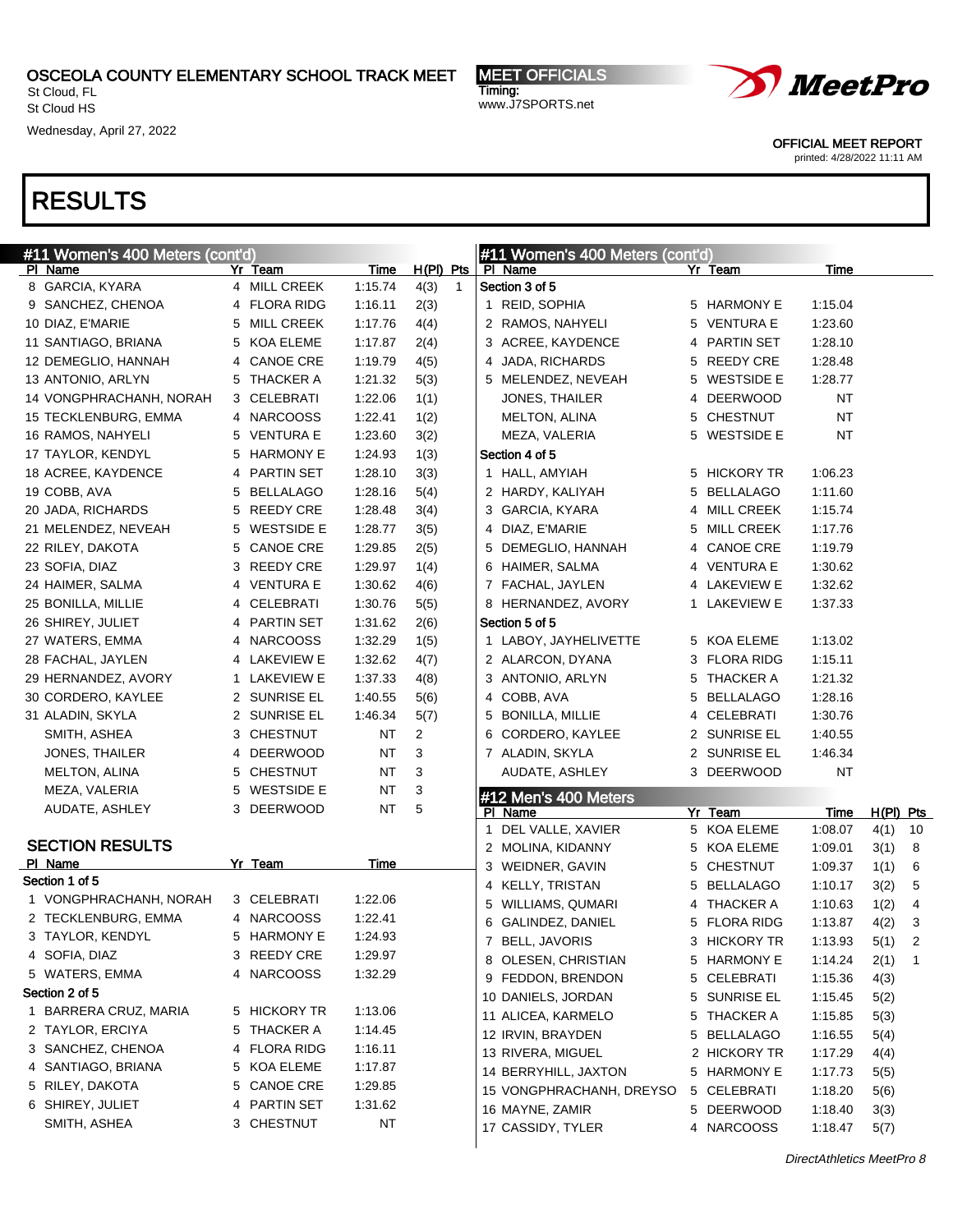St Cloud, FL St Cloud HS

Wednesday, April 27, 2022

MEET OFFICIALS Timing: www.J7SPORTS.net



OFFICIAL MEET REPORT

printed: 4/28/2022 11:11 AM

| #12 Men's 400 Meters (cont'd) |   |                   |           |             |  | #12 Men's 400 Meters (cont'd) |              |           |             |                |
|-------------------------------|---|-------------------|-----------|-------------|--|-------------------------------|--------------|-----------|-------------|----------------|
| PI Name                       |   | Yr Team           | Time      | $H(PI)$ Pts |  | PI Name                       | Yr Team      | Time      |             |                |
| 18 GOMEZ, CESAR               |   | 5 FLORA RIDG      | 1:19.86   | 4(5)        |  | 1 DEL VALLE, XAVIER           | 5 KOA ELEME  | 1:08.07   |             |                |
| 19 VARGAS, ADRIAN             |   | 5 VENTURA E       | 1:20.36   | 1(3)        |  | 2 GALINDEZ, DANIEL            | 5 FLORA RIDG | 1:13.87   |             |                |
| 20 ACREE, BRYCEN              | 5 | PARTIN SET        | 1:21.17   | 3(4)        |  | 3 FEDDON, BRENDON             | 5 CELEBRATI  | 1:15.36   |             |                |
| 21 HERVEY, LUKE               |   | 2 CANOE CRE       | 1:22.11   | 2(2)        |  | 4 RIVERA, MIGUEL              | 2 HICKORY TR | 1:17.29   |             |                |
| 22 LOPEZ, THIAGO              | 4 | MILL CREEK        | 1:22.70   | 3(5)        |  | 5 GOMEZ, CESAR                | 5 FLORA RIDG | 1:19.86   |             |                |
| 23 RIVERA, IZAIAH             | 4 | <b>DEERWOOD</b>   | 1:22.80   | 2(3)        |  | 6 FLORIO, NATHAN              | 3 NARCOOSS   | 1:24.10   |             |                |
| 24 SMITH, GABRIEL             |   | 5 LAKEVIEW E      | 1:24.05   | 1(4)        |  | 7 DIAZ, XAVIER                | 2 SUNRISE EL | 1:38.23   |             |                |
| 25 FLORIO, NATHAN             | 3 | <b>NARCOOSS</b>   | 1:24.10   | 4(6)        |  | DESMOND, WOMACK               | 4 REEDY CRE  | <b>NT</b> |             |                |
| 26 MARTIN, BRANDON            | 5 | <b>MILL CREEK</b> | 1:25.32   | 3(6)        |  | Section 5 of 5                |              |           |             |                |
| 27 PIMENTAL, LUIZ             | 4 | <b>WESTSIDE E</b> | 1:29.83   | 3(7)        |  | 1 BELL, JAVORIS               | 3 HICKORY TR | 1:13.93   |             |                |
| 28 SMITH, ALFONZA             | 2 | <b>CHESTNUT</b>   | 1:30.31   | 2(4)        |  | 2 DANIELS, JORDAN             | 5 SUNRISE EL | 1:15.45   |             |                |
| 29 DAY, ANTHONY               |   | 2 VENTURA E       | 1:32.97   | 1(5)        |  | 3 ALICEA, KARMELO             | 5 THACKER A  | 1:15.85   |             |                |
| 30 DIAZ, XAVIER               | 2 | SUNRISE EL        | 1:38.23   | 4(7)        |  | 4 IRVIN, BRAYDEN              | 5 BELLALAGO  | 1:16.55   |             |                |
| 31 PENA, ELYAS                | 4 | REEDY CRE         | 1.38.66   | 2(5)        |  | 5 BERRYHILL, JAXTON           | 5 HARMONY E  | 1:17.73   |             |                |
| 32 RIVERA, YASIEL             | 4 | <b>WESTSIDE E</b> | 1:43.04   | 2(6)        |  | 6 VONGPHRACHANH, DREYSO       | 5 CELEBRATI  | 1:18.20   |             |                |
| VAZQUEZ, JAYEN                | 5 | <b>PARTIN SET</b> | <b>NT</b> | 1           |  | 7 CASSIDY, TYLER              | 4 NARCOOSS   | 1:18.47   |             |                |
| HOPKINS, KARSEN               | 4 | <b>CANOE CRE</b>  | <b>NT</b> | 3           |  | ALVARADO, MALAKAI             | 2 LAKEVIEW E | <b>NT</b> |             |                |
| DESMOND, WOMACK               |   |                   | <b>NT</b> | 4           |  |                               |              |           |             |                |
|                               | 4 | REEDY CRE         |           | 5           |  | #13 Women's 800 Meters        |              |           |             |                |
| ALVARADO, MALAKAI             |   | 2 LAKEVIEW E      | <b>NT</b> |             |  | PI Name                       | Yr Team      | Time      | $H(PI)$ Pts |                |
|                               |   |                   |           |             |  | 1 HALL, AMYIAH                | 5 HICKORY TR | 2:43.95   | 1(1)        | 10             |
| <b>SECTION RESULTS</b>        |   |                   |           |             |  | 2 DEL VALLE, AMARYLLIS        | 4 KOA ELEME  | 2:51.75   | 2(1)        | 8              |
| PI Name<br>Section 1 of 5     |   | Yr Team           | Time      |             |  | 3 TORRES, YANISA              | 3 KOA ELEME  | 2:54.41   | 1(2)        | 6              |
|                               |   | 5 CHESTNUT        | 1:09.37   |             |  | 4 ASLAN, LANIE                | 5 HARMONY E  | 2:55.51   | 2(2)        | 5              |
| 1 WEIDNER, GAVIN              |   |                   |           |             |  | 5 GARCIA, KYARA               | 4 MILL CREEK | 3:00.17   | 1(3)        | 4              |
| 2 WILLIAMS, QUMARI            |   | 4 THACKER A       | 1:10.63   |             |  | 6 VELEZ, GIANNA               | 5 HICKORY TR | 3:01.83   | 1(4)        | 3              |
| 3 VARGAS, ADRIAN              |   | 5 VENTURA E       | 1:20.36   |             |  | 7 LOPEZ, DAYANIS              | 5 FLORA RIDG | 3:11.51   | 1(5)        | $\overline{2}$ |
| 4 SMITH, GABRIEL              |   | 5 LAKEVIEW E      | 1:24.05   |             |  | 8 PENA, ERIKA                 | 5 FLORA RIDG | 3:11.53   | 1(6)        | 1              |
| 5 DAY, ANTHONY                |   | 2 VENTURA E       | 1:32.97   |             |  | 9 BOLES, KENNEDY              | 4 HARMONY E  | 3:15.69   | 2(3)        |                |
| VAZQUEZ, JAYEN                |   | 5 PARTIN SET      | NT        |             |  | 10 SCHERER, SUMMER            | 4 CANOE CRE  | 3:15.80   | 1(7)        |                |
| Section 2 of 5                |   |                   |           |             |  | 11 DIAZ, KATIE                | 4 CELEBRATI  | 3:20.16   | 2(4)        |                |
| 1 OLESEN, CHRISTIAN           |   | 5 HARMONY E       | 1:14.24   |             |  | 12 COBB, ABIGAIL              | 4 NARCOOSS   | 3:21.58   | 2(5)        |                |
| 2 HERVEY, LUKE                |   | 2 CANOE CRE       | 1:22.11   |             |  | 13 WHETSEL, ABBIE             | 5 CELEBRATI  | 3:22.46   | 1(8)        |                |
| 3 RIVERA, IZAIAH              |   | 4 DEERWOOD        | 1:22.80   |             |  | 14 DEMEGLIO, HANNAH           | 4 CANOE CRE  | 3:24.13   | 2(6)        |                |
| 4 SMITH, ALFONZA              |   | 2 CHESTNUT        | 1:30.31   |             |  | 15 GARCIA, ISABELLA           | 4 VENTURA E  | 3:25.32   | 2(7)        |                |
| 5 PENA, ELYAS                 | 4 | REEDY CRE         | 1:38.66   |             |  | 16 MARTINEZ, ANGELINNA        | 3 PARTIN SET | 3:27.51   | 1(9)        |                |
| 6 RIVERA, YASIEL              |   | 4 WESTSIDE E      | 1:43.04   |             |  | 17 BERNARD, LILIAN            | 6 SUNRISE EL | 3:29.11   | 2(8)        |                |
| Section 3 of 5                |   |                   |           |             |  | 18 GOWDER, STELLA             | 5 NARCOOSS   | 3:29.23   | 1(10)       |                |
| 1 MOLINA, KIDANNY             |   | 5 KOA ELEME       | 1:09.01   |             |  | 19 SCHROEDER, BRAELYN         | 5 LAKEVIEW E | 3:29.24   | 1(11)       |                |
| 2 KELLY, TRISTAN              |   | 5 BELLALAGO       | 1:10.17   |             |  | 20 DELVA, VERLINCIA           | 4 VENTURA E  | 3:36.70   | 2(9)        |                |
| 3 MAYNE, ZAMIR                | 5 | <b>DEERWOOD</b>   | 1:18.40   |             |  | 21 WOODARD, OLIVIA            | 5 LAKEVIEW E | 3:37.15   | 1(12)       |                |
| 4 ACREE, BRYCEN               | 5 | PARTIN SET        | 1:21.17   |             |  | 22 ESQUILIN, CATALEYA         | 2 THACKER A  | 3:47.26   | 2(10)       |                |
| 5 LOPEZ, THIAGO               | 4 | MILL CREEK        | 1:22.70   |             |  | 23 DEVRIES, BAILEY            | 5 THACKER A  | 3:53.60   | 2(11)       |                |
| 6 MARTIN, BRANDON             | 5 | <b>MILL CREEK</b> | 1:25.32   |             |  | 24 ALESAVETTE, WILLIAMS       | 4 REEDY CRE  | 4:09.23   |             |                |
| 7 PIMENTAL, LUIZ              | 4 | <b>WESTSIDE E</b> | 1:29.83   |             |  |                               |              |           | 2(12)       |                |
| HOPKINS, KARSEN               |   | 4 CANOE CRE       | <b>NT</b> |             |  | 25 AVILES, ANIYAH             | 5 REEDY CRE  | 4:17.07   | 2(13)       |                |
| Section 4 of 5                |   |                   |           |             |  | <b>SECTION DESITI TS</b>      |              |           |             |                |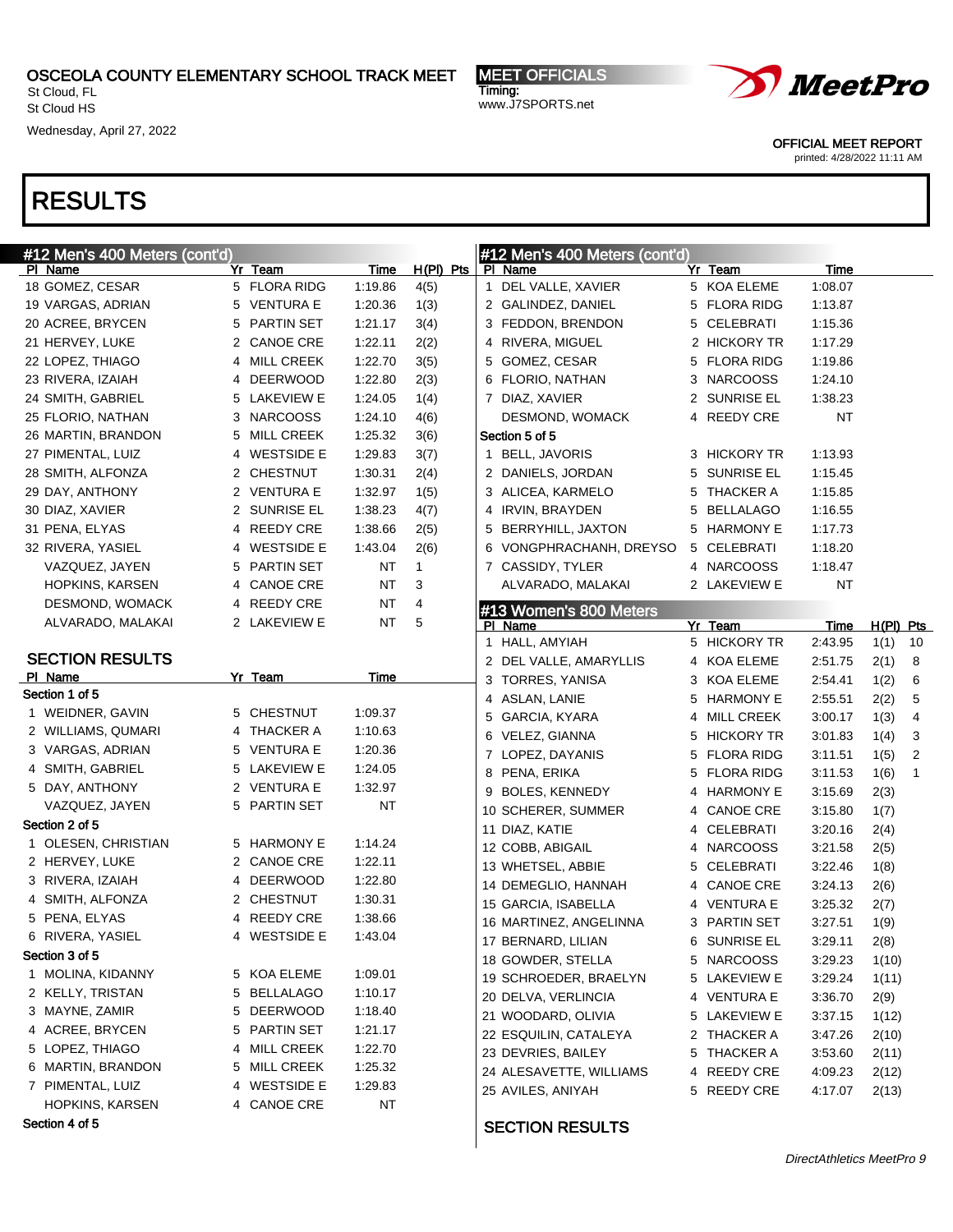St Cloud, FL St Cloud HS

Wednesday, April 27, 2022

MEET OFFICIALS Timing: www.J7SPORTS.net



OFFICIAL MEET REPORT

printed: 4/28/2022 11:11 AM

| #13 Women's 800 Meters (cont'd)             |        |                                      |                    |              | #14 Men's 800 Meters (cont'd) |                                   |   |                   |             |             |
|---------------------------------------------|--------|--------------------------------------|--------------------|--------------|-------------------------------|-----------------------------------|---|-------------------|-------------|-------------|
| PI Name                                     |        | Yr Team                              | Time               |              |                               | PI Name                           |   | Yr Team           | <b>Time</b> | $H(PI)$ Pts |
| Section 1 of 2                              |        |                                      |                    |              |                               | 18 HOPKINS, KARSEN                |   | 4 CANOE CRE       | 3:19.02     | 2(9)        |
| 1 HALL, AMYIAH                              |        | 5 HICKORY TR                         | 2:43.95            |              |                               | 19 AYALA, GERARDO                 |   | 4 PARTIN SET      | 3:19.84     | 2(10)       |
| 2 TORRES, YANISA                            |        | 3 KOA ELEME                          | 2:54.41            |              |                               | 20 MILLER, HENRY                  |   | 4 CELEBRATI       | 3:22.44     | 1(10)       |
| 3 GARCIA, KYARA                             |        | 4 MILL CREEK                         | 3:00.17            |              |                               | 21 DIAZ, NATHANIEL                |   | 3 CHESTNUT        | 3:24.29     | 2(11)       |
| 4 VELEZ, GIANNA                             | 5      | <b>HICKORY TR</b>                    | 3:01.83            |              |                               | 22 LEONCELLO, CARLO               |   | 3 SUNRISE EL      | 3:26.27     | 1(11)       |
| 5 LOPEZ, DAYANIS                            | 5      | <b>FLORA RIDG</b>                    | 3:11.51            |              |                               | 23 MARTINEZ, DIEGO                | 4 | THACKER A         | 3:26.69     | 1(12)       |
| 6 PENA, ERIKA                               | 5      | <b>FLORA RIDG</b>                    | 3:11.53            |              |                               | 24 QUINN, DANIEL                  | 4 | <b>MILL CREEK</b> | 3:29.01     | 1(13)       |
| 7 SCHERER, SUMMER                           |        | 4 CANOE CRE                          | 3:15.80            |              |                               | 25 NAJARRO, MASON                 |   | 5 LAKEVIEW E      | 3:35.37     | 1(14)       |
| 8 WHETSEL, ABBIE                            | 5      | CELEBRATI                            | 3:22.46            |              |                               | 26 JONES, DYLAN                   |   | 5 WESTSIDE E      | 3:54.09     | 2(12)       |
| 9 MARTINEZ, ANGELINNA                       | 3      | PARTIN SET                           | 3:27.51            |              |                               | VARGAS, ADRIAN                    |   | 5 VENTURA E       | NT          | 1           |
| 10 GOWDER, STELLA                           | 5      | <b>NARCOOSS</b>                      | 3:29.23            |              |                               | BEJERMO, JASON                    | 4 | <b>CHESTNUT</b>   | NT          | 2           |
| 11 SCHROEDER, BRAELYN                       |        | 5 LAKEVIEW E                         | 3:29.24            |              |                               | CAMACHO, JARIEL                   |   | 3 LAKEVIEW E      | NT          | 2           |
| 12 WOODARD, OLIVIA                          |        | 5 LAKEVIEW E                         | 3:37.15            |              |                               | FRENCH, QUINYEL                   |   | 3 BELLALAGO       | NT          | 2           |
| Section 2 of 2                              |        |                                      |                    |              |                               | JIMINEZ, ETHAN                    |   | 5 VENTURA E       | NT          | 2           |
| 1 DEL VALLE, AMARYLLIS                      |        | 4 KOA ELEME                          | 2:51.75            |              |                               |                                   |   |                   |             |             |
| 2 ASLAN, LANIE                              |        | 5 HARMONY E                          | 2:55.51            |              |                               | <b>SECTION RESULTS</b><br>PI Name |   | Yr Team           | Time        |             |
| 3 BOLES, KENNEDY                            |        | 4 HARMONY E                          | 3:15.69            |              |                               | Section 1 of 2                    |   |                   |             |             |
| 4 DIAZ, KATIE                               |        | 4 CELEBRATI                          | 3:20.16            |              |                               | 1 ROBERTS, JESSE                  |   | 5 SUNRISE EL      | 2:48.08     |             |
| 5 COBB, ABIGAIL                             |        | 4 NARCOOSS                           | 3:21.58            |              |                               | 2 LABOY, HECTOR                   |   | 4 KOA ELEME       | 2:49.84     |             |
| 6 DEMEGLIO, HANNAH                          |        | 4 CANOE CRE                          | 3:24.13            |              |                               | 3 MORALES, ANDRES                 |   | 5 PARTIN SET      | 2:50.89     |             |
| 7 GARCIA, ISABELLA                          |        | 4 VENTURA E                          | 3:25.32            |              |                               | 4 SALAS, EDUARDO                  |   | 5 FLORA RIDG      | 2:50.92     |             |
| 8 BERNARD, LILIAN                           | 6      | SUNRISE EL                           | 3:29.11            |              |                               | 5 RODRIGUEZ, JULIAN               | 5 | <b>HICKORY TR</b> | 2:57.51     |             |
| 9 DELVA, VERLINCIA                          |        | 4 VENTURA E                          | 3:36.70            |              |                               | 6 RODRIGUEZ, CHRISTIAN            | 4 | <b>CANOE CRE</b>  | 3:08.32     |             |
| 10 ESQUILIN, CATALEYA                       |        | 2 THACKER A<br><b>THACKER A</b>      | 3:47.26            |              |                               | 7 LOPEZ, THIAGO                   |   | 4 MILL CREEK      | 3:09.07     |             |
| 11 DEVRIES, BAILEY                          | 5      |                                      | 3:53.60            |              |                               | 8 SLONAKER, CARTER                |   | 4 HARMONY E       | 3:14.48     |             |
| 12 ALESAVETTE, WILLIAMS                     |        | 4 REEDY CRE                          | 4:09.23            |              |                               | 9 MCLEAN, CHRISTIAN               | 1 | <b>BELLALAGO</b>  | 3:16.93     |             |
| 13 AVILES, ANIYAH                           |        | 5 REEDY CRE                          | 4:17.07            |              |                               | 10 MILLER, HENRY                  |   | 4 CELEBRATI       | 3:22.44     |             |
| #14 Men's 800 Meters                        |        |                                      |                    |              |                               | 11 LEONCELLO, CARLO               |   | 3 SUNRISE EL      | 3:26.27     |             |
| PI Name                                     |        | Yr Team                              | Time               | $H(PI)$ Pts  |                               | 12 MARTINEZ, DIEGO                |   | 4 THACKER A       | 3:26.69     |             |
| 1 GONZALEZ, MIGUEL<br>2 CORNEJO, SEBASTIAN  |        | 4 FLORA RIDG<br><b>NARCOOSS</b>      | 2:43.77<br>2:43.87 | 2(1)         | 10<br>8                       | 13 QUINN, DANIEL                  |   | 4 MILL CREEK      | 3:29.01     |             |
| 3 ROBERTS, JESSE                            | 5      | <b>SUNRISE EL</b>                    | 2:48.08            | 2(2)         | 6                             | 14 NAJARRO, MASON                 |   | 5 LAKEVIEW E      | 3:35.37     |             |
|                                             | 5      |                                      | 2:49.84            | 1(1)         | 5                             | VARGAS, ADRIAN                    |   | 5 VENTURA E       | NT          |             |
| 4 LABOY, HECTOR                             | 4<br>5 | KOA ELEME<br><b>PARTIN SET</b>       | 2:50.89            | 1(2)         | 4                             | Section 2 of 2                    |   |                   |             |             |
| 5 MORALES, ANDRES<br>6 SALAS, EDUARDO       |        | 5 FLORA RIDG                         | 2:50.92            | 1(3)<br>1(4) | 3                             | 1 GONZALEZ, MIGUEL                |   | 4 FLORA RIDG      | 2:43.77     |             |
| 7 RODRIGUEZ, JULIAN                         |        | 5 HICKORY TR                         | 2:57.51            |              | っ                             | 2 CORNEJO, SEBASTIAN              | 5 | <b>NARCOOSS</b>   | 2:43.87     |             |
| 8 GARCIA, JACOB                             |        | 4 NARCOOSS                           | 2:59.57            | 1(5)<br>2(3) | $\overline{1}$                | 3 GARCIA, JACOB                   |   | 4 NARCOOSS        | 2:59.57     |             |
| 9 BAEZ-VEGA, GONZALO                        | 3      | CELEBRATI                            | 3:01.62            |              |                               | 4 BAEZ-VEGA, GONZALO              |   | 3 CELEBRATI       | 3:01.62     |             |
| 10 JURADO, DAVIAN                           | 5      | <b>HICKORY TR</b>                    | 3:03.77            | 2(4)         |                               | JURADO, DAVIAN<br>5               |   | 5 HICKORY TR      | 3:03.77     |             |
|                                             |        |                                      |                    | 2(5)         |                               | 6 KADING, REEF                    |   | 5 HARMONY E       | 3:05.71     |             |
| 11 KADING, REEF<br>12 RODRIGUEZ, CHRISTIAN  | 5      | <b>HARMONY E</b><br><b>CANOE CRE</b> | 3:05.71<br>3:08.32 | 2(6)<br>1(6) |                               | 7 GUZMAN, GIOSANTOS               | 3 | KOA ELEME         | 3:13.52     |             |
|                                             | 4      |                                      |                    |              |                               | 8 FELICIANO, EARL                 | 3 | THACKER A         | 3:16.40     |             |
| 13 LOPEZ, THIAGO                            | 4      | MILL CREEK                           | 3:09.07            | 1(7)         |                               | 9 HOPKINS, KARSEN                 | 4 | <b>CANOE CRE</b>  | 3:19.02     |             |
| 14 GUZMAN, GIOSANTOS<br>15 SLONAKER, CARTER | 3      | KOA ELEME<br><b>HARMONY E</b>        | 3:13.52<br>3:14.48 | 2(7)<br>1(8) |                               | 10 AYALA, GERARDO                 |   | 4 PARTIN SET      | 3:19.84     |             |
| 16 FELICIANO, EARL                          | 4<br>3 | <b>THACKER A</b>                     | 3:16.40            |              |                               | 11 DIAZ, NATHANIEL                | 3 | <b>CHESTNUT</b>   | 3:24.29     |             |
| 17 MCLEAN, CHRISTIAN                        | 1      | <b>BELLALAGO</b>                     | 3:16.93            | 2(8)<br>1(9) |                               | 12 JONES, DYLAN                   |   | 5 WESTSIDE E      | 3:54.09     |             |
|                                             |        |                                      |                    |              |                               |                                   |   |                   |             |             |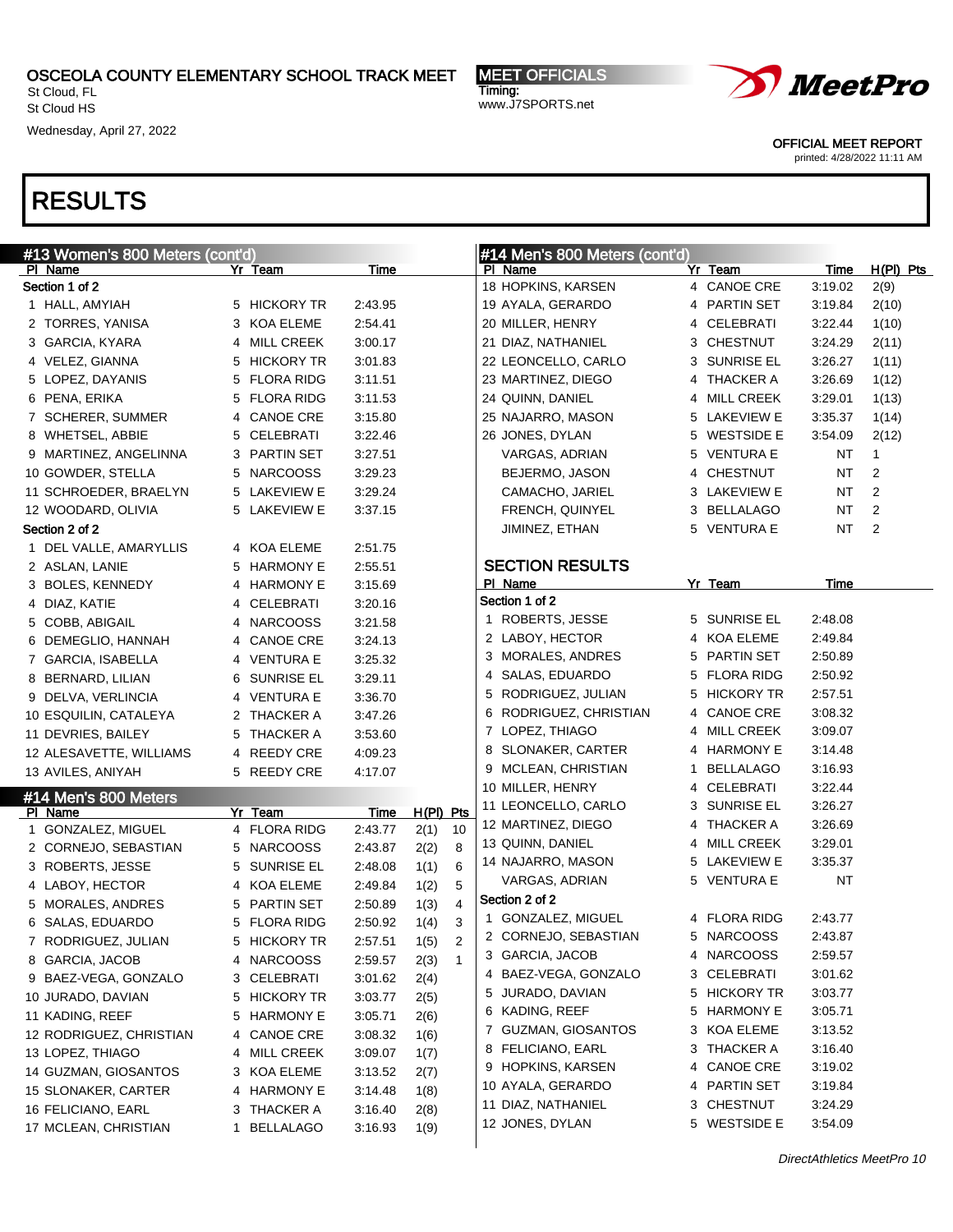St Cloud, FL St Cloud HS

Wednesday, April 27, 2022

MEET OFFICIALS Timing: www.J7SPORTS.net



OFFICIAL MEET REPORT

printed: 4/28/2022 11:11 AM

| #14 Men's 800 Meters (cont'd)           |        |                                                |            |              |              |    | #15 Women's 200 Meters (cont'd)   |    |                                   |                |      |             |
|-----------------------------------------|--------|------------------------------------------------|------------|--------------|--------------|----|-----------------------------------|----|-----------------------------------|----------------|------|-------------|
| PI Name                                 |        | Yr Team                                        | Time       |              |              |    | PI Name                           |    | Yr Team                           | Time           |      |             |
| BEJERMO, JASON                          |        | 4 CHESTNUT                                     | <b>NT</b>  |              |              |    | 2 SANTIAGO, BRIANA                |    | 5 KOA ELEME                       | 33.74          |      |             |
| CAMACHO, JARIEL                         | 3      | LAKEVIEW E                                     | <b>NT</b>  |              |              |    | 3 SUAREZ, MYA                     |    | 4 SUNRISE EL                      | 36.75          |      |             |
| FRENCH, QUINYEL                         | 3.     | <b>BELLALAGO</b>                               | ΝT         |              |              | 4  | SHORTER, TAYLOR                   |    | 3 THACKER A                       | 38.13          |      |             |
| JIMINEZ, ETHAN                          | 5.     | VENTURA E                                      | <b>NT</b>  |              |              |    | BLACKWELL, AALIYAH                |    | 2 CANOE CRE                       | 41.37          |      |             |
| #15 Women's 200 Meters                  |        |                                                |            |              |              |    | Section 2 of 5                    |    |                                   |                |      | Wind: (NW)  |
| PI Name                                 |        | Yr Team                                        | Time       | $H(PI)$ Pts  |              |    | 1 RIVERA, JASELYN                 |    | 5 KOA ELEME                       | 32.20          |      |             |
| 1 GOODEN, ZIANNAH                       |        | 5 THACKER A                                    | 29.45 (NW) | 4(1)         | 10           |    | 2 BARRERA CRUZ, MARIA             |    | 5 HICKORY TR                      | 33.43          |      |             |
| 2 SMITH, ALANNA                         | 5      | <b>CHESTNUT</b>                                | 30.24 (NW) | 1(1)         | 8            |    | 3 ROLDAN, ANALUCIA                |    | 5 BELLALAGO                       | 34.18          |      |             |
| 3 BAYRON, JADE                          | 5      | MILL CREEK 32.19 (NW)                          |            | 5(1)         | 6            |    | 4 ROSARIO, RUDIELYS               |    | 5 PARTIN SET                      | 35.99          |      |             |
| 4 RIVERA, JASELYN                       | 5      | KOA ELEME                                      | 32.20 (NW) | 2(1)         | 5            |    | 5 SAMUEL, AKIRA                   | 1. | <b>SUNRISE EL</b><br>5 LAKEVIEW E | 37.55<br>39.44 |      |             |
| 5 BISSONNETTE, ALEXIS                   | 5      | HICKORY TR 32.91 (NW)                          |            | 5(2)         | 4            |    | 6 RUIZ, JURILIS<br>Section 3 of 5 |    |                                   |                |      |             |
| 6 MEZA, VALERIA                         | 5      | WESTSIDE E 33.16 (NW)                          |            | 3(1)         | 3<br>2       |    | 1 MEZA, VALERIA                   |    | 5 WESTSIDE E                      | 33.16          |      | Wind: (NW)  |
| 7 BARRERA CRUZ, MARIA                   | 5.     | HICKORY TR 33.43 (NW)<br>FLORA RIDG 33.73 (NW) |            | 2(2)         | $\mathbf{1}$ |    | 2 MILLER, MADISON                 |    | 3 FLORA RIDG                      | 33.73          |      |             |
| 8 MILLER, MADISON<br>9 SANTIAGO, BRIANA | 3<br>5 | KOA ELEME                                      | 33.74 (NW) | 3(2)<br>1(2) |              |    | 3 MICHER, ZOE                     |    | 4 NARCOOSS                        | 34.38          |      |             |
| 10 HENDERSON, JER'MYA                   | 5      | <b>BELLALAGO</b>                               | 33.87 (NW) |              |              | 4  | NGUYEN, LEAH                      |    | 5 NARCOOSS                        | 34.83          |      |             |
| 11 LELLA, MAIZY                         | 5      | CELEBRATI                                      | 33.99 (NW) | 4(2)<br>4(3) |              |    | 5 MAENDER, SOPHIA                 |    | 5 HARMONY E                       | 34.99          |      |             |
| 12 LOPEZ, KYLIE                         | 5      | MILL CREEK 34.04 (NW)                          |            | 4(4)         |              |    | 6 NANCE, ADDIE                    |    | 5 HARMONY E                       | 35.43          |      |             |
| 13 ROLDAN, ANALUCIA                     | 5      | <b>BELLALAGO</b>                               | 34.18 (NW) | 2(3)         |              |    | 7 NAZAIRE, SHAREE                 |    | 5 PARTIN SET                      | 36.31          |      |             |
| 14 MICHER, ZOE                          | 4      | <b>NARCOOSS</b>                                | 34.38 (NW) | 3(3)         |              |    | 8 ALARCON, DYANA                  |    | 3 FLORA RIDG                      | 39.33          |      |             |
| 15 NGUYEN, LEAH                         | 5      | <b>NARCOOSS</b>                                | 34.83 (NW) | 3(4)         |              |    | Section 4 of 5                    |    |                                   |                |      | Wind: (NW)  |
| 16 MAENDER, SOPHIA                      | 5      | HARMONY E 34.99 (NW)                           |            | 3(5)         |              | 1. | GOODEN, ZIANNAH                   |    | 5 THACKER A                       | 29.45          |      |             |
| 17 FROST, FAITH                         | 5      | CANOE CRE 35.08 (NW)                           |            | 5(3)         |              |    | 2 HENDERSON, JER'MYA              |    | 5 BELLALAGO                       | 33.87          |      |             |
| 18 NANCE, ADDIE                         | 5      | HARMONY E 35.43 (NW)                           |            | 3(6)         |              |    | 3 LELLA, MAIZY                    |    | 5 CELEBRATI                       | 33.99          |      |             |
| 19 BAEZ-VEGA, CLARA                     | 6      | CELEBRATI                                      | 35.49 (NW) | 5(4)         |              |    | 4 LOPEZ, KYLIE                    |    | 5 MILL CREEK                      | 34.04          |      |             |
| 20 ROSARIO, RUDIELYS                    | 5      | PARTIN SET                                     | 35.99 (NW) | 2(4)         |              |    | 5 LILIANNA, DIAZ                  |    | 4 REEDY CRE                       | 37.67          |      |             |
| 21 NAZAIRE, SHAREE                      | 5      | PARTIN SET                                     | 36.31 (NW) | 3(7)         |              | 6  | JOURNIGAN, BAILEY                 |    | 3 LAKEVIEW E                      | 39.26          |      |             |
| 22 SUAREZ, MYA                          | 4      | SUNRISE EL 36.75 (NW)                          |            | 1(3)         |              |    | HAIMER, SALMA                     |    | 4 VENTURA E                       | NT             |      |             |
| 23 SAMUEL, AKIRA                        | 1      | SUNRISE EL 37.55 (NW)                          |            | 2(5)         |              |    | JONES, THAILER                    |    | 4 DEERWOOD                        | ΝT             |      |             |
| 24 LILIANNA, DIAZ                       | 4      | REEDY CRE                                      | 37.67 (NW) | 4(5)         |              |    | Section 5 of 5                    |    |                                   |                |      | Wind: (NW)  |
| 25 SHORTER, TAYLOR                      | 3      | THACKER A                                      | 38.13 (NW) | 1(4)         |              | 1. | <b>BAYRON, JADE</b>               |    | 5 MILL CREEK                      | 32.19          |      |             |
| 26 JOURNIGAN, BAILEY                    | 3.     | LAKEVIEW E 39.26 (NW)                          |            | 4(6)         |              |    | 2 BISSONNETTE, ALEXIS             |    | 5 HICKORY TR                      | 32.91          |      |             |
| 27 ALARCON, DYANA                       |        | 3 FLORA RIDG 39.33 (NW)                        |            | 3(8)         |              |    | 3 FROST, FAITH                    |    | 5 CANOE CRE                       | 35.08          |      |             |
| 28 RUIZ, JURILIS                        | 5.     | LAKEVIEW E 39.44 (NW)                          |            | 2(6)         |              |    | 4 BAEZ-VEGA, CLARA                |    | 6 CELEBRATI                       | 35.49          |      |             |
| 29 MELENDEZ, NEVEAH                     | 5.     | WESTSIDE E 40.36 (NW)                          |            | 5(5)         |              |    | 5 MELENDEZ, NEVEAH                |    | 5 WESTSIDE E                      | 40.36          |      |             |
| 30 AVILES, ANIYAH                       |        | 5 REEDY CRE 40.55 (NW)                         |            | 5(6)         |              |    | 6 AVILES, ANIYAH                  | 5  | <b>REEDY CRE</b>                  | 40.55          |      |             |
| 31 BLACKWELL, AALIYAH                   |        | 2 CANOE CRE 41.37 (NW)                         |            | 1(5)         |              |    | AUDATE, ASHLEY                    |    | 3 DEERWOOD                        | NT             |      |             |
| HAIMER, SALMA                           |        | 4 VENTURA E                                    | NT (NW)    | 4            |              |    | DELVA, VERLINCIA                  |    | 4 VENTURA E                       | <b>NT</b>      |      |             |
| JONES, THAILER                          |        | 4 DEERWOOD                                     | NT (NW)    | 4            |              |    | #16 Men's 200 Meters              |    |                                   |                |      |             |
| AUDATE, ASHLEY                          |        | 3 DEERWOOD                                     | NT (NW)    | 5            |              |    | PI Name                           |    | Yr Team                           | Time           |      | $H(PI)$ Pts |
| DELVA, VERLINCIA                        |        | 4 VENTURA E                                    | NT (NW)    | 5            |              |    | 1 COLMENAREZ, DIEGO               |    | 5 FLORA RIDG 29.70 (NW)           |                |      | $5(1)$ 10   |
|                                         |        |                                                |            |              |              |    | 2 MOULTON, JAMESON                |    | 5 HARMONY E 30.48 (NW)            |                | 3(1) | 8           |
| <b>SECTION RESULTS</b>                  |        |                                                |            |              |              |    | 3 LOPEZ, JACOB                    |    | 5 FLORA RIDG 30.58 (NW)           |                | 3(2) | 6           |
| PI Name                                 |        | Yr Team                                        | Time       |              |              |    | 4 PRUDE, LAVARR                   |    | 3 MILL CREEK 30.62 (NW)           |                | 2(1) | 5           |
| Section 1 of 5                          |        |                                                |            | Wind: (NW)   |              |    | 5 MOLINA, KIDANNY                 |    | 5 KOA ELEME 31.10 (NW)            |                | 3(3) | 4           |
| 1 SMITH, ALANNA                         |        | 5 CHESTNUT                                     | 30.24      |              |              |    | 6 GOODSON, WILL                   |    | 5 CELEBRATI                       | 31.29 (NW)     | 4(1) | 3           |
|                                         |        |                                                |            |              |              |    |                                   |    |                                   |                |      |             |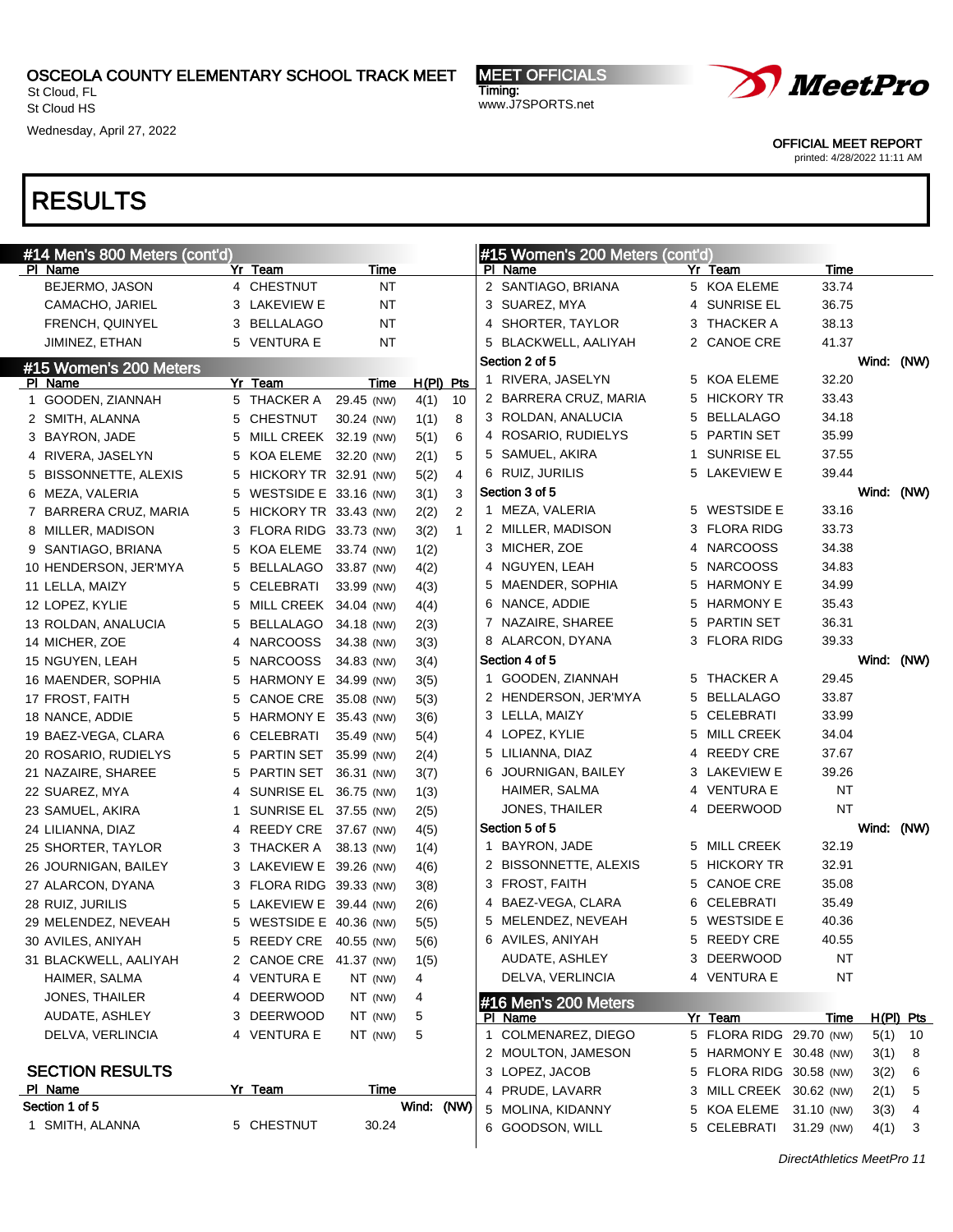St Cloud, FL St Cloud HS

Wednesday, April 27, 2022

MEET OFFICIALS Timing: www.J7SPORTS.net



OFFICIAL MEET REPORT

printed: 4/28/2022 11:11 AM

| #16 Men's 200 Meters (cont'd) |   |                         |            |            |              |   | #16 Men's 200 Meters (cont'd)         |   |                          |           |             |            |
|-------------------------------|---|-------------------------|------------|------------|--------------|---|---------------------------------------|---|--------------------------|-----------|-------------|------------|
| PI Name                       |   | Yr Team                 | Time       |            | $H(PI)$ Pts  |   | PI Name                               |   | Yr Team                  | Time      |             |            |
| 7 BELL, JAVORIS               |   | 3 HICKORY TR 31.38 (NW) |            | 5(2)       | 2            |   | 6 PIMENTAL, LUIZ                      |   | 4 WESTSIDE E             | 44.45     |             |            |
| 8 BAYON, JOHNATHAN            |   | 5 KOA ELEME 31.68 (NW)  |            | 5(3)       | $\mathbf{1}$ |   | Section 3 of 5                        |   |                          |           |             | Wind: (NW) |
| 9 SANTOS RODRIGUEZ, DILLA     |   | 5 HICKORY TR 32.08 (NW) |            | 1(1)       |              |   | 1 MOULTON, JAMESON                    |   | 5 HARMONY E              | 30.48     |             |            |
| 10 RENE, WOODNEL              |   | 4 SUNRISE EL 32.21 (NW) |            | 1(2)       |              |   | 2 LOPEZ, JACOB                        |   | 5 FLORA RIDG             | 30.58     |             |            |
| 11 ESQUILIN, JAYNELSON        |   | 5 THACKER A             | 32.46 (NW) | 4(2)       |              |   | 3 MOLINA, KIDANNY                     |   | 5 KOA ELEME              | 31.10     |             |            |
| 12 BAUKNIGHT, LIAM            | 5 | <b>NARCOOSS</b>         | 33.12 (NW) | 5(4)       |              |   | 4 HUTSON, NOAH                        |   | 5 LAKEVIEW E             | 35.20     |             |            |
| 13 DAISE, JEFFREY             | 5 | <b>CHESTNUT</b>         | 33.37 (NW) | 4(3)       |              |   | 5 MEASSICK, SIMEON                    |   | 3 BELLALAGO              | 36.77     |             |            |
| 14 BUSCHMAN, DYLAN            |   | 3 MILL CREEK 34.17 (NW) |            | 5(5)       |              |   | 6 JUAN PAOLO, HINCAPIE                |   | 4 REEDY CRE              | 49.00     |             |            |
| 15 PIENOVI, RYAN              | 4 | DEERWOOD 34.57 (NW)     |            | 2(2)       |              |   | ADAMS, DEWAYNE                        |   | 3 PARTIN SET             | <b>NT</b> |             |            |
| 16 HUTSON, NOAH               | 5 | LAKEVIEW E 35.20 (NW)   |            | 3(4)       |              |   | LOPEZ, JONUEL                         |   | 5 THACKER A              | <b>NT</b> |             |            |
| 17 CHARLES, ELIJAH            | 5 | <b>CHESTNUT</b>         | 35.32 (NW) | 5(6)       |              |   | Section 4 of 5                        |   |                          |           | Wind:       | (NW)       |
| 18 QUELLY, GAVIN              | 4 | CANOE CRE 35.98 (NW)    |            | 2(3)       |              |   | 1 GOODSON, WILL                       |   | 5 CELEBRATI              | 31.29     |             |            |
| 19 SEWARD, ASAIAH             | 5 | PARTIN SET 35.99 (NW)   |            | 1(3)       |              |   | 2 ESQUILIN, JAYNELSON                 |   | 5 THACKER A              | 32.46     |             |            |
| 20 HERVEY, LUKE               |   | 2 CANOE CRE 36.26 (NW)  |            | 4(4)       |              |   | 3 DAISE, JEFFREY                      |   | 5 CHESTNUT               | 33.37     |             |            |
| 21 DONALDSON, BRAYLON         |   | 3 LAKEVIEW E 36.75 (NW) |            | 4(5)       |              |   | 4 HERVEY, LUKE                        |   | 2 CANOE CRE              | 36.26     |             |            |
| 22 MEASSICK, SIMEON           |   | 3 BELLALAGO 36.77 (NW)  |            | 3(5)       |              |   | 5 DONALDSON, BRAYLON                  |   | 3 LAKEVIEW E             | 36.75     |             |            |
| 23 FILAK, LUCAS               |   | 4 CELEBRATI             | 37.08 (NW) | 4(6)       |              |   | 6 FILAK, LUCAS                        |   | 4 CELEBRATI              | 37.08     |             |            |
| 24 KELLY, ELIJAH              | 1 | BELLALAGO 37.60 (NW)    |            | 5(7)       |              |   | 7 DADZIE, THEODORE                    |   | 3 SUNRISE EL             | 37.65     |             |            |
| 25 DADZIE, THEODORE           | 3 | SUNRISE EL 37.65 (NW)   |            | 4(7)       |              |   | HIDALGO, ETHAN                        |   | 2 VENTURA E              | <b>NT</b> |             |            |
| 26 MUNNS, MASON               |   | 4 HARMONY E 37.98 (NW)  |            | 2(4)       |              |   | Section 5 of 5                        |   |                          |           | Wind:       | (NW)       |
| 27 SCHMIDT, HARPER            | 3 | <b>NARCOOSS</b>         | 40.19 (NW) | 1(4)       |              |   | 1 COLMENAREZ, DIEGO                   |   | 5 FLORA RIDG             | 29.70     |             |            |
| 28 PADILLA, CLAUDIO           |   | 4 WESTSIDE E 44.33 (NW) |            | 2(5)       |              |   | 2 BELL, JAVORIS                       |   | 3 HICKORY TR             | 31.38     |             |            |
| 29 PIMENTAL, LUIZ             |   | 4 WESTSIDE E 44.45 (NW) |            | 2(6)       |              |   | 3 BAYON, JOHNATHAN                    |   | 5 KOA ELEME              | 31.68     |             |            |
| 30 JUAN PAOLO, HINCAPIE       |   | 4 REEDY CRE             | 49.00 (NW) | 3(6)       |              |   | 4 BAUKNIGHT, LIAM                     |   | 5 NARCOOSS               | 33.12     |             |            |
| SEIDE, YVENS                  | 5 | <b>DEERWOOD</b>         | NT (NW)    | 1          |              |   | 5 BUSCHMAN, DYLAN                     |   | 3 MILL CREEK             | 34.17     |             |            |
| DAY, ANTHONY                  |   | 2 VENTURA E             | NT (NW)    | 1          |              |   | 6 CHARLES, ELIJAH                     |   | 5 CHESTNUT               | 35.32     |             |            |
| ADAMS, DEWAYNE                |   | 3 PARTIN SET            | NT (NW)    | 3          |              |   | 7 KELLY, ELIJAH                       | 1 | <b>BELLALAGO</b>         | 37.60     |             |            |
| LOPEZ, JONUEL                 | 5 | THACKER A               | NT (NW)    | 3          |              |   | <b>AUSTIN, MATHIS</b>                 |   | 4 REEDY CRE              | <b>NT</b> |             |            |
| HIDALGO, ETHAN                |   | 2 VENTURA E             | NT (NW)    | 4          |              |   |                                       |   |                          |           |             |            |
| <b>AUSTIN, MATHIS</b>         |   | 4 REEDY CRE             | NT (NW)    | 5          |              |   | #17 Women's 4 x 400m Relay<br>PI Team |   |                          | Time      | $H(PI)$ Pts |            |
|                               |   |                         |            |            |              | 1 | HARMONY ELEMENTARY SCHOOL (A)         |   |                          | 5:09.45   | 2(1)        | - 10       |
| <b>SECTION RESULTS</b>        |   |                         |            |            |              |   | 1) REID, SOPHIA 5                     |   | 2) SLONAKER, LILY 5      |           |             |            |
| PI Name                       |   | Yr Team                 | Time       |            |              |   | 3) JONES, CHANCEY 5                   |   | 4) LINSCOTT, JOELLA 5    |           |             |            |
| Section 1 of 5                |   |                         |            | Wind: (NW) |              |   | 2 NARCOOSSEE ELEMENTARY SCHOOL (A)    |   |                          | 5:15.49   | 2(2)        | 8          |
| 1 SANTOS RODRIGUEZ, DILLA     |   | 5 HICKORY TR            | 32.08      |            |              |   | 1) KEAVENEY, VALERIE 4                |   | 2) MANZO, AUBREY 5       |           |             |            |
| 2 RENE, WOODNEL               |   | 4 SUNRISE EL            | 32.21      |            |              |   | 3) KEAVENEY, VICTORIA 4               |   | 4) GUENTHER, NATALIE 5   |           |             |            |
| 3 SEWARD, ASAIAH              |   | 5 PARTIN SET            | 35.99      |            |              |   | 3 FLORA RIDGE ELEMENTARY SCHOOL (A)   |   |                          | 5:16.14   | 2(3)        | 6          |
| 4 SCHMIDT, HARPER             |   | 3 NARCOOSS              | 40.19      |            |              |   | 4 BELLALAGO ELEMENTARY ACADEMY (A)    |   |                          | 5:19.05   | 2(4)        | 5          |
| SEIDE, YVENS                  |   | 5 DEERWOOD              | NT         |            |              |   | 1) MEASSICK, SANTIANA 5               |   | 2) COBB, AVA 5           |           |             |            |
| DAY, ANTHONY                  |   | 2 VENTURA E             | <b>NT</b>  |            |              |   |                                       |   |                          |           |             |            |
| Section 2 of 5                |   |                         |            | Wind: (NW) |              |   | 3) HENDERSON, JER'MYA 5               |   | 4) HARDY, KALIYAH 5      |           |             |            |
| 1 PRUDE, LAVARR               |   | 3 MILL CREEK            | 30.62      |            |              |   | 5 HICKORY TREE ELEMENTARY (A)         |   |                          | 5:31.59   | 2(5)        | 4          |
| 2 PIENOVI, RYAN               |   | 4 DEERWOOD              | 34.57      |            |              |   | 1) IRELAND, EMMA 4                    |   | 2) VELEZ, GIANNA 5       |           |             |            |
| 3 QUELLY, GAVIN               |   | 4 CANOE CRE             | 35.98      |            |              |   | 3) BARRERA CRUZ, MARIA 5              |   | 4) BISSONNETTE, ALEXIS 5 |           |             |            |
| 4 MUNNS, MASON                |   | 4 HARMONY E             | 37.98      |            |              |   | 6 KOA ELEMENTARY SCHOOL (A)           |   |                          | 5:41.55   | 2(6)        | 3          |
| 5 PADILLA, CLAUDIO            |   | 4 WESTSIDE E            | 44.33      |            |              |   | 1) PEREZ, GENEALIZ 5                  |   | 2) PARRALES, LEANNA 5    |           |             |            |
|                               |   |                         |            |            |              |   | 3) RODRIGUEZ, TAMI 4                  |   | 4) FERRER, JAELYNN 5     |           |             |            |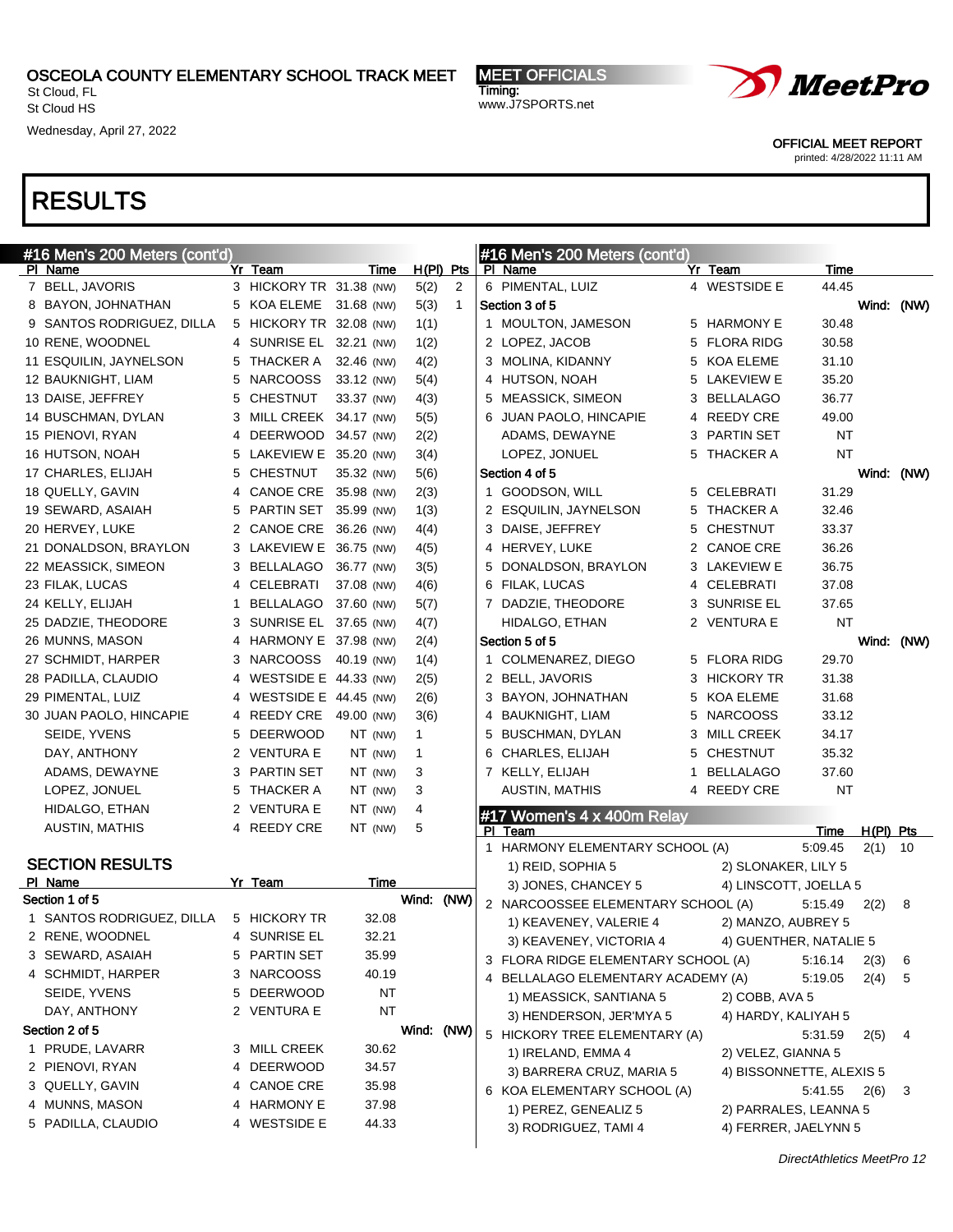St Cloud, FL St Cloud HS

Wednesday, April 27, 2022

MEET OFFICIALS Timing: www.J7SPORTS.net



OFFICIAL MEET REPORT

printed: 4/28/2022 11:11 AM

| #17 Women's 4 x 400m Relay (cont'd)                |                                                    |                  |          | #17 Women's 4 x 400m Relay (cont'd)                        |           |
|----------------------------------------------------|----------------------------------------------------|------------------|----------|------------------------------------------------------------|-----------|
| PI Team                                            |                                                    | Time H(PI) Pts   |          | PI Team<br>Time                                            |           |
| 7 CELEBRATION ELEMENTARY SCHOOL (A)                | 5:42.55                                            |                  | $2(7)$ 2 | 2) MANZO, AUBREY 5<br>1) KEAVENEY, VALERIE 4               |           |
| 1) LELLA, IZZEY 5                                  | 2) WHETSEL, ABBIE 5                                |                  |          | 4) GUENTHER, NATALIE 5<br>3) KEAVENEY, VICTORIA 4          |           |
| 3) D'ALESSANDRO, SLOAN 5                           | 4)                                                 |                  |          | 4 BELLALAGO ELEMENTARY ACADEMY (A)<br>5:19.05              |           |
| 8 WESTSIDE ELEMENTARY SCHOOL (A)                   | 5:54.13                                            |                  | $1(1)$ 1 | 1) MEASSICK, SANTIANA 5<br>2) COBB, AVA 5                  |           |
| 9 THACKER AVENUE ELEMENTARY SCHOOL (               | 5:55.80                                            | 1(2)             |          | 3) HENDERSON, JER'MYA 5<br>4) HARDY, KALIYAH 5             |           |
| 1) PINELLAS, ZYON 1                                | 2) STEWART, WILLOW 3                               |                  |          | 5 HICKORY TREE ELEMENTARY (A)<br>5:31.59                   |           |
| 3) HALL, AYVA 3                                    | 4) TAYLOR, ERCIYA 5                                |                  |          | 1) IRELAND, EMMA 4<br>2) VELEZ, GIANNA 5                   |           |
| 10 SUNRISE ELEMENTARY SCHOOL (A)                   | 6:14.44                                            | 1(3)             |          | 3) BARRERA CRUZ, MARIA 5<br>4) BISSONNETTE, ALEXIS 5       |           |
| 1) BERNARD, LILIAN 6                               | 2) DE ALMEIDA, ISADORA 4                           |                  |          | 6 KOA ELEMENTARY SCHOOL (A)<br>5:41.55                     |           |
| 3) BROWN, ADRIENNE 3                               | 4) JAVIER, ESTEFANIA 4                             |                  |          | 1) PEREZ, GENEALIZ 5<br>2) PARRALES, LEANNA 5              |           |
| 11 CANOE CREEK ELEMENTARY (A)                      | 6:21.16                                            | 2(8)             |          | 3) RODRIGUEZ, TAMI 4<br>4) FERRER, JAELYNN 5               |           |
| 12 PARTIN SETTLEMENT ELEMENTARY SCH (A)            | 6:33.86                                            | 1(4)             |          | 7 CELEBRATION ELEMENTARY SCHOOL (A)<br>5:42.55             |           |
| 1) SHIREY, JULIET 4                                | 2) PERALTA, ADRIANA 5                              |                  |          | 1) LELLA, IZZEY 5<br>2) WHETSEL, ABBIE 5                   |           |
| 3) MAIR, LENA 5                                    | 4) ACREE, KAYDENCE 4                               |                  |          | 3) D'ALESSANDRO, SLOAN 5<br>4)                             |           |
| 13 LAKEVIEW ELEMENTARY SCHOOL (A)                  |                                                    | $7:01.02$ $1(5)$ |          | 8 CANOE CREEK ELEMENTARY (A)<br>6:21.16                    |           |
| 1) RUIZ, JURILIS 5                                 | 2) HERNANDEZ, AVORY 1                              |                  |          | $\#18$ Men's 4 x 400m Relay                                |           |
| 3) SCHROEDER, AYLA 0                               | 4) ALEXANDER, NEVAEH 2                             |                  |          | Time H(PI) Pts<br>PI Team                                  |           |
| REEDY CREEK ELEMENTARY (A)                         |                                                    | NT 1             |          | 4:43.27<br>1 KOA ELEMENTARY SCHOOL (A)                     | $2(1)$ 10 |
| 1) AVILES, ANIYAH 5                                | 2) LILIANNA, DIAZ 4                                |                  |          | 1) LABOY, HECTOR 4<br>2) RODRIGUEZ, FREDERICK 3            |           |
| 3) SOFIA, DIAZ 3                                   | 4) JADA, RICHARDS 5                                |                  |          | 4) DEL VALLE, XAVIER 5<br>3) MOLINA, KIDANNY 5             |           |
|                                                    |                                                    |                  |          | 2 FLORA RIDGE ELEMENTARY SCHOOL (A)<br>4:57.25             | 2(2) 8    |
| <b>SECTION RESULTS</b>                             |                                                    |                  |          | 3 HARMONY ELEMENTARY SCHOOL (A)<br>5:04.94                 | $1(1)$ 6  |
| PI Team                                            | Time                                               |                  |          | 1) OLESEN, CHRISTIAN 5<br>2) STEVENS, BRODIE 5             |           |
| Section 1 of 2                                     |                                                    |                  |          | 3) WILSON, BURKE 4<br>4) BERRYHILL, JAXTON 5               |           |
| 1 WESTSIDE ELEMENTARY SCHOOL (A)                   | 5:54.13                                            |                  |          | 4 CELEBRATION ELEMENTARY SCHOOL (A)<br>$5:15.05$ $2(3)$ 5  |           |
| 2 THACKER AVENUE ELEMENTARY SCHOOL (               | 5:55.80                                            |                  |          | 1) CARLSON, JOHN 5<br>2) LOCHER, GRADY 5                   |           |
| 1) PINELLAS, ZYON 1                                | 2) STEWART, WILLOW 3<br>4) TAYLOR, ERCIYA 5        |                  |          | 3) IRVINE, JACKSON 4<br>4) VAZQUEZ, MANUEL 5               |           |
| 3) HALL, AYVA 3<br>3 SUNRISE ELEMENTARY SCHOOL (A) | 6:14.44                                            |                  |          | 5 BELLALAGO ELEMENTARY ACADEMY (A)<br>$5:18.17$ $2(4)$ 4   |           |
|                                                    |                                                    |                  |          | 1) VAUGHN, ROBERT 3<br>2) MCLEAN, DERRICK 4                |           |
| 1) BERNARD, LILIAN 6<br>3) BROWN, ADRIENNE 3       | 2) DE ALMEIDA, ISADORA 4<br>4) JAVIER, ESTEFANIA 4 |                  |          | 3) KELLY, TRISTAN 5<br>4) IRVIN, BRAYDEN 5                 |           |
| 4 PARTIN SETTLEMENT ELEMENTARY SCH (A)             | 6.33.86                                            |                  |          | 6 NARCOOSSEE ELEMENTARY SCHOOL (A)<br>$5:23.58$ $2(5)$ 3   |           |
| 1) SHIREY, JULIET 4                                | 2) PERALTA, ADRIANA 5                              |                  |          | 1) QUEEN, JAX 4<br>2) VANCIL, HUDSON 4                     |           |
| 3) MAIR, LENA 5                                    | 4) ACREE, KAYDENCE 4                               |                  |          | 3) GARCIA, JACOB 4<br>4) ZISA, BLAKE 4                     |           |
| 5 LAKEVIEW ELEMENTARY SCHOOL (A)                   | 7:01.02                                            |                  |          | 7 THACKER AVENUE ELEMENTARY SCHOOL (<br>$5:25.26$ $1(2)$ 2 |           |
| 1) RUIZ, JURILIS 5                                 | 2) HERNANDEZ, AVORY 1                              |                  |          | 1) BOSTIC, JA'MARCUS 4<br>2) JOINER, DE'KYLEN 4            |           |
| 3) SCHROEDER, AYLA 0                               | 4) ALEXANDER, NEVAEH 2                             |                  |          | 3) GREGGS, JADIYA 2 4) ALICEA, KARMELO 5                   |           |
| REEDY CREEK ELEMENTARY (A)                         |                                                    | NT               |          | 8 WESTSIDE ELEMENTARY SCHOOL (A)<br>5:25.91                | $1(3)$ 1  |
| 1) AVILES, ANIYAH 5                                | 2) LILIANNA, DIAZ 4                                |                  |          | 9 HICKORY TREE ELEMENTARY (A)<br>5:25.96<br>2(6)           |           |
| 3) SOFIA, DIAZ 3                                   | 4) JADA, RICHARDS 5                                |                  |          | 1) BOGENRIEF, RILEY 5<br>2) MANN, RHETT 5                  |           |
| Section 2 of 2                                     |                                                    |                  |          | 3) RODRIGUEZ, JULIAN 5<br>4) JURADO, DAVIAN 5              |           |
| 1 HARMONY ELEMENTARY SCHOOL (A)                    | 5:09.45                                            |                  |          | 10 PARTIN SETTLEMENT ELEMENTARY SCH (A)<br>5:43.26<br>2(7) |           |
| 1) REID, SOPHIA 5                                  | 2) SLONAKER, LILY 5                                |                  |          | 1) VAZQUEZ, JAYEN 5<br>2) ACREE, BRYCEN 5                  |           |
| 3) JONES, CHANCEY 5                                | 4) LINSCOTT, JOELLA 5                              |                  |          | 3) CARDOSO, JOAO 3<br>4) MORALES, ANDRES 5                 |           |
|                                                    |                                                    |                  |          | 11 CANOE CREEK ELEMENTARY (A)<br>5:46.65<br>2(8)           |           |
| 2 NARCOOSSEE ELEMENTARY SCHOOL (A)                 | 5:15.49                                            |                  |          |                                                            |           |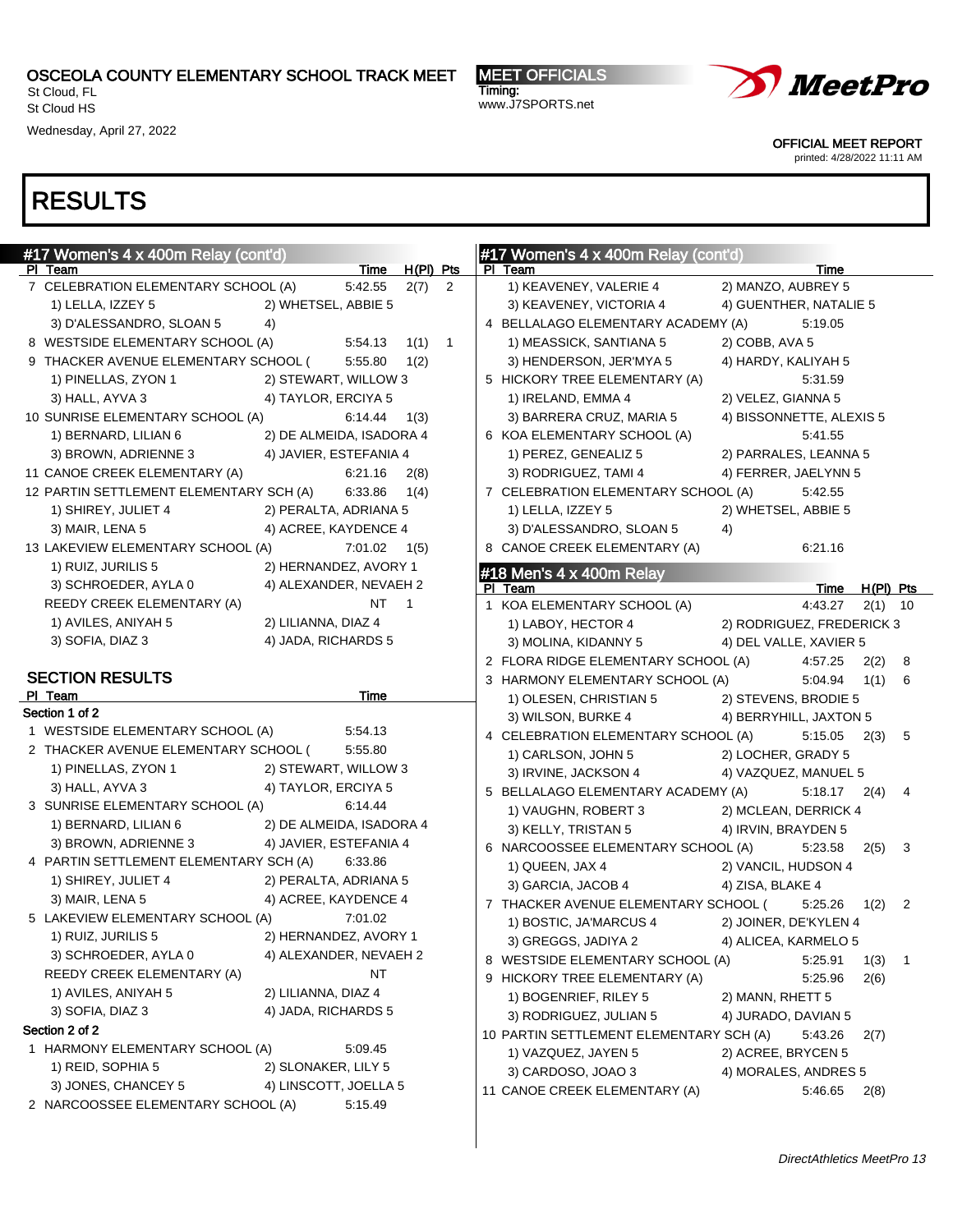St Cloud, FL St Cloud HS

Wednesday, April 27, 2022

MEET OFFICIALS Timing: www.J7SPORTS.net



OFFICIAL MEET REPORT

printed: 4/28/2022 11:11 AM

| #18 Men's 4 x 400m Relay (cont'd)                             |      | #19 Men's High Jump       |                              |              |                |              |
|---------------------------------------------------------------|------|---------------------------|------------------------------|--------------|----------------|--------------|
| Time H(PI) Pts<br>PI Team                                     |      | PI Name                   | Yr Team                      | <b>Mark</b>  |                | <u>Pts</u>   |
| 12 LAKEVIEW ELEMENTARY SCHOOL (A)<br>6:25.24                  | 1(4) | 1 NEGRON, RYAN            | 5 FLORA RIDG 4' 0"           |              |                | 10           |
| 2) CAMACHO, JARIEL 3<br>1) LUCIA, ELIAS 3                     |      | 2 DRIGO, DOMINIC          | 5 CELEBRATI 3' 10"           |              |                | 8            |
| 4) DUNDAS, MYLES 3<br>3) HUTSON, NOAH 5                       |      | 3 RODRIGUEZ, JULIAN       | 5 HICKORY TR3' 8"            |              |                | 6            |
| 13 SUNRISE ELEMENTARY SCHOOL (A)<br>6:50.93                   | 1(5) | 4 LOCHER, GRADY           | 5 CELEBRATI 3'8"             |              |                | 5            |
| 2) RAMOS, GABRIEL 3<br>1) TOLBERT, I'YADIN 2                  |      | 5 RODRIGUEZ, ROBERTO      | 5 HICKORY TR3' 4"            |              |                | 4            |
| 3) ALBRIGHT, COLTON 2<br>4) DADZIE, THEODORE 3                |      | 6 JOINER, DE'KYLEN        | 4 THACKER A 3'2"             |              |                | 3            |
| <b>NT</b><br>DEERWOOD ELEMENTARY SCHOOL (A)<br>$\overline{1}$ |      | 7 CHEVERRE, JACOB         | 5 CANOE CRE 3' 0"            |              |                | $\mathbf{1}$ |
|                                                               |      | 7 GREGGS, JADIYA          | 2 THACKER A 3'0"             |              |                | $\mathbf{1}$ |
| <b>SECTION RESULTS</b>                                        |      | 7 BAUKNIGHT, LIAM         | 5 NARCOOSS 3' 0"             |              |                | $\mathbf{1}$ |
| PI_Team<br>Time                                               |      | <b>BARNES, KYTON</b>      | 5 CANOE CRE NH               |              |                |              |
| Section 1 of 2                                                |      |                           |                              |              |                |              |
| 1 HARMONY ELEMENTARY SCHOOL (A)<br>5:04.94                    |      | #20 Women's High Jump     |                              |              |                |              |
| 1) OLESEN, CHRISTIAN 5<br>2) STEVENS, BRODIE 5                |      | PI Name                   | Yr Team                      | <b>Mark</b>  |                | <b>Pts</b>   |
| 3) WILSON, BURKE 4<br>4) BERRYHILL, JAXTON 5                  |      | 1 SMITH, ALANNA           | 5 CHESTNUT 4' 4"             |              |                | 10           |
| 2 THACKER AVENUE ELEMENTARY SCHOOL (<br>5:25.26               |      | 2 SANTIAGO, BRIANA        | 5 KOA ELEME 3'8"             |              |                | 8            |
| 1) BOSTIC, JA'MARCUS 4<br>2) JOINER, DE'KYLEN 4               |      | 3 FERRI, MIA              | 5 HICKORY TR3' 4"            |              |                | 5            |
| 3) GREGGS, JADIYA 2<br>4) ALICEA, KARMELO 5                   |      | 3 WILLIAMS, PARIS         | 5 NARCOOSS 3' 4"             |              |                | 5            |
| 3 WESTSIDE ELEMENTARY SCHOOL (A)<br>5:25.91                   |      | 3 TAYLOR, ERCIYA          | 5 THACKER A 3'4"             |              |                | 5            |
| 4 LAKEVIEW ELEMENTARY SCHOOL (A)<br>6:25.24                   |      | 6 VELEZ, GIANNA           | 5 HICKORY TR3' 4"            |              |                | 2.5          |
| 1) LUCIA, ELIAS 3<br>2) CAMACHO, JARIEL 3                     |      | 6 FROST, FAITH            | 5 CANOE CRE 3' 4"            |              |                | 2.5          |
| 4) DUNDAS, MYLES 3<br>3) HUTSON, NOAH 5                       |      | 8 ALMANZAR, STACEY        | 4 FLORA RIDG 3' 2"           |              |                | $\mathbf{1}$ |
| 5 SUNRISE ELEMENTARY SCHOOL (A)<br>6.50.93                    |      | 9 RIJO, GIANNA            | 5 NARCOOSS 3' 0"             |              |                |              |
| 2) RAMOS, GABRIEL 3<br>1) TOLBERT, I'YADIN 2                  |      | 10 HOLT, DANIELA          | 5 CELEBRATI 3'0"             |              |                |              |
| 4) DADZIE, THEODORE 3<br>3) ALBRIGHT, COLTON 2                |      | LELLA, IZZEY              | 5 CELEBRATI NH               |              |                |              |
| DEERWOOD ELEMENTARY SCHOOL (A)<br>NT                          |      | <b>MENSOURI, INAS</b>     | 5 FLORA RIDG NH              |              |                |              |
| Section 2 of 2                                                |      | DEMEGLIO, HANNAH          | 4 CANOE CRE NH               |              |                |              |
| 1 KOA ELEMENTARY SCHOOL (A)<br>4:43.27                        |      |                           |                              |              |                |              |
| 1) LABOY, HECTOR 4<br>2) RODRIGUEZ, FREDERICK 3               |      | #21 Men's Long Jump       |                              |              |                |              |
| 4) DEL VALLE, XAVIER 5<br>3) MOLINA, KIDANNY 5                |      | PI Name                   | Yr Team                      |              | Mark F(PI) Pts |              |
| 2 FLORA RIDGE ELEMENTARY SCHOOL (A)<br>4:57.25                |      | 1 DEL VALLE, XAVIER       | 5 KOA ELEME                  | $4.11m$ (NW) | 2(1)           | 10           |
| 3 CELEBRATION ELEMENTARY SCHOOL (A)<br>5:15.05                |      | 2 CORDERO, KENNETH        | 6 SUNRISE EL                 | $3.97m$ (NW) | 2(2)           | 8            |
| 2) LOCHER, GRADY 5<br>1) CARLSON, JOHN 5                      |      | 3 SANTOS RODRIGUEZ, DILLA | 5 HICKORY TR 3.68m (NW)      |              | 1(1)           | 6            |
| 4) VAZQUEZ, MANUEL 5<br>3) IRVINE, JACKSON 4                  |      | 4 MAYNE, ZAMIR            | 5 DEERWOOD                   | 3.67m (NW)   | 1(2)           | 5            |
| 4 BELLALAGO ELEMENTARY ACADEMY (A)<br>5:18.17                 |      | 5 OLESEN, CHRISTIAN       | 5 HARMONY E                  | $3.63m$ (NW) | 1(3)           | 4            |
| 1) VAUGHN, ROBERT 3<br>2) MCLEAN, DERRICK 4                   |      | 6 DIAZ, JADIEN            | 5 CHESTNUT                   | $3.62m$ (NW) | 2(3)           | 3            |
| 3) KELLY, TRISTAN 5<br>4) IRVIN, BRAYDEN 5                    |      | 7 LABOY, HECTOR           | 4 KOA ELEME                  | $3.56m$ (NW) | 2(4)           | 2            |
| 5 NARCOOSSEE ELEMENTARY SCHOOL (A)<br>5:23.58                 |      | 8 ESQUILIN, JAYNELSON     | 5 THACKER A 3.53m (NW) 2(5)  |              |                | $\mathbf{1}$ |
| 1) QUEEN, JAX 4<br>2) VANCIL, HUDSON 4                        |      | 9 HEMPHILL, LOGAN         | 4 HARMONY E 3.51m (NW)       |              | 1(4)           |              |
| 3) GARCIA, JACOB 4<br>4) ZISA, BLAKE 4                        |      | 10 DUNDAS, MYLES          | 3 LAKEVIEW E 3.51m (NW)      |              | 2(6)           |              |
| 6 HICKORY TREE ELEMENTARY (A)<br>5:25.96                      |      | 11 GALINDEZ, DANIEL       | 5 FLORA RIDG 3.50m (NW)      |              | 2(7)           |              |
| 1) BOGENRIEF, RILEY 5<br>2) MANN, RHETT 5                     |      | 12 BUSCHMAN, DYLAN        | 3 MILL CREEK 3.39m (NW)      |              | 2(8)           |              |
| 3) RODRIGUEZ, JULIAN 5<br>4) JURADO, DAVIAN 5                 |      | 13 SIDAUI, JAYCE          | 5 MILL CREEK 3.32m (NW)      |              | 1(5)           |              |
| 7 PARTIN SETTLEMENT ELEMENTARY SCH (A)<br>5:43.26             |      | 14 GONZALEZ, MIGUEL       | 4 FLORA RIDG 3.29m (NW)      |              | 2(9)           |              |
| 1) VAZQUEZ, JAYEN 5<br>2) ACREE, BRYCEN 5                     |      | 15 HARRIS, EZEKIEL        | 5 PARTIN SET                 | $3.23m$ (NW) | 2(10)          |              |
| 3) CARDOSO, JOAO 3<br>4) MORALES, ANDRES 5                    |      | 16 VONGPHRACHANH, DREYSO  | 5 CELEBRATI                  | $3.19m$ (NW) | 1(6)           |              |
| 8 CANOE CREEK ELEMENTARY (A)<br>5:46.65                       |      | 17 LINDER, ROMAN          | 5 WESTSIDE E 2.97m (NW) 1(7) |              |                |              |
|                                                               |      |                           |                              |              |                |              |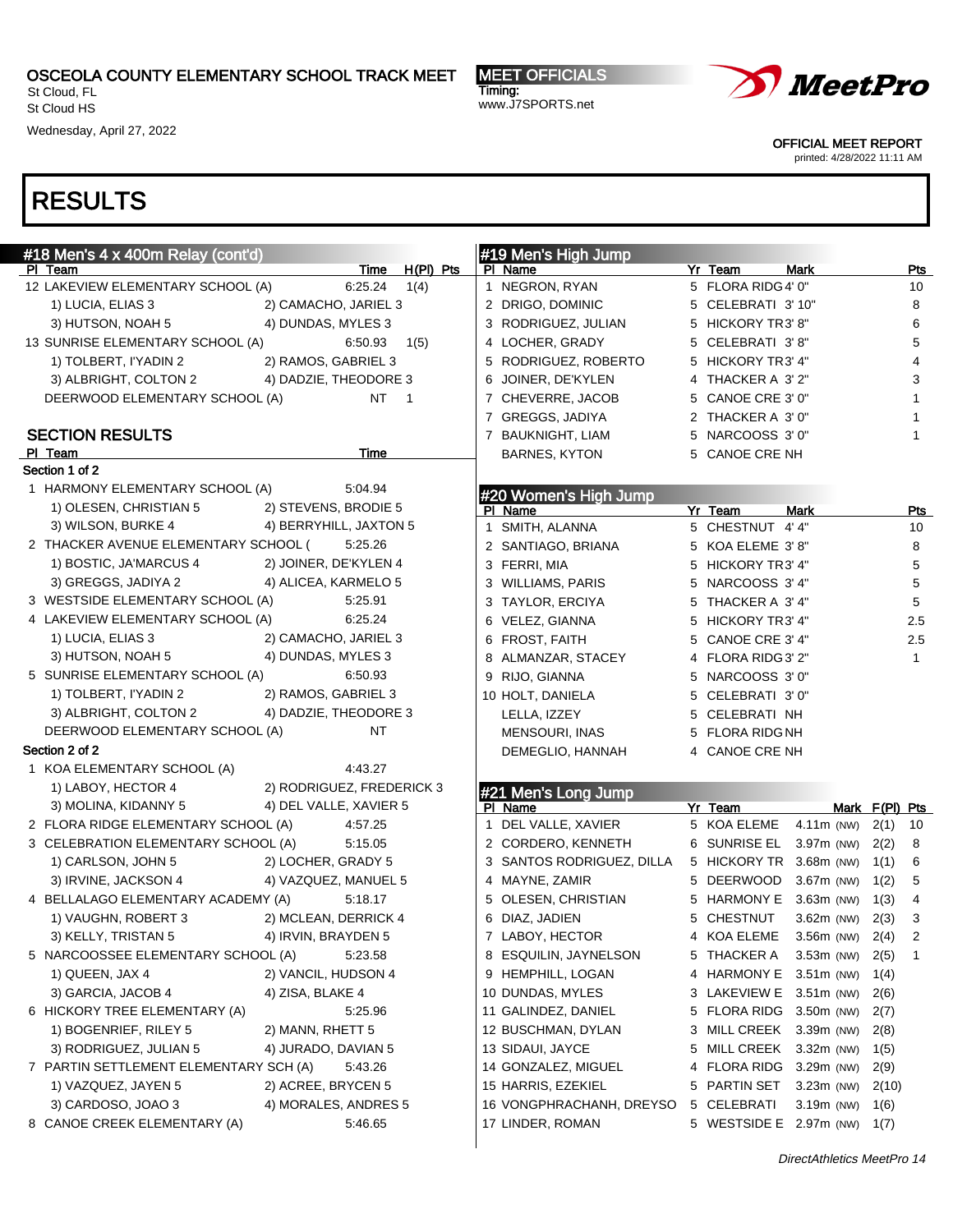St Cloud, FL St Cloud HS

Wednesday, April 27, 2022

MEET OFFICIALS Timing: www.J7SPORTS.net



OFFICIAL MEET REPORT

printed: 4/28/2022 11:11 AM

| #21 Men's Long Jump (cont'd) |    |                       |                              |             |                |              | #21 Men's Long Jump (cont'd) |   |                       |              |      |                |    |
|------------------------------|----|-----------------------|------------------------------|-------------|----------------|--------------|------------------------------|---|-----------------------|--------------|------|----------------|----|
| PI Name                      |    | Yr Team               |                              |             | Mark F(PI) Pts |              | PI Name                      |   | Yr Team               |              | Mark |                |    |
| 18 ELYAS, PENA               |    | 4 REEDY CRE           | $2.91m$ (NW)                 |             | 2(11)          |              | 14 KUTNER, SAMUEL            |   | 3 SUNRISE EL          | 2.72m (NW)   |      |                |    |
| 18 BOGENRIEF, RILEY          | 5. | HICKORY TR 2.91m (NW) |                              |             | 2(11)          |              | 15 CARDONA, JEREMIAH         | 5 | WESTSIDE E 2.38m (NW) |              |      |                |    |
| 20 RODRIGUEZ, ALAN           | 4  | <b>CANOE CRE</b>      | 2.90m (NW)                   |             | 1(8)           |              | #22 Women's Long Jump        |   |                       |              |      |                |    |
| 21 WOODALL, NOAH             | 4  | CELEBRATI             | 2.89m (NW)                   |             | 1(9)           |              | PI Name                      |   | Yr Team               |              |      | Mark F(PI) Pts |    |
| 22 JUAN PAOLO, HINCAPIE      |    | 4 REEDY CRE           | 2.85m (NW)                   |             | 2(13)          | $\mathbf{1}$ | SMITH, ALANNA                | 5 | <b>CHESTNUT</b>       | 4.34m (NW)   |      | 1(1)           | 10 |
| 23 WILLIAMS, QUAMARI         | 4  | <b>THACKER A</b>      | 2.79m (NW)                   |             | 1(10)          |              | 2 GOODEN, ZIANNAH            | 5 | <b>THACKER A</b>      | 4.32m (NW)   |      | 2(1)           | 8  |
| 24 SMITH, ALFONZA            |    | 2 CHESTNUT            | 2.78m (NW)                   |             | 1(11)          |              | 3 HALL, AMYIAH               | 5 | <b>HICKORY TR</b>     | $3.61m$ (NW) |      | 2(2)           | 6  |
| 25 KUTNER, SAMUEL            | 3  | <b>SUNRISE EL</b>     | 2.72m (NW)                   |             | 2(14)          |              | 4 LINSCOTT, JOELLA           | 5 | <b>HARMONY E</b>      | $3.61m$ (NW) |      | 1(2)           | 5  |
| 26 BAUKNIGHT, LIAM           | 5  | <b>NARCOOSS</b>       | 2.48m (NW)                   |             | 1(12)          |              | 5 ALEXANDRE, JAZLINA         | 4 | <b>SUNRISE EL</b>     | 3.54m (NW)   |      | 2(3)           | 4  |
| 27 CARDONA, JEREMIAH         | 5  | WESTSIDE E 2.38m (NW) |                              |             | 2(15)          |              | 6 LABOY, JAYHELIVETTE        | 5 | KOA ELEME             | $3.26m$ (NW) |      | 1(3)           | 3  |
| 28 SMITH, GABRIEL            | 5  | LAKEVIEW E            | 2.22m (NW)                   |             | 1(13)          | 7            | <b>BAUKNIGHT, TAYLOR</b>     | 4 | <b>HARMONY E</b>      | 3.05m (NW)   |      | 2(4)           | 2  |
| PIERRE, MATTHEW              | 4  | <b>CANOE CRE</b>      |                              | NM (NW)     | -1             |              | 8 MENSOURI, INAS             | 5 | <b>FLORA RIDG</b>     | 3.03m (NW)   |      | 1(4)           | 1  |
| VAZQUEZ, JAYEN               | 5  | <b>PARTIN SET</b>     |                              | $NM$ (NW) 1 |                |              | 9 VELEZ, GIANNA              | 5 | <b>HICKORY TR</b>     | 2.99m (NW)   |      | 1(5)           |    |
|                              |    |                       |                              |             |                |              | 10 GARCIA, KYARA             | 4 | MILL CREEK            | 2.93m (NW)   |      | 2(5)           |    |
| <b>FLIGHT RESULTS</b>        |    |                       |                              |             |                |              | 11 RIVERA, JASELYN           | 5 | KOA ELEME             | $2.91m$ (NW) |      | 1(6)           |    |
| PI Name                      |    | Yr Team               |                              | Mark        |                |              | 12 AYALA, DARLENE            | 4 | <b>THACKER A</b>      | 2.89m (NW)   |      | 2(6)           |    |
| Flight 1 of 2                |    |                       |                              |             |                |              | 13 VALENZUELA, KATY          | 3 | <b>WESTSIDE E</b>     | 2.84m (NW)   |      | 1(7)           |    |
| 1 SANTOS RODRIGUEZ, DILLA    |    | 5 HICKORY TR          | $3.68m$ (NW)                 |             |                |              | 14 NAZAIRE, SHAREE           | 5 | <b>PARTIN SET</b>     | 2.76m (NW)   |      | 1(8)           |    |
| 2 MAYNE, ZAMIR               | 5  | <b>DEERWOOD</b>       | 3.67m (NW)                   |             |                |              | 15 FLAHERTY, CORA            | 5 | <b>WESTSIDE E</b>     | 2.72m (NW)   |      | 2(7)           |    |
| 3 OLESEN, CHRISTIAN          | 5  | <b>HARMONY E</b>      | $3.63m$ (NW)                 |             |                |              | 16 JOURNIGAN, BAILEY         | 3 | <b>LAKEVIEW E</b>     | $2.61m$ (NW) |      | 2(8)           |    |
| 4 HEMPHILL, LOGAN            | 4  | <b>HARMONY E</b>      | 3.51m (NW)                   |             |                |              | 17 FROST, FAITH              | 5 | <b>CANOE CRE</b>      | 2.58m (NW)   |      | 2(9)           |    |
| 5 SIDAUI, JAYCE              | 5  | <b>MILL CREEK</b>     | $3.32m$ (NW)                 |             |                |              | 18 PERALTA, ADRIANA          | 5 | <b>PARTIN SET</b>     | 2.56m (NW)   |      | 1(9)           |    |
| 6 VONGPHRACHANH, DREYSO      | 5  | CELEBRATI             | 3.19m (NW)                   |             |                |              | 19 KOSTUCH, MARYJANE         | 5 | <b>CELEBRATI</b>      | 2.56m (NW)   |      | 2(10)          |    |
| 7 LINDER, ROMAN              | 5  | <b>WESTSIDE E</b>     | 2.97m (NW)                   |             |                |              | 20 SCHROEDER, BRAELYN        | 5 | LAKEVIEW E            | 2.52m (NW)   |      | 1(10)          |    |
| 8 RODRIGUEZ, ALAN            | 4  | <b>CANOE CRE</b>      | 2.90m (NW)                   |             |                |              | 21 KHADIJA, AMZIL            | 5 | <b>REEDY CRE</b>      | 2.47m (NW)   |      | 2(11)          |    |
| 9 WOODALL, NOAH              | 4  | CELEBRATI             | 2.89m (NW)                   |             |                |              | 22 BELTRAN, ISABELLA         | 5 | <b>CELEBRATI</b>      | 2.47m (NW)   |      | 2(12)          |    |
| 10 WILLIAMS, QUAMARI         | 4  | <b>THACKER A</b>      | 2.79m (NW)                   |             |                |              | 23 MCQUILLAR, LEILA          | 3 | MILL CREEK            | 2.36m (NW)   |      | 1(11)          |    |
| 11 SMITH, ALFONZA            | 2  | <b>CHESTNUT</b>       | 2.78m (NW)                   |             |                |              | 24 RAMOS, ANTONELLA          | 4 | <b>FLORA RIDG</b>     | 2.31m (NW)   |      | 1(12)          |    |
| 12 BAUKNIGHT, LIAM           | 5  | <b>NARCOOSS</b>       | 2.48m (NW)                   |             |                |              | 25 KUTNER, ISABELLA          | 1 | <b>SUNRISE EL</b>     | 2.22m (NW)   |      | 2(13)          |    |
| 13 SMITH, GABRIEL            | 5  | <b>LAKEVIEW E</b>     | $2.22m$ (NW)                 |             |                |              | 26 DEMEGLIO, HANNAH          | 4 | <b>CANOE CRE</b>      | 1.99m (NW)   |      |                |    |
| PIERRE, MATTHEW              | 4  | <b>CANOE CRE</b>      |                              | NM (NW)     |                |              | 27 RIJO, GIANNA              |   | <b>NARCOOSS</b>       | 1.96m (NW)   |      | 2(14)          |    |
| VAZQUEZ, JAYEN               | 5  | <b>PARTIN SET</b>     |                              | NM (NW)     |                |              |                              | 5 |                       |              |      | 1(13)          |    |
| Flight 2 of 2                |    |                       |                              |             |                |              | 28 HOLLAND, AALIYAH          | 3 | <b>CHESTNUT</b>       | 1.95m (NW)   |      | 2(15)          |    |
| 1 DEL VALLE, XAVIER          |    | 5 KOA ELEME           | 4.11 $m$ (NW)                |             |                |              | <b>WILLIAMS, PARIS</b>       | 5 | <b>NARCOOSS</b>       | $NM$ (NW) 1  |      |                |    |
| 2 CORDERO, KENNETH           | 6  | <b>SUNRISE EL</b>     | 3.97m (NW)                   |             |                |              | <b>FLIGHT RESULTS</b>        |   |                       |              |      |                |    |
| 3 DIAZ, JADIEN               | 5  | <b>CHESTNUT</b>       | 3.62m (NW)                   |             |                |              | PI Name                      |   | Yr Team               |              | Mark |                |    |
| 4 LABOY, HECTOR              |    | 4 KOA ELEME           | $3.56m$ (NW)                 |             |                |              | Flight 1 of 2                |   |                       |              |      |                |    |
| 5 ESQUILIN, JAYNELSON        | 5. | <b>THACKER A</b>      | 3.53m (NW)                   |             |                |              | 1 SMITH, ALANNA              |   | 5 CHESTNUT            | 4.34m (NW)   |      |                |    |
| 6 DUNDAS, MYLES              |    | 3 LAKEVIEW E          | $3.51m$ (NW)                 |             |                |              |                              |   |                       |              |      |                |    |
| 7 GALINDEZ, DANIEL           |    | 5 FLORA RIDG          |                              |             |                |              | 2 LINSCOTT, JOELLA           | 5 | <b>HARMONY E</b>      | 3.61m (NW)   |      |                |    |
| 8 BUSCHMAN, DYLAN            | 3  | <b>MILL CREEK</b>     | $3.50m$ (NW)<br>$3.39m$ (NW) |             |                |              | 3 LABOY, JAYHELIVETTE        | 5 | <b>KOA ELEME</b>      | 3.26m (NW)   |      |                |    |
| 9 GONZALEZ, MIGUEL           |    | 4 FLORA RIDG          | $3.29m$ (NW)                 |             |                |              | 4 MENSOURI, INAS             | 5 | <b>FLORA RIDG</b>     | 3.03m (NW)   |      |                |    |
|                              |    |                       |                              |             |                |              | 5 VELEZ, GIANNA              | 5 | HICKORY TR 2.99m (NW) |              |      |                |    |
| 10 HARRIS, EZEKIEL           | 5  | <b>PARTIN SET</b>     | $3.23m$ (NW)                 |             |                |              | 6 RIVERA, JASELYN            | 5 | KOA ELEME             | 2.91m (NW)   |      |                |    |
| 11 ELYAS, PENA               | 4  | <b>REEDY CRE</b>      | $2.91m$ (NW)                 |             |                |              | 7 VALENZUELA, KATY           | 3 | <b>WESTSIDE E</b>     | 2.84m (NW)   |      |                |    |
| 11 BOGENRIEF, RILEY          |    | 5 HICKORY TR          | $2.91m$ (NW)                 |             |                |              | 8 NAZAIRE, SHAREE            | 5 | PARTIN SET            | 2.76m (NW)   |      |                |    |
| 13 JUAN PAOLO, HINCAPIE      |    | 4 REEDY CRE           | 2.85m (NW)                   |             |                |              | 9 PERALTA, ADRIANA           |   | 5 PARTIN SET          | 2.56m (NW)   |      |                |    |
|                              |    |                       |                              |             |                |              |                              |   |                       |              |      |                |    |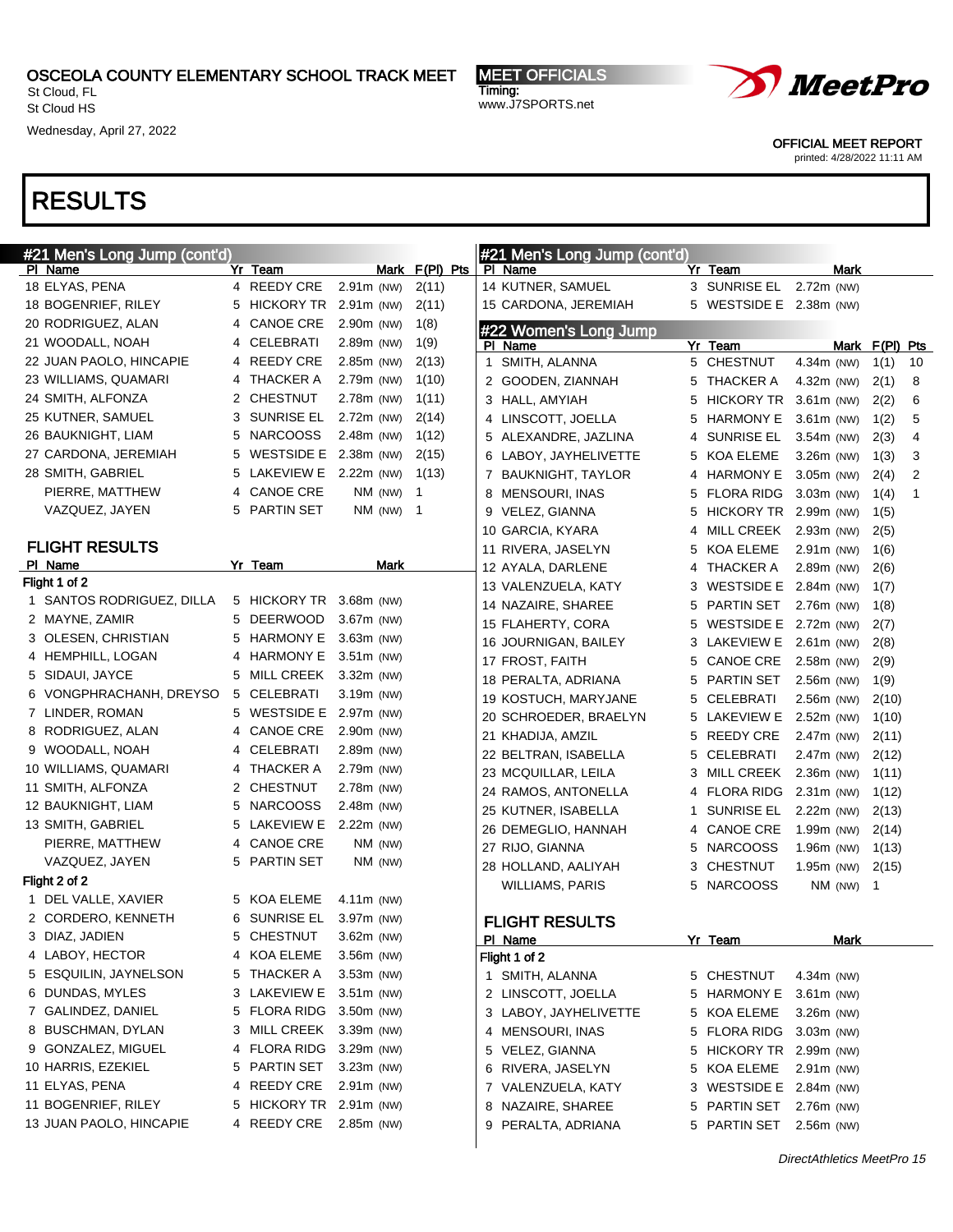St Cloud, FL St Cloud HS

Wednesday, April 27, 2022

MEET OFFICIALS Timing: www.J7SPORTS.net



OFFICIAL MEET REPORT

printed: 4/28/2022 11:11 AM

| #22 Women's Long Jump (cont'd) |   |                         |               |                |              | #23 Men's Triple Jump (cont'd) |    |                              |                 |               |                |    |
|--------------------------------|---|-------------------------|---------------|----------------|--------------|--------------------------------|----|------------------------------|-----------------|---------------|----------------|----|
| PI Name                        |   | Yr Team                 | Mark          |                |              | PI Name                        |    | Yr Team                      |                 | Mark          |                |    |
| 10 SCHROEDER, BRAELYN          |   | 5 LAKEVIEW E            | 2.52m (NW)    |                |              | Flight 1 of 2                  |    |                              |                 |               |                |    |
| 11 MCQUILLAR, LEILA            |   | 3 MILL CREEK 2.36m (NW) |               |                |              | 1 OLESEN, CHRISTIAN            |    | 5 HARMONY E 8.10m (NW)       |                 |               |                |    |
| 12 RAMOS, ANTONELLA            | 4 | <b>FLORA RIDG</b>       | $2.31m$ (NW)  |                |              | 2 SIDAUI, JAYCE                | 5  | MILL CREEK                   | 7.29m (NW)      |               |                |    |
| 13 RIJO, GIANNA                | 5 | <b>NARCOOSS</b>         | 1.96m (NW)    |                |              | 3 MATTHEWS, NAYSEAN            |    | 4 THACKER A                  | $6.91m$ (NW)    |               |                |    |
| <b>WILLIAMS, PARIS</b>         | 5 | <b>NARCOOSS</b>         | NM (NW)       |                |              | 4 ACREE, BRYCEN                | 5  | <b>PARTIN SET</b>            | 6.79m (NW)      |               |                |    |
| Flight 2 of 2                  |   |                         |               |                |              | 5 WILLIAMS, QUAMARI            |    | 4 THACKER A                  | 6.72m (NW)      |               |                |    |
| 1 GOODEN, ZIANNAH              |   | 5 THACKER A             | 4.32m (NW)    |                |              | 6 LINDER, ROMAN                | 5  | WESTSIDE E 6.62m (NW)        |                 |               |                |    |
| 2 HALL, AMYIAH                 | 5 | HICKORY TR 3.61m (NW)   |               |                |              | 7 LOPEZ, THIAGO                |    | 4 MILL CREEK                 | $6.48m$ (NW)    |               |                |    |
| 3 ALEXANDRE, JAZLINA           | 4 | <b>SUNRISE EL</b>       | $3.54m$ (NW)  |                |              | VONGPHRACHANH, DREYSO          |    | 5 CELEBRATI                  |                 | NM (NW)       |                |    |
| 4 BAUKNIGHT, TAYLOR            | 4 | HARMONY E               | $3.05m$ (NW)  |                |              | PIERRE, MATTHEW                |    | 4 CANOE CRE                  |                 | NM (NW)       |                |    |
| 5 GARCIA, KYARA                | 4 | <b>MILL CREEK</b>       | $2.93m$ (NW)  |                |              | SALAS, EDUARDO                 |    | 5 FLORA RIDG                 |                 | NM (NW)       |                |    |
| 6 AYALA, DARLENE               | 4 | THACKER A               | 2.89m (NW)    |                |              | Flight 2 of 2                  |    |                              |                 |               |                |    |
| 7 FLAHERTY, CORA               | 5 | WESTSIDE E 2.72m (NW)   |               |                |              | 1 CORNEJO, SEBASTIAN           |    | 5 NARCOOSS                   | $7.71m$ (NW)    |               |                |    |
| 8 JOURNIGAN, BAILEY            | 3 | LAKEVIEW E              | $2.61m$ (NW)  |                |              | 2 BERRYHILL, JAXTON            | 5  | HARMONY E                    | 7.64m (NW)      |               |                |    |
| 9 FROST, FAITH                 | 5 | <b>CANOE CRE</b>        | 2.58m (NW)    |                |              | 3 RODRIGUEZ, JULIAN            | 5  | HICKORY TR 7.41m (NW)        |                 |               |                |    |
| 10 KOSTUCH, MARYJANE           | 5 | CELEBRATI               | 2.56m (NW)    |                |              | 4 DALTON, KOHEN                | 3. | HICKORY TR 7.18m (NW)        |                 |               |                |    |
| 11 KHADIJA, AMZIL              | 5 | <b>REEDY CRE</b>        | 2.47m (NW)    |                |              | 5 GOMEZ, CESAR                 | 5  | FLORA RIDG 7.07m (NW)        |                 |               |                |    |
| 12 BELTRAN, ISABELLA           | 5 | CELEBRATI               | 2.47m (NW)    |                |              | 6 IRVINE, JACKSON              |    | 4 CELEBRATI                  | 6.96m (NW)      |               |                |    |
| 13 KUTNER, ISABELLA            | 1 | <b>SUNRISE EL</b>       | 2.22m (NW)    |                |              | 7 ALVARADO, MALAKAI            |    | 2 LAKEVIEW E                 | $6.31m$ (NW)    |               |                |    |
| 14 DEMEGLIO, HANNAH            | 4 | <b>CANOE CRE</b>        | 1.99m (NW)    |                |              | 8 CARDONA, JEREMIAH            |    | 5 WESTSIDE E 5.69m (NW)      |                 |               |                |    |
| 15 HOLLAND, AALIYAH            |   | 3 CHESTNUT              | 1.95m (NW)    |                |              | ADAMS, DEWAYNE                 |    | 3 PARTIN SET                 |                 | NM (NW)       |                |    |
| #23 Men's Triple Jump          |   |                         |               |                |              | LATCHMAN, ETHAN                |    | 3 LAKEVIEW E                 |                 | NM (NW)       |                |    |
| PI Name                        |   | Yr Team                 |               | Mark F(PI) Pts |              | #24 Women's Triple Jump        |    |                              |                 |               |                |    |
|                                |   |                         |               |                | 10           | PI Name                        |    | Yr Team                      |                 |               | Mark F(PI) Pts |    |
| 1 OLESEN, CHRISTIAN            |   | 5 HARMONY E             | 8.10m (NW)    | 1(1)           |              |                                |    |                              |                 |               |                |    |
| 2 CORNEJO, SEBASTIAN           | 5 | <b>NARCOOSS</b>         | 7.71m (NW)    | 2(1)           | 8            | 1 GOODEN, ZIANNAH              |    | 5 THACKER A                  | 8.79m (NW)      |               | 2(1)           | 10 |
| 3 BERRYHILL, JAXTON            | 5 | HARMONY E               | 7.64m (NW)    | 2(2)           | 6            | 2 HALL, AMYIAH                 | 5  | HICKORY TR 8.42m (NW)        |                 |               | 1(1)           | 8  |
| 4 RODRIGUEZ, JULIAN            | 5 | HICKORY TR 7.41m (NW)   |               | 2(3)           | 5            | 3 LINSCOTT, JOELLA             | 5  | HARMONY E                    | 7.08m (NW)      |               | 1(2)           | 6  |
| 5 SIDAUI, JAYCE                | 5 | MILL CREEK 7.29m (NW)   |               | 1(2)           | 4            | 4 KOSTUCH, MARYJANE            |    | 5 CELEBRATI                  | $6.43m$ (NW)    |               | 1(3)           | 5  |
| 6 DALTON, KOHEN                | 3 | HICKORY TR 7.18m (NW)   |               | 2(4)           | 3            | 5 BAYRON, JADE                 | 5  | MILL CREEK                   | 6.38m (NW)      |               | 2(2)           | 4  |
| 7 GOMEZ, CESAR                 | 5 | <b>FLORA RIDG</b>       | 7.07m (NW)    | 2(5)           | 2            | 6 FLAHERTY, CORA               | 5  | WESTSIDE E 6.32m (NW)        |                 |               | 2(3)           | 3  |
| 8 IRVINE, JACKSON              | 4 | CELEBRATI               | 6.96m (NW)    | 2(6)           | $\mathbf{1}$ | 7 BARRERA CRUZ, MARIA          | 5  | HICKORY TR 6.28m (NW)        |                 |               | 2(4)           | 2  |
| 9 MATTHEWS, NAYSEAN            |   | 4 THACKER A             | $6.91m$ (NW)  | 1(3)           |              | 8 NANCE, ADDIE                 | 5  | <b>HARMONY E</b>             | 6.27m (NW)      |               | 1(4)           | 1  |
| 10 ACREE, BRYCEN               | 5 | PARTIN SET              | 6.79m (NW)    | 1(4)           |              | 9 CHEWNING, MADELINE           | 5  | <b>NARCOOSS</b>              | 6.22m (NW)      |               | 2(5)           |    |
| 11 WILLIAMS, QUAMARI           |   | 4 THACKER A             | $6.72m$ (NW)  | 1(5)           |              | 10 D'ALESSANDRO, SLOAN         |    | 5 CELEBRATI                  | 6.21m (NW)      |               | 2(6)           |    |
| 12 LINDER, ROMAN               | 5 | WESTSIDE E 6.62m (NW)   |               | 1(6)           |              | 11 GOWDER, STELLA              |    | 5 NARCOOSS                   | $6.05m$ (NW)    |               | 2(7)           |    |
| 13 LOPEZ, THIAGO               |   | 4 MILL CREEK 6.48m (NW) |               | 1(7)           |              | 12 PEREZ, SALOME               |    | 5 WESTSIDE E 5.83m (NW) 1(5) |                 |               |                |    |
| 14 ALVARADO, MALAKAI           |   | 2 LAKEVIEW E 6.31m (NW) |               | 2(7)           |              | 13 ACREE, KAYDENCE             |    | 4 PARTIN SET 5.13m (NW) 1(6) |                 |               |                |    |
| 15 CARDONA, JEREMIAH           |   | 5 WESTSIDE E 5.69m (NW) |               | 2(8)           |              | 14 JOURNIGAN, BAILEY           |    | 3 LAKEVIEW E                 | 5.10m (NW) 1(7) |               |                |    |
| VONGPHRACHANH, DREYSO          |   | 5 CELEBRATI             | $NM$ (NW) 1   |                |              | MCQUILLAR, LEILA               |    | 3 MILL CREEK                 |                 | NM (NW) 1     |                |    |
| PIERRE, MATTHEW                |   | 4 CANOE CRE             | NM (NW) 1     |                |              | MARTINEZ, SHELYMAR             |    | 4 FLORA RIDG                 |                 | NM (NW) 1     |                |    |
| SALAS, EDUARDO                 |   | 5 FLORA RIDG            | NM (NW) 1     |                |              | RAMOS, ANTONELLA               |    | 4 FLORA RIDG                 |                 | NM (NW) 1     |                |    |
| ADAMS, DEWAYNE                 |   | 3 PARTIN SET            | $NM$ (NW) $2$ |                |              | ALEXANDER, NEVAEH              |    | 2 LAKEVIEW E                 |                 | NM (NW) 2     |                |    |
| LATCHMAN, ETHAN                |   | 3 LAKEVIEW E            | NM (NW) 2     |                |              | AYALA, DARLENE                 |    | 4 THACKER A                  |                 | $NM$ (NW) $2$ |                |    |
| <b>FLIGHT RESULTS</b>          |   |                         |               |                |              | CHAZON, AUBREY                 |    | 4 CANOE CRE                  |                 | $NM$ (NW) $2$ |                |    |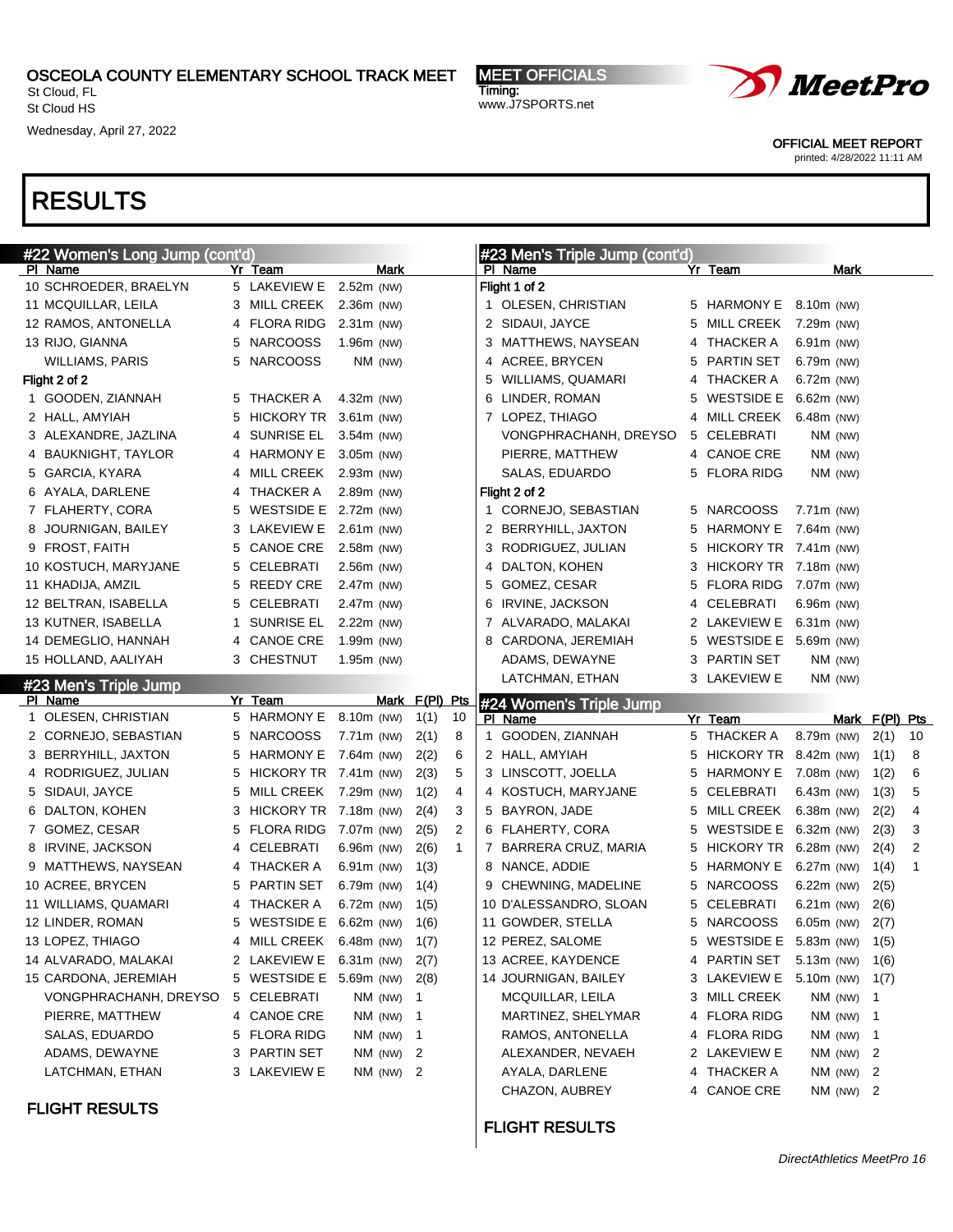St Cloud, FL St Cloud HS

Wednesday, April 27, 2022

MEET OFFICIALS Timing: www.J7SPORTS.net



OFFICIAL MEET REPORT

printed: 4/28/2022 11:11 AM

| #24 Women's Triple Jump (cont'd) |   |                                       |             |              |                | #25 Men's Shot Put (cont'd)       |   |                                 |             |                      |
|----------------------------------|---|---------------------------------------|-------------|--------------|----------------|-----------------------------------|---|---------------------------------|-------------|----------------------|
| PI Name<br>Flight 1 of 2         |   | Yr Team                               | <b>Mark</b> |              |                | PI Name<br>23 ANDRADE, MAXIMUS    |   | Yr Team<br>4 PARTIN SET 16' 10" | <b>Mark</b> | $F(PI)$ Pts<br>2(11) |
| 1 HALL, AMYIAH                   |   | 5 HICKORY TR 8.42m (NW)               |             |              |                | COBB, LANDEN                      |   | 3 BELLALAGO NM                  |             | 2                    |
| 2 LINSCOTT, JOELLA               |   | 5 HARMONY E 7.08m (NW)                |             |              |                | FAJARDO, ADRIAN                   |   | 5 NARCOOSS NM                   |             | 2                    |
| 3 KOSTUCH, MARYJANE              |   | 5 CELEBRATI<br>6.43m (NW)             |             |              |                |                                   |   |                                 |             |                      |
| 4 NANCE, ADDIE                   |   | 5 HARMONY E 6.27m (NW)                |             |              |                | <b>FLIGHT RESULTS</b>             |   |                                 |             |                      |
| 5 PEREZ, SALOME                  |   | 5 WESTSIDE E 5.83m (NW)               |             |              |                | PI Name                           |   | Yr Team                         | Mark        |                      |
| 6 ACREE, KAYDENCE                |   | 4 PARTIN SET<br>5.13m (NW)            |             |              |                | Flight 1 of 2                     |   |                                 |             |                      |
| 7 JOURNIGAN, BAILEY              |   | 3 LAKEVIEW E 5.10m (NW)               |             |              |                | 1 RODRIGUEZ, MARIO                |   | 5 FLORA RIDG 28' 1"             |             |                      |
| MCQUILLAR, LEILA                 |   | 3 MILL CREEK                          | NM (NW)     |              |                | 2 SEWARD, ASAIAH                  |   | 5 PARTIN SET 26' 101/2          |             |                      |
| MARTINEZ, SHELYMAR               |   | 4 FLORA RIDG                          | NM (NW)     |              |                | 3 STOUTT, K LANI                  |   | 5 HICKORY TR26' 10"             |             |                      |
| RAMOS, ANTONELLA                 |   | 4 FLORA RIDG                          | $NM$ (NW)   |              |                | 4 RODRIGUEZ, ROBERTO              |   | 5 HICKORY TR24' 5"              |             |                      |
| Flight 2 of 2                    |   |                                       |             |              |                | 5 XAVIER, MCWHORTER               |   | 5 REEDY CRE 22' 83/4            |             |                      |
| 1 GOODEN, ZIANNAH                |   | 5 THACKER A<br>8.79m (NW)             |             |              |                | 6 POCIASK, MICHAEL                |   | 4 HARMONY E 22' 4"              |             |                      |
| 2 BAYRON, JADE                   |   | 5 MILL CREEK<br>$6.38m$ (NW)          |             |              |                | 7 TRACEY, TY                      |   | 5 CELEBRATI 20' 9"              |             |                      |
| 3 FLAHERTY, CORA                 |   | 5 WESTSIDE E 6.32m (NW)               |             |              |                | 8 SANDERS, SENSI                  |   | 3 WESTSIDE E19' 11"             |             |                      |
| 4 BARRERA CRUZ, MARIA            |   | 5 HICKORY TR 6.28m (NW)               |             |              |                | 9 PINCKNEY, LANCE                 |   | 5 KOA ELEME 19' 7"              |             |                      |
| 5 CHEWNING, MADELINE             |   | 5 NARCOOSS<br>$6.22m$ (NW)            |             |              |                | 10 BARNES, KYTON                  | 5 | CANOE CRE 19' 6 $1/2$           |             |                      |
| 6 D'ALESSANDRO, SLOAN            | 5 | CELEBRATI<br>6.21m (NW)               |             |              |                | 11 NAJARRO, MASON                 |   | 5 LAKEVIEW E 17' 5"             |             |                      |
| 7 GOWDER, STELLA                 |   | 5 NARCOOSS<br>6.05m (NW)              |             |              |                | 12 SERGIO, DOMINGUEZ              |   | 5 REEDY CRE 17' 4"              |             |                      |
| ALEXANDER, NEVAEH                |   | 2 LAKEVIEW E                          | NM (NW)     |              |                | Flight 2 of 2                     |   |                                 |             |                      |
| AYALA, DARLENE                   |   | 4 THACKER A                           | NM (NW)     |              |                | 1 GOODSON, WILL                   |   | 5 CELEBRATI 32'8"               |             |                      |
| CHAZON, AUBREY                   |   | 4 CANOE CRE                           | NM (NW)     |              |                | 2 COLMENAREZ, DIEGO               |   | 5 FLORA RIDG 29' 4"             |             |                      |
|                                  |   |                                       |             |              |                | 3 CHEVERRE, JACOB                 | 5 | CANOE CRE 24' 3"                |             |                      |
|                                  |   |                                       |             |              |                |                                   |   |                                 |             |                      |
| #25 Men's Shot Put               |   |                                       |             |              |                | 5 BOSTIC, JA'MARION               | 5 | THACKER A 22' 9"                |             |                      |
| PI Name<br>1 GOODSON, WILL       |   | Yr Team<br>Mark<br>5 CELEBRATI 32' 8" |             | F(PI) Pts    | 10             | 6 KING, NASIR                     |   | 4 THACKER A 24' 3"              |             |                      |
| 2 COLMENAREZ, DIEGO              | 5 | FLORA RIDG 29' 4"                     |             | 2(1)<br>2(2) | 8              | 6 BURSON, ELI                     |   | 5 HARMONY E 22' 3"              |             |                      |
| 3 RODRIGUEZ, MARIO               | 5 | FLORA RIDG 28' 1"                     |             | 1(1)         | 6              | 7 HUTSON, NOAH                    |   | 5 LAKEVIEW E 19' 11"            |             |                      |
| 4 SEWARD, ASAIAH                 | 5 | <b>PARTIN SET 26' 101/2</b>           |             | 1(2)         | 5              | 8 PENA, JOSEPH                    |   | 4 WESTSIDE E19' 6"              |             |                      |
| 5 STOUTT, K LANI                 | 5 | HICKORY TR26' 10"                     |             | 1(3)         | $\overline{4}$ | 9 MOISE, VERLY                    |   | 5 KOA ELEME 18' 7"              |             |                      |
| 6 RODRIGUEZ, ROBERTO             | 5 | HICKORY TR24' 5"                      |             | 1(4)         | 3              | 10 AMBROSI, FABIAN                |   | 4 NARCOOSS 17' 21/2             |             |                      |
| 7 CHEVERRE, JACOB                | 5 | CANOE CRE 24' 3"                      |             | 2(3)         | 2              | 11 ANDRADE, MAXIMUS               |   | 4 PARTIN SET 16' 10"            |             |                      |
| 8 KING, NASIR                    | 4 | THACKER A 24' 3"                      |             | 2(6)         | $\mathbf{1}$   | COBB, LANDEN                      |   | 3 BELLALAGO NM                  |             |                      |
| 9 BOSTIC, JA'MARION              | 5 | THACKER A 22' 9"                      |             | 2(5)         |                | FAJARDO, ADRIAN                   |   | 5 NARCOOSS NM                   |             |                      |
| 10 XAVIER, MCWHORTER             |   | 5 REEDY CRE 22' 834                   |             | 1(5)         |                | #26 Women's Shot Put              |   |                                 |             |                      |
| 11 POCIASK, MICHAEL              |   | 4 HARMONY E 22' 4"                    |             | 1(6)         |                | PI Name                           |   | Yr Team                         | Mark        | $F(PI)$ Pts          |
| 12 BURSON, ELI                   |   | 5 HARMONY E 22' 3"                    |             | 2(6)         |                | $\mathbf{1}$<br>VICTORIA, BRIANNA |   | 5 FLORA RIDG 23' 21/2           |             | 1(1) 10              |
| 13 TRACEY, TY                    |   | 5 CELEBRATI 20' 9"                    |             | 1(7)         |                | 2 FERRI, MIA                      |   | 5 HICKORY TR20'3"               |             | 2(1)<br>8            |
| 14 SANDERS, SENSI                |   | 3 WESTSIDE E19' 11"                   |             | 1(8)         |                | 3 SLAUGHTER, BRINLEY              |   | 5 HICKORY TR20' 0"              |             | 1(2)<br>6            |
| 15 HUTSON, NOAH                  |   | 5 LAKEVIEW E 19' 11"                  |             | 2(7)         |                | 4 ALMAURIOER, PIITRAH             |   | 5 FLORA RIDG 19' 4"             |             | 2(2)<br>5            |
| 16 PINCKNEY, LANCE               |   | 5 KOA ELEME 19' 7"                    |             | 1(9)         |                | 5 FLOVARCIK, AVA                  |   | 5 CELEBRATI 19'1"               |             | 2(3)<br>4            |
| 17 BARNES, KYTON                 | 5 | CANOE CRE 19' 6 $1/2$                 |             | 1(10)        |                | 6 CHEWNING, MADELINE              |   | 5 NARCOOSS 18'11"               |             | 2(4)<br>3            |
| 18 PENA, JOSEPH                  | 4 | WESTSIDE E19' 6"                      |             | 2(8)         |                | 7 ARNOLD, ABBY                    |   | 5 HARMONY E 17' 0"              |             | 2(5)<br>2            |
| 19 MOISE, VERLY                  | 5 | KOA ELEME 18'7"                       |             | 2(9)         |                | 8 GARCIA, DAILIANGELY             |   | 5 KOA ELEME 16' 9"              |             | 2(6)<br>1            |
| 20 NAJARRO, MASON                | 5 | LAKEVIEW E 17' 5"                     |             | 1(11)        |                | 9 RUIZ, JURILIS                   |   | 5 LAKEVIEW E 16' 1"             |             | 1(3)                 |
| 21 SERGIO, DOMINGUEZ             |   | 5 REEDY CRE 17' 4"                    |             | 1(12)        |                | 10 DEVRIES, BAILEY                |   | 5 THACKER A 16' 1"              |             | 2(7)                 |
| 22 AMBROSI, FABIAN               |   | 4 NARCOOSS 17' 21/2                   |             | 2(10)        |                | 11 DISSLER, MICHELLE              |   | 5 WESTSIDE E14' 10"             |             | 2(8)                 |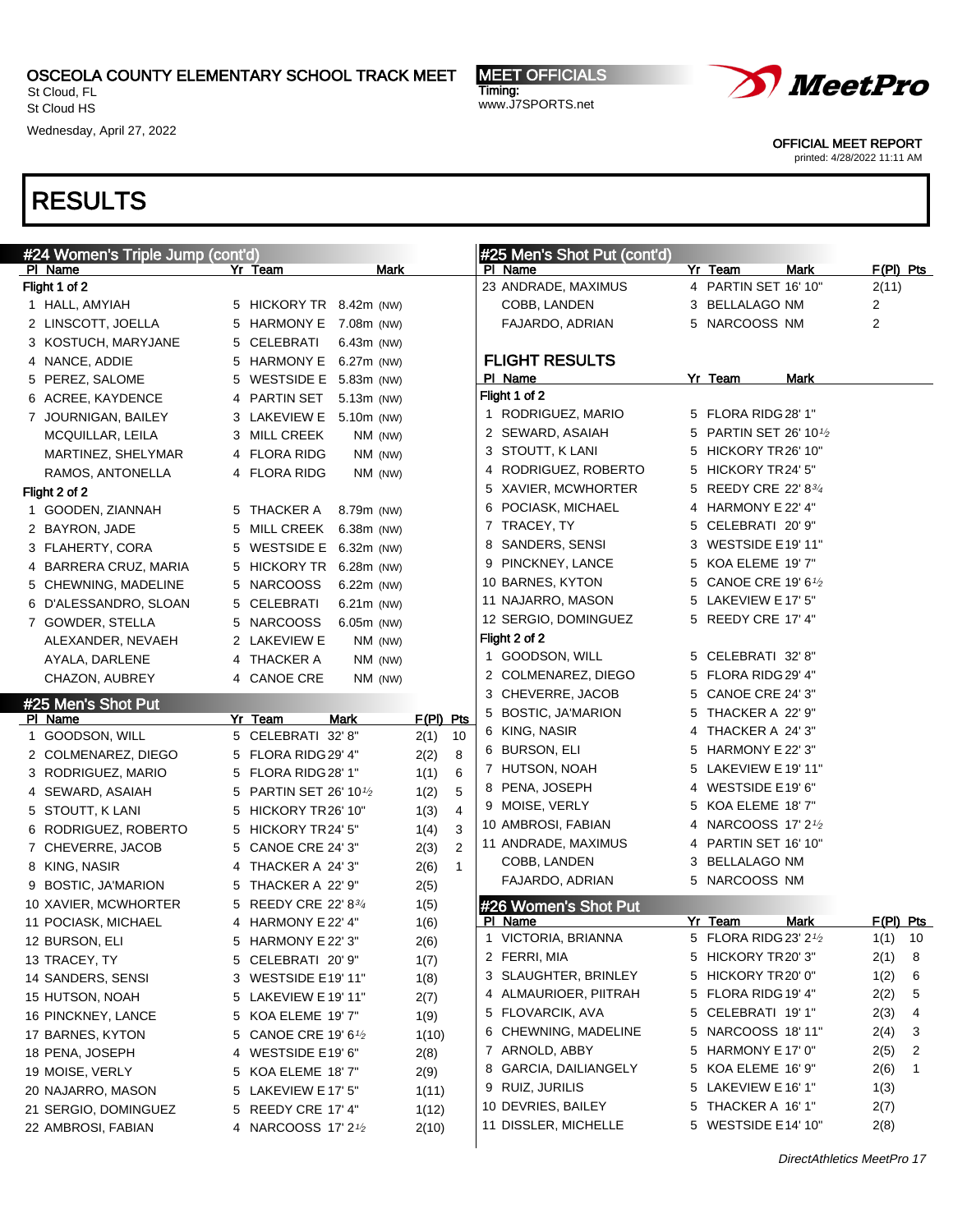St Cloud, FL St Cloud HS

Wednesday, April 27, 2022

MEET OFFICIALS Timing: www.J7SPORTS.net



OFFICIAL MEET REPORT

printed: 4/28/2022 11:11 AM

| #26 Women's Shot Put (cont'd)     |                                        |                           | #27 Men's Discus (cont'd) |         |                     |      |             |
|-----------------------------------|----------------------------------------|---------------------------|---------------------------|---------|---------------------|------|-------------|
| PI Name                           | Yr Team                                | $F(PI)$ Pts<br>Mark       | PI Name                   | Yr Team |                     | Mark | $F(PI)$ Pts |
| 12 MANZO, AUBREY                  | 5 NARCOOSS 14' 6"                      | 1(4)                      | 9 SERGIO, DOMINGUEZ       |         | 5 REEDY CRE 47' 0"  |      | 1(6)        |
| 13 MAENDER, SOPHIA                | HARMONY E 14' 3"<br>5                  | 1(5)                      | 10 CHEVERRE, JACOB        |         | 5 CANOE CRE 46' 0"  |      | 2(4)        |
| 14 BELLA GRACE, BLACK             | 4 REEDY CRE 14' 0"                     | 2(9)                      | 11 FELICIANO, JUSIAH      |         | 5 THACKER A 44' 0"  |      | 2(5)        |
| 15 SCHERER, SUMMER                | CANOE CRE 12' 7"<br>4                  | 1(6)                      | 12 SANDERS, SENSI         |         | 3 WESTSIDE E42' 0"  |      | 1(7)        |
| 16 MERCADO, ARIANNA               | WESTSIDE E11'5"<br>3                   | 1(7)                      | 13 XAVIER, MCWHORTER      |         | 5 REEDY CRE 39' 1"  |      | 1(8)        |
| 17 GUERRIDO, VICTORIA             | CELEBRATI 9' 43/4<br>5                 | 2(10)                     | 14 PINCKNEY, LANCE        |         | 5 KOA ELEME 38' 11" |      | 1(9)        |
| 18 NAJARRO, KATELYN               | 3 LAKEVIEW E 8' 6"                     | 1(8)                      | 15 LATCHMAN, SYDELL       |         | 5 LAKEVIEW E 38' 2" |      | 2(6)        |
| NAZAIRE, SHAREE                   | PARTIN SET NM<br>5                     | 1                         | 16 POCIASK, MICHAEL       |         | 4 HARMONY E 37' 9"  |      | 1(10)       |
| LUTHERN, BROOKLYN                 | <b>CANOE CRE NM</b><br>5               | 1                         | 17 PENA, JOSEPH           |         | 4 WESTSIDE E31' 11" |      | 2(7)        |
| KAMILLE, LEMORIN                  | REEDY CRE NM<br>4                      | $\overline{2}$            | 18 LEUNG, LANDON          |         | 3 HARMONY E 30' 2"  |      | 2(8)        |
|                                   |                                        |                           | 19 COBB, LANDEN           |         | 3 BELLALAGO 30' 1"  |      | 2(9)        |
| <b>FLIGHT RESULTS</b>             |                                        |                           | 20 TROYER, WILLIAM        |         | 4 CANOE CRE 29' 5"  |      | 1(11)       |
| PI Name                           | Yr Team                                | Mark                      | 21 HUTSON, NOAH           |         | 5 LAKEVIEW E 29' 5" |      | 2(10)       |
| Flight 1 of 2                     |                                        |                           | 22 FRATICELLI, LUCAS      |         | 4 BELLALAGO 29' 4"  |      | 2(11)       |
| 1 VICTORIA, BRIANNA               | 5 FLORA RIDG 23' 21/2                  |                           | 23 AMBROSI, FABIAN        |         | 4 NARCOOSS 27' 10"  |      | 2(12)       |
| 2 SLAUGHTER, BRINLEY              | 5 HICKORY TR20' 0"                     |                           | 24 MOISE, VERLY           |         | 5 KOA ELEME 25' 4"  |      | 1(12)       |
| 3 RUIZ, JURILIS                   | 5 LAKEVIEW E 16' 1"                    |                           | FAJARDO, ADRIAN           |         | 5 NARCOOSS NM       |      | 2           |
| 4 MANZO, AUBREY                   | 5 NARCOOSS 14' 6"                      |                           |                           |         |                     |      |             |
| 5 MAENDER, SOPHIA                 | HARMONY E 14' 3"<br>5                  |                           | <b>FLIGHT RESULTS</b>     |         |                     |      |             |
| 6 SCHERER, SUMMER                 | CANOE CRE 12' 7"<br>4                  |                           | PI Name                   | Yr_Team |                     | Mark |             |
| 7 MERCADO, ARIANNA                | 3 WESTSIDE E11'5"                      |                           | Flight 1 of 2             |         |                     |      |             |
| 8 NAJARRO, KATELYN                | 3 LAKEVIEW E 8' 6"                     |                           | 1 RODRIGUEZ, ROBERTO      |         | 5 HICKORY TR67' 4"  |      |             |
| NAZAIRE, SHAREE                   | 5 PARTIN SET NM                        |                           | 2 TRACEY, TY              |         | 5 CELEBRATI 61'3"   |      |             |
| LUTHERN, BROOKLYN                 | 5 CANOE CRE NM                         |                           | 3 SEWARD, ASAIAH          |         | 5 PARTIN SET 55' 0" |      |             |
| Flight 2 of 2                     |                                        |                           | 4 RODRIGUEZ, MARIO        |         | 5 FLORA RIDG 51' 9" |      |             |
| 1 FERRI, MIA                      | 5 HICKORY TR20' 3"                     |                           | 5 BOSTIC, JA'MARION       |         | 5 THACKER A 51'2"   |      |             |
| 2 ALMAURIOER, PIITRAH             | 5 FLORA RIDG 19' 4"                    |                           | 6 SERGIO, DOMINGUEZ       |         | 5 REEDY CRE 47' 0"  |      |             |
| 3 FLOVARCIK, AVA                  | 5 CELEBRATI 19'1"                      |                           | 7 SANDERS, SENSI          |         | 3 WESTSIDE E42' 0"  |      |             |
| 4 CHEWNING, MADELINE              | 5 NARCOOSS 18' 11"                     |                           | 8 XAVIER, MCWHORTER       |         | 5 REEDY CRE 39' 1"  |      |             |
| 5 ARNOLD, ABBY                    | 5 HARMONY E 17' 0"                     |                           | 9 PINCKNEY, LANCE         |         | 5 KOA ELEME 38' 11" |      |             |
| 6 GARCIA, DAILIANGELY             | 5 KOA ELEME 16' 9"                     |                           | 10 POCIASK, MICHAEL       |         | 4 HARMONY E 37' 9"  |      |             |
| 7 DEVRIES, BAILEY                 | 5 THACKER A 16' 1"                     |                           | 11 TROYER, WILLIAM        |         | 4 CANOE CRE 29' 5"  |      |             |
| 8 DISSLER, MICHELLE               | 5 WESTSIDE E14' 10"                    |                           | 12 MOISE, VERLY           |         | 5 KOA ELEME 25' 4"  |      |             |
| 9 BELLA GRACE, BLACK              | 4 REEDY CRE 14' 0"                     |                           | Flight 2 of 2             |         |                     |      |             |
| 10 GUERRIDO, VICTORIA             | 5 CELEBRATI 9' 43/4                    |                           | 1 GOODSON, WILL           |         | 5 CELEBRATI 73'3"   |      |             |
| KAMILLE, LEMORIN                  | 4 REEDY CRE NM                         |                           | 2 COLMENAREZ, DIEGO       |         | 5 FLORA RIDG 62' 7" |      |             |
|                                   |                                        |                           | 3 LANG, PRESTON           |         | 5 HICKORY TR52' 1"  |      |             |
| #27 Men's Discus                  |                                        | F(PI) Pts                 | 4 CHEVERRE, JACOB         |         | 5 CANOE CRE 46' 0"  |      |             |
| <b>PI Name</b><br>1 GOODSON, WILL | Yr Team<br>5 CELEBRATI 73'3"           | <b>Mark</b><br>2(1)<br>10 | 5 FELICIANO, JUSIAH       |         | 5 THACKER A 44' 0"  |      |             |
| 2 RODRIGUEZ, ROBERTO              | 5 HICKORY TR67' 4"                     |                           | 6 LATCHMAN, SYDELL        |         | 5 LAKEVIEW E 38' 2" |      |             |
|                                   |                                        | 1(1)<br>8                 | 7 PENA, JOSEPH            |         | 4 WESTSIDE E31'11"  |      |             |
| 3 COLMENAREZ, DIEGO               | 5 FLORA RIDG 62' 7"<br>CELEBRATI 61'3" | 2(2)<br>6                 | 8 LEUNG, LANDON           |         | 3 HARMONY E 30' 2"  |      |             |
| 4 TRACEY, TY                      | 5                                      | 1(2)<br>5                 | 9 COBB, LANDEN            |         | 3 BELLALAGO 30' 1"  |      |             |
| 5 SEWARD, ASAIAH                  | PARTIN SET 55' 0"<br>5                 | 1(3)<br>4                 | 10 HUTSON, NOAH           |         | 5 LAKEVIEW E 29' 5" |      |             |
| 6 LANG, PRESTON                   | HICKORY TR52' 1"<br>5                  | 2(3)<br>3                 | 11 FRATICELLI, LUCAS      |         | 4 BELLALAGO 29' 4"  |      |             |
| 7 RODRIGUEZ, MARIO                | FLORA RIDG 51' 9"<br>5                 | 1(4)<br>2                 | 12 AMBROSI, FABIAN        |         | 4 NARCOOSS 27' 10"  |      |             |
| 8 BOSTIC, JA'MARION               | THACKER A 51'2"<br>5                   | 1(5)<br>1                 |                           |         |                     |      |             |